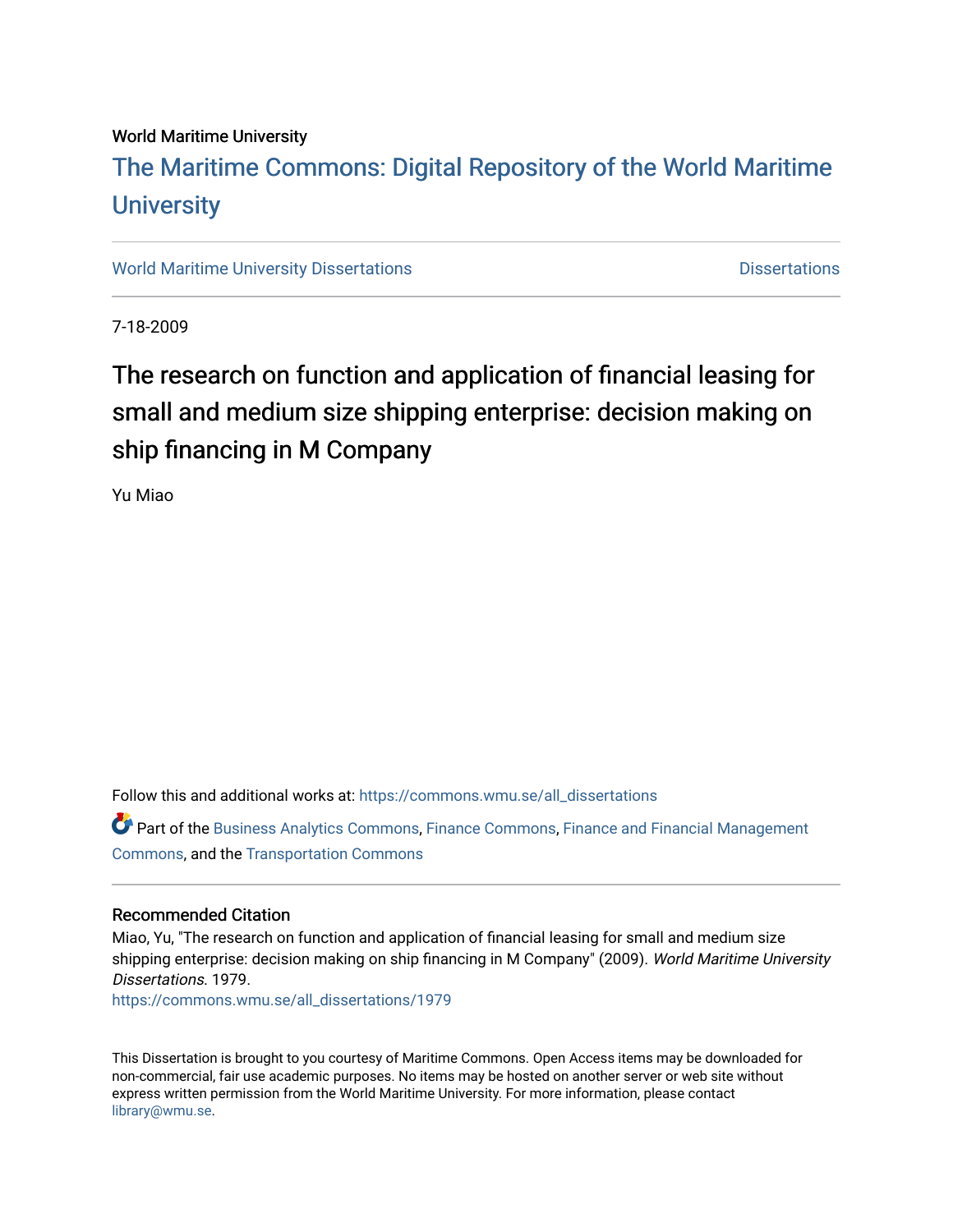

### WORLD MARITIME UNIVERSITY

Shanghai, China

# THE RESEARCH ON FUNCTION AND APPLICATION OF FINANCIAL LEASING FOR SMALL AND MEDIUM SIZE SHIPPING **ENTERPRISES**

(With a case – decision making on ship financing in M company)

By

### MIAO YU

China

A research paper submitted to the World Maritime University in partial Fulfillment of the requirements for the award of the degree of

### MASTER OF SCIENCE

INTERNATIONAL TRANSPORT AND LOGISTICS

2009

Copyright Miao Yu, 2009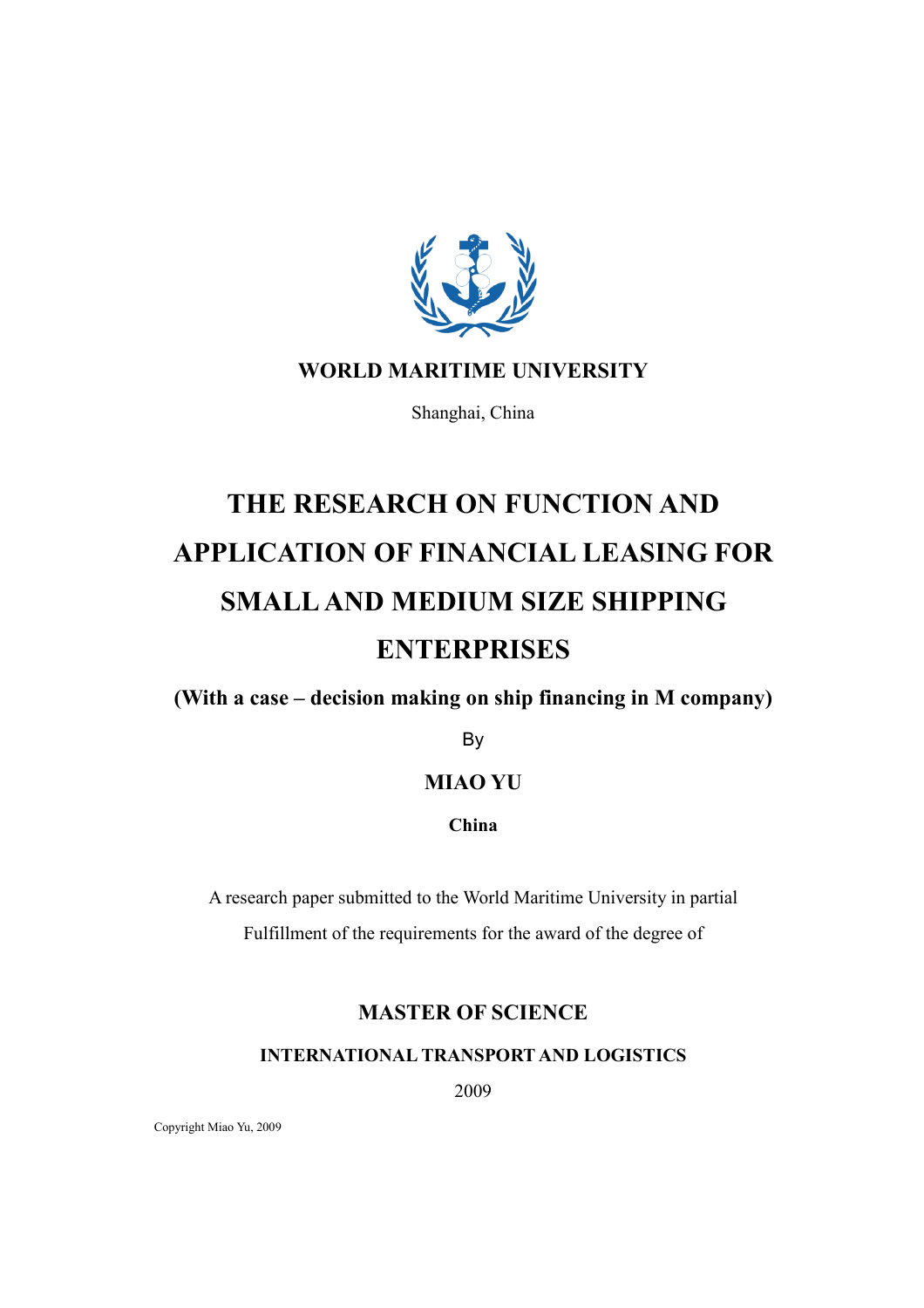## **DECLARATION**

I certify that all the material in this research paper that is not my own work has been identified, and that no material is included for which a degree has previously been conferred on me.

The contents of this dissertation reflect my own personal views, and are not necessarily endorsed by the University.

(Signature): \_\_\_\_\_\_\_\_\_\_\_\_\_\_

(Date): \_\_\_\_\_\_\_\_\_\_\_

Supervised by

Professor Wang Xuefeng

Shanghai Maritime University

Assessor

World Maritime University

Co-Assessor

Shanghai Maritime University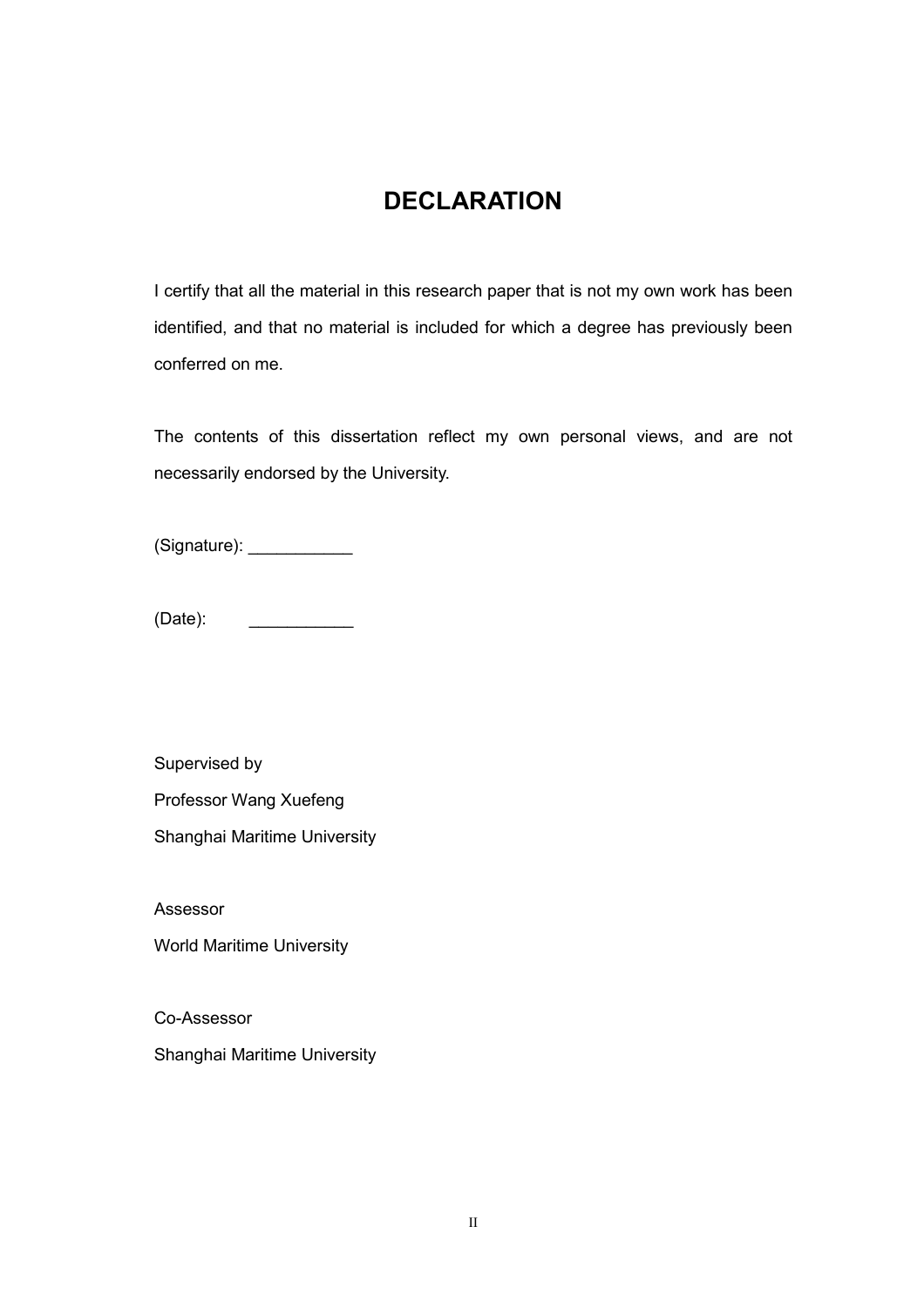### ACKNOWLEDGEMENT

At the very beginning, I would like to express my fully thanks to the World Maritime University and Shanghai Maritime University for the chance to get enrolled in International Transport and Logistics. With this program, I expanded my horizon and truly learnt a lot.

As well, I am profoundly grateful to my supervisor Professor Wang Xuefeng, who kindly gives me lots of guidance, support and encouragement during the whole process of my paper work. I am also benefit a lot for the future from his attitude towards details and structure to academic, which is not easy to be learned in book.

What's more, I owe my deepest appreciation to Professor Ma Shuo, Ms. Zhou Yingchun, Mr. Liu Tongan, Ms. Huang Ying and Ms. Hu Fangfang, who are in charge of this joint postgraduate program on behalf of Shanghai Maritime University. Their help and assistance made my life in Shanghai Maritime University an enjoyable experience. I am also grateful to all the professors who gave us excellent class and share the profound knowledge. More over, I would like to thank all my classmates whoever give me so much care and support during the study.

Last but not least, I wish to express my indebtedness to my beloved parents, who have offered me full support and encouragement. I am fortunate to have their measureless love as I go forward in my life and career.

III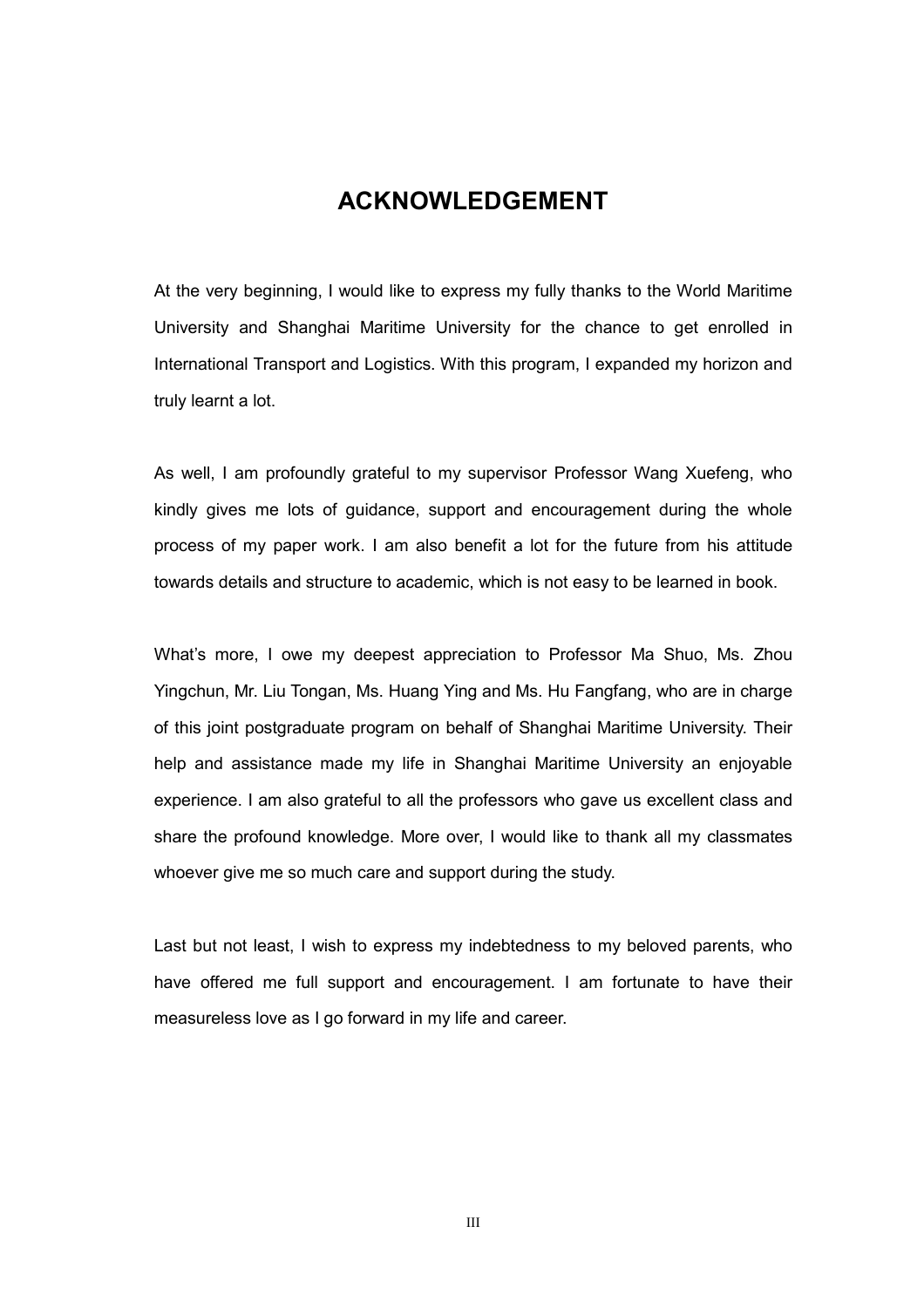## ABSTRACT

Title of research paper: The Research on Function and Application of Financial Leasing for Small and Medium Size Shipping Enterprises (With a Case – Decision Making on Ship Financing in M Company)

Degree: MSc

Financial leasing, as a new means of financing, since the 1950s originated in the United States, within the last few decades in the rapid development of the world, has played an important role especially in the large-scale equipments, high-tech products and other fields. In the shipping industry, such a capital-intensive industry, shipping companies have paid increasing attention to the investment of ships by financial leasing.

This article consulted a number of research results of financial leasing by lots of experts and scholars, and discussed the development and advantages of ship financial leasing which was a new means of financing for the small and medium size shipping enterprises. Moreover, it pointed out the status and existing problems in ship financial leasing. This paper found a viable method of ship financing by introducing the ship investment and analyzing its characteristics. It also analyzed the features of financial leasing and introduced the ship financial leasing specifically. Furthermore, in comparison of ship financial leasing policies in the other countries, it summed up several issues about ship financial leasing. On this basis, contrasting the ship financial leasing with loan, it compared the cost caused by different financing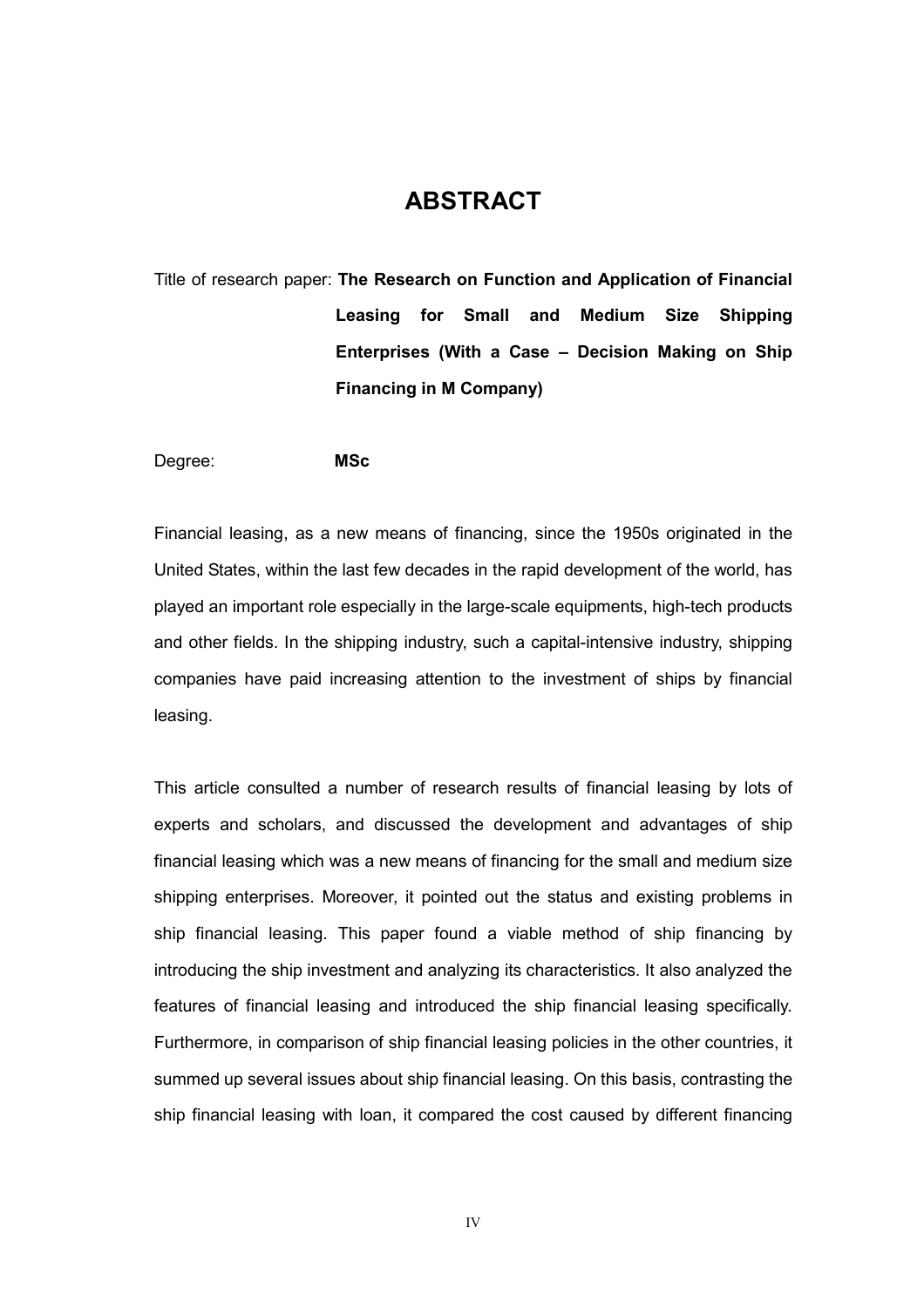methods and analyzed which financing method should be taken. Finally, in the conclusion part, the author may give a number of recommendations at the situation of global financial crisis.

KEYWORD: Financial Leasing, Ship Investment, Present Value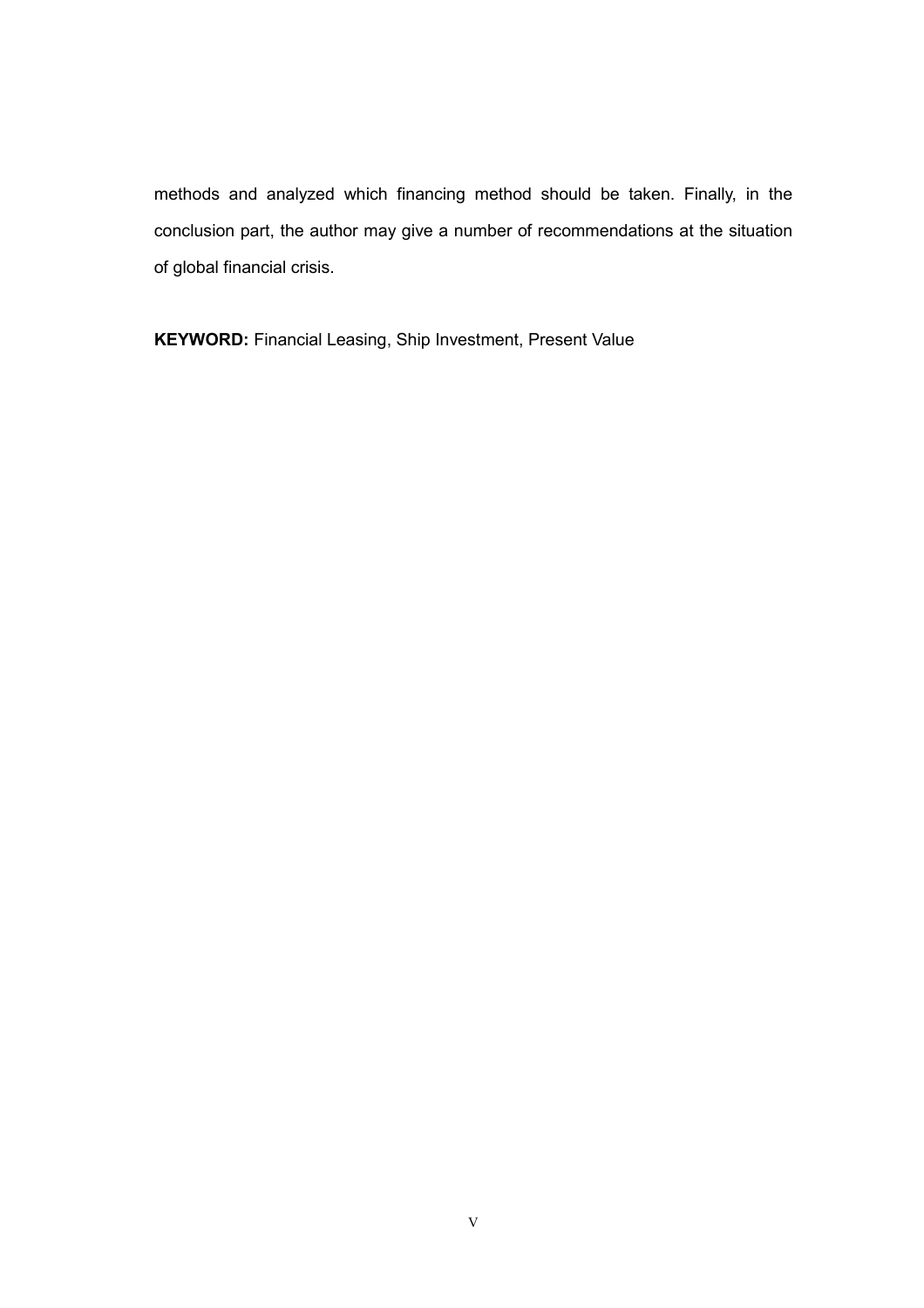## TABLE OF CONTENT

| $\mathbf 1$    |     |       |                                                       |
|----------------|-----|-------|-------------------------------------------------------|
|                | 1.1 |       |                                                       |
|                | 1.2 |       |                                                       |
|                | 1.3 |       |                                                       |
|                | 1.4 |       |                                                       |
| $\overline{2}$ |     |       | An analysis on ship investment and financial leasing9 |
|                | 2.1 |       |                                                       |
|                |     | 2.1.1 |                                                       |
|                |     | 2.1.2 |                                                       |
|                |     | 2.1.3 |                                                       |
|                | 2.2 |       |                                                       |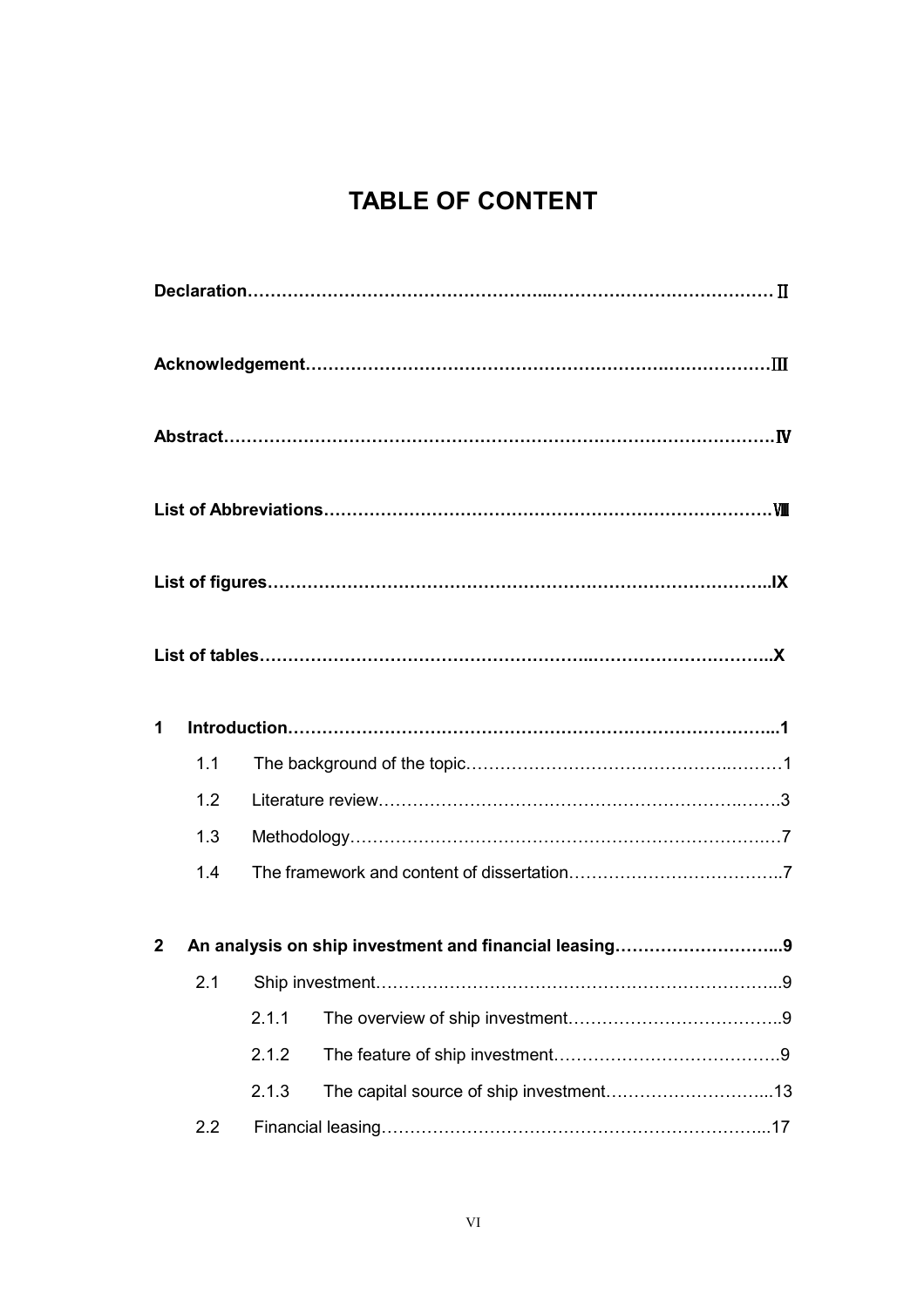|              |     | 2.2.1  | The framework and procedure of financial leasing18                     |
|--------------|-----|--------|------------------------------------------------------------------------|
|              |     | 2.2.2. | The transaction forms of financial leasing19                           |
|              | 2.3 |        |                                                                        |
|              |     | 2.3.1  |                                                                        |
|              |     | 2.3.2  |                                                                        |
|              |     | 2.3.3  | The details of ship financial leasing procedure24                      |
|              |     | 2.3.4  |                                                                        |
|              | 2.4 |        |                                                                        |
|              |     | 2.4.1  |                                                                        |
|              |     | 2.4.2  |                                                                        |
|              |     |        |                                                                        |
| $\mathbf{3}$ |     |        | An analysis on the comparison between the ship financing project       |
|              |     |        |                                                                        |
|              | 3.1 |        | The present value of a newbuilding project by loan31                   |
|              | 3.2 |        | The present value of a newbuilding project by ship financial leasing34 |
|              |     |        |                                                                        |
| 4            |     |        | Case study - decision making on ship financing in M company38          |
|              |     |        |                                                                        |
| 5            |     |        |                                                                        |
|              |     |        |                                                                        |

|--|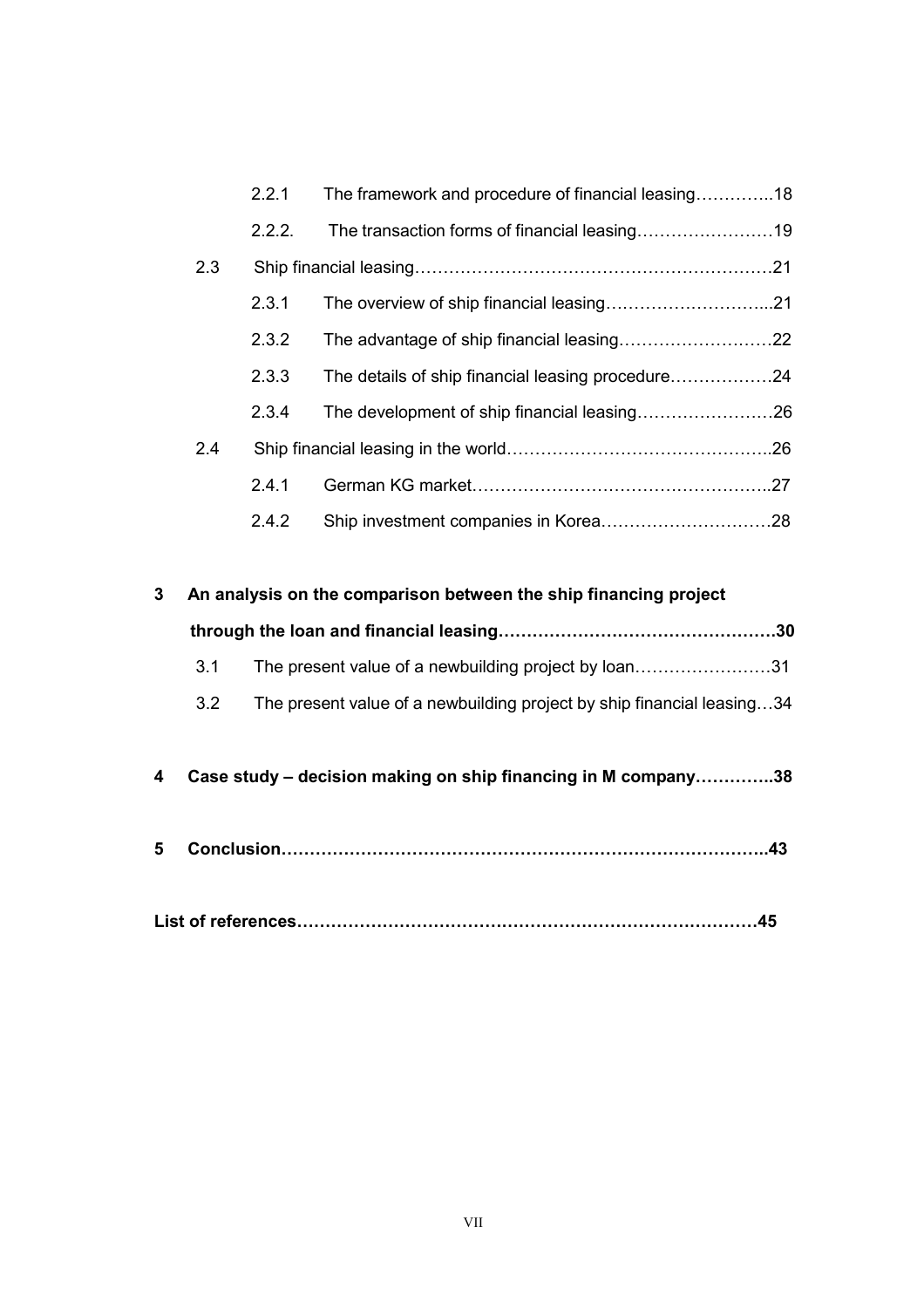## LIST OF ABBREVIATIONS

| <b>CDs</b>   | <b>Certificates of Deposit</b>        | 16 |
|--------------|---------------------------------------|----|
| <b>IPO</b>   | <b>Initial Public Offering</b>        | 17 |
| KG           | Kommanditgesellschaft                 | 27 |
| <b>LIBOR</b> | <b>London Inter bank Offered Rate</b> | 14 |
| <b>PV</b>    | <b>Present Value</b>                  | 7  |
| S&P          | <b>Sale and Purchase</b>              | 10 |
| <b>VLCC</b>  | Very Large Crude Oil Carrier          | 10 |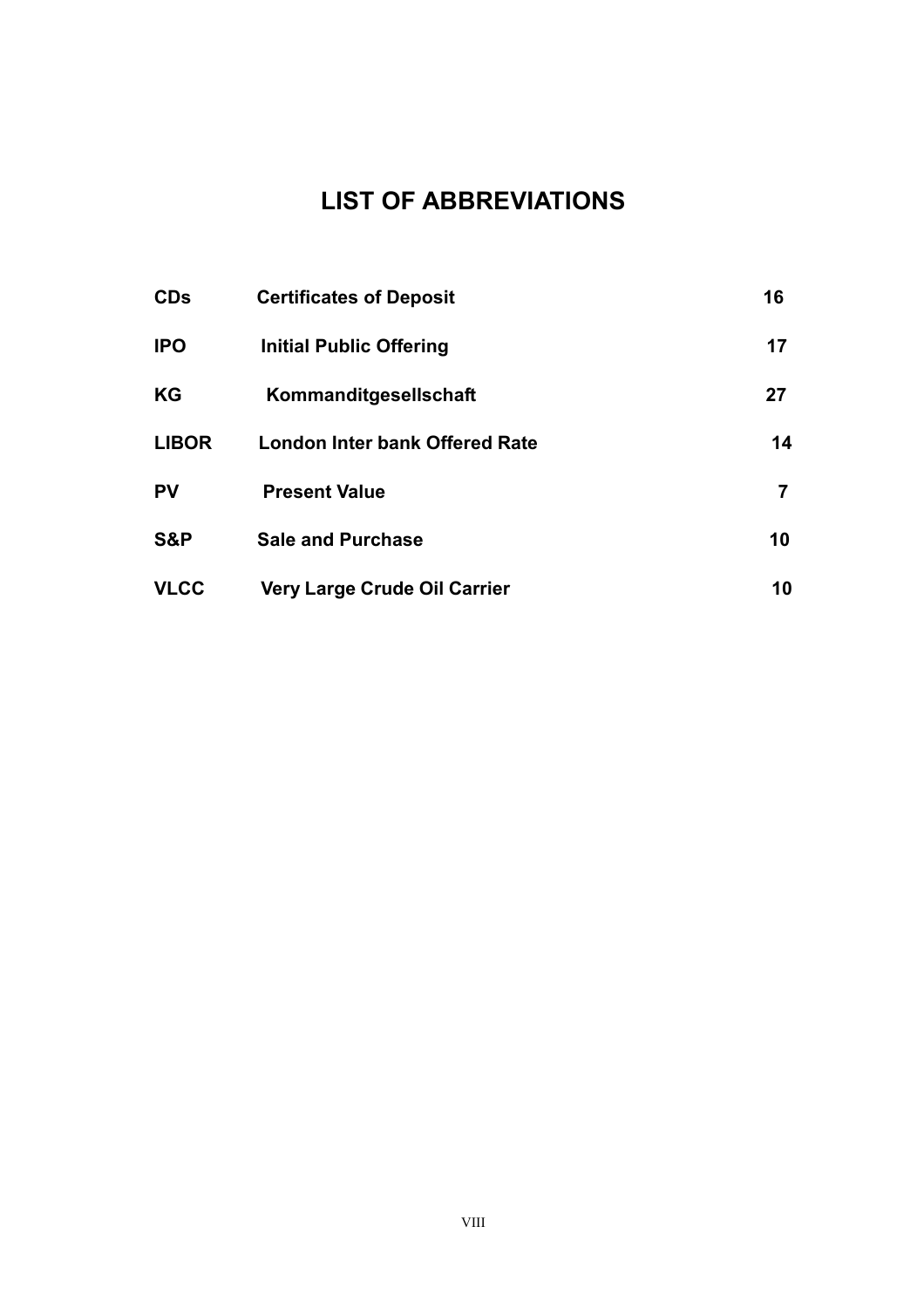## LIST OF FIGURES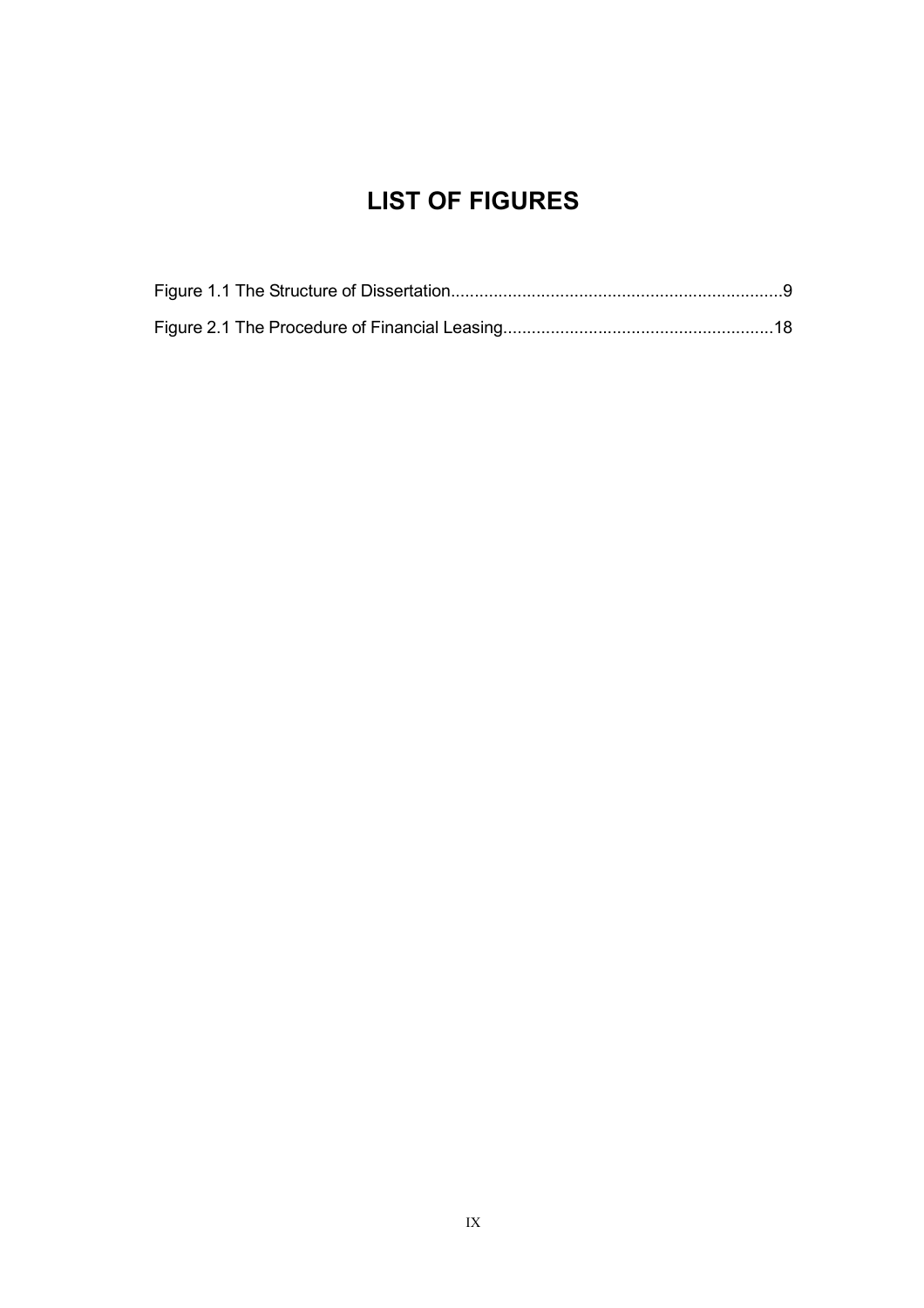## LIST OF TABLES

|  |  |  | Table 4.1 The Present Value of Ship Financing Cost After Tax by Loan              |  |  |  |
|--|--|--|-----------------------------------------------------------------------------------|--|--|--|
|  |  |  |                                                                                   |  |  |  |
|  |  |  | Table 4.2 The Present Value of Ship Financing Cost After Tax by Financial Leasing |  |  |  |
|  |  |  |                                                                                   |  |  |  |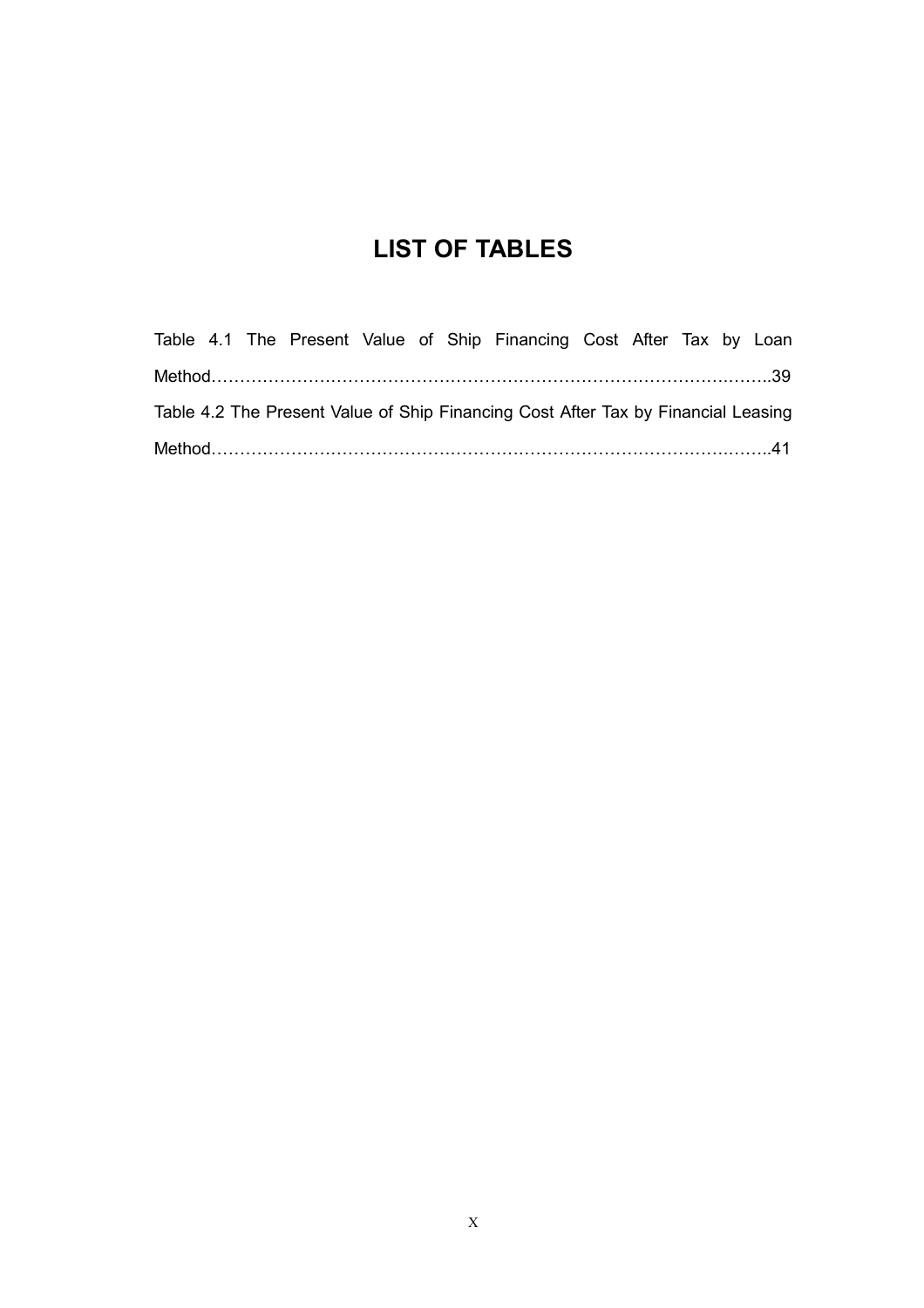## CHAPTER 1 INTRODUCTION

#### 1.1 The background of the topic

Financial leasing, which can be called equipment leasing or capital leasing as well, was a new trade form born in the USA in 1950s. Financial leasing is a type of lease the other being an operating lease. A financial leasing effectively allows a firm to finance the purchase of an asset, even if, strictly speaking, the firm never acquires the asset. Typically, a financial leasing will give the lessee control over an asset for a large proportion of the asset's useful life, providing them the benefits and risks of ownership. Now, it has become one of the main financing means for companies to renew the equipment. Financial leasing has become the mainstream finance tool only after the bank credit in the west developed countries now. In addition, as it is said that nearly 1/3 of investment in the world is finished by financial leasing, which has become one of top five pillars, taking the same important position in finance as bank, insurance, trust and security.

Financial leasing industry has 27 years' history in China and China develops fast in these years. The growth of Chinese economy ranks the world top level. But with regards to factors that push economy forward, China leasing industry contributes very little to Chinese economy development, far less than the developed countries to be exactly. Therefore China leasing industry still has a long way to go. Although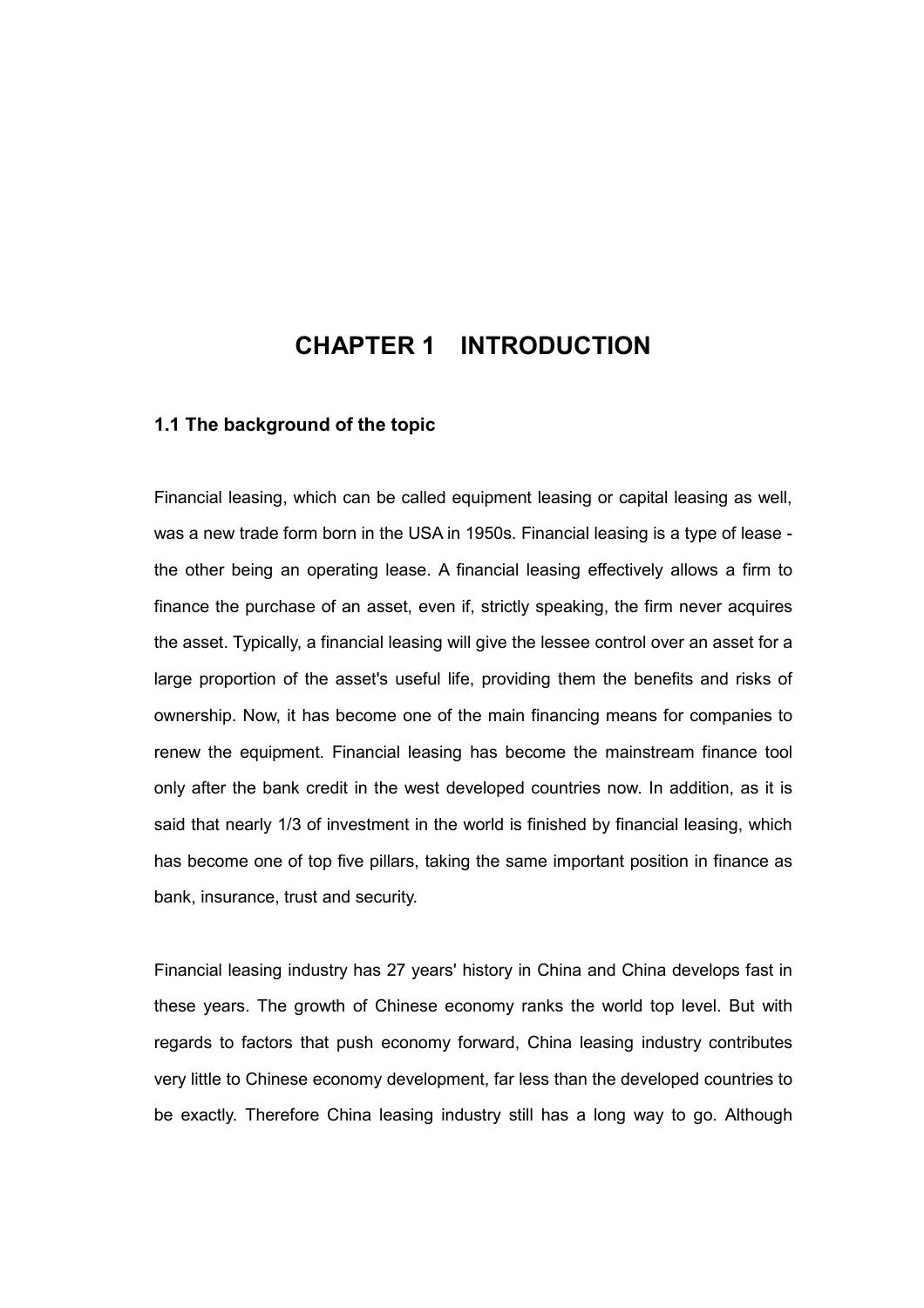bottleneck such as credit, concept, policy and environment challenges domestic leasing industry, some organizations forecasts that the industry will develop fast with the rapid growth of economic.

The shipping industry is a business with dense capitals, high risks and huge amount of investments. The huge funds which spending in building or purchasing vessels are one of the most troublesome problems that distress the ship owner and ship building enterprises. Therefore whether they can find suitable financing channels or methods for companies' future development is the most remarkable issue for expanding the fleet and enhancing their competitiveness. Generally speaking, the small and medium size shipowners preferred the flexible financing methods such as financial leasing. In another words, the big shipping enterprises primarily utilized the loan from finance institution like commercial bank.

In the recent decades, the shipping investment was increasingly risky. Generally speaking, the level of ship prices raised a lot and the investment of ships expanded gradually. In the international capital market, it's frequent for the interest rates and exchange rates to change. In the passing 5 years, since the shipping market was booming, a lot of funds were poured into the shipping industry, whereas the maritime industry is an obviously cyclical industry. Thus it represents that fleet tonnage will maintain the status of excess after the peak time which has been indicated in the second half of last year. As a consequence of fierce competition among shipping companies, freight and hire level varied dramatically which was caused by the changes of supply and demand in the market. In addition, the fuel price which was used to measure the voyage cost fluctuated irregularly with the change of the crude oil supply. It's extremely necessary to analyze the different ship investment projects because of the uncertainty and volatility of the ship investment environment.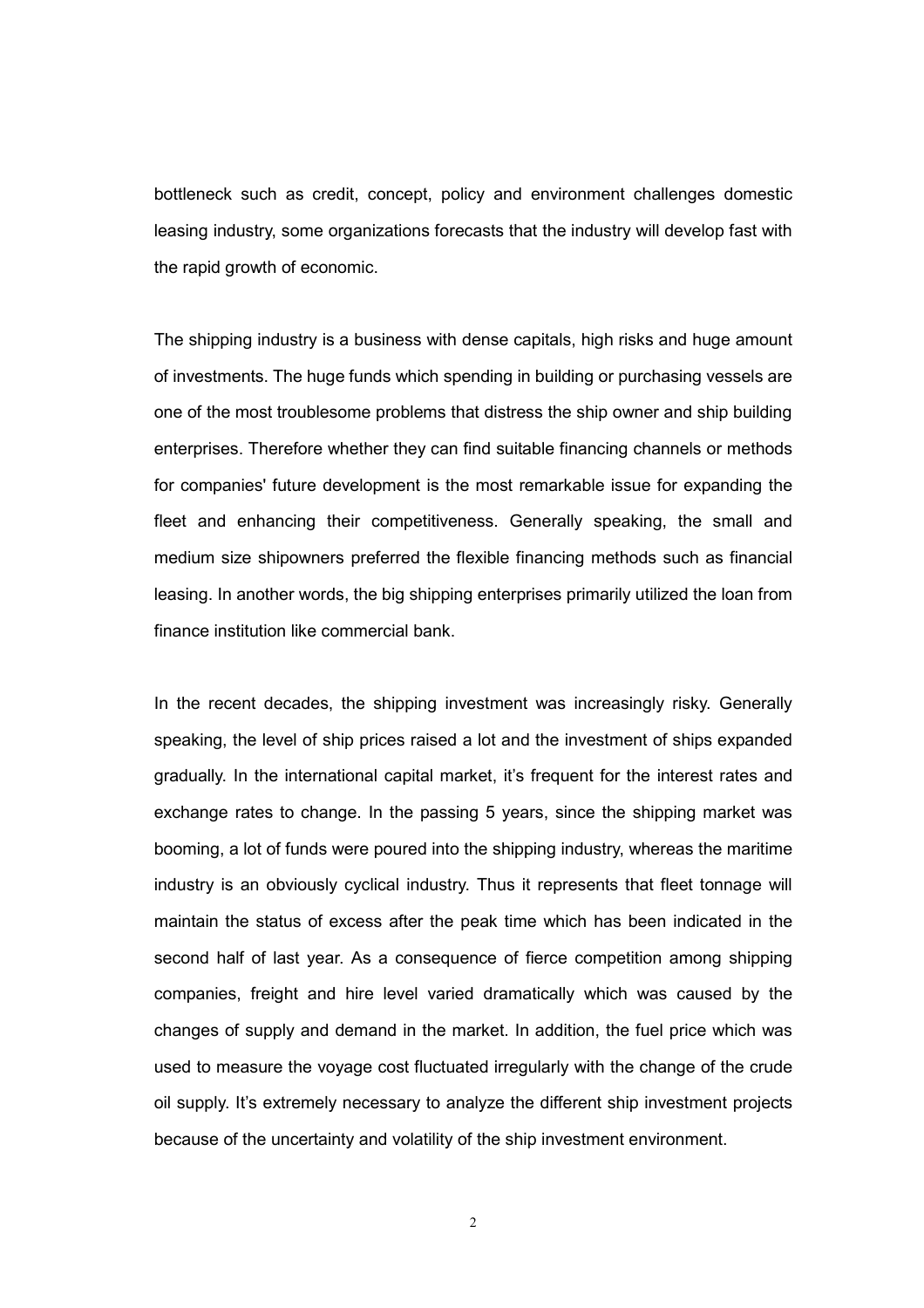Facing to the current global financial crisis, there are several advantages which the ship financial leasing shows. Firstly, the bank declined the number and the sum of loan because of the financial crisis. As a consequence, the difficulty of the shipping enterprises financing by credit method is increasing dramatically. So maybe more shipping companies prefer to finance the ships by ship financial leasing instead of loan from the commercial bank. Secondly, the shipyards can attract more attentions from the ship owners through the financing pattern of ship financial leasing. Due to the collapse of the shipping market in recent months, some ship owners chose to delay the time of ship delivery, or even worse, canceled the shipbuilding contracts. Hence the shipbuilding industry was affected by the shrinking of the shipping market a lot. So on one hand, the shipyards themselves can play the roles as the lessor of the ships to lease them to the ship operators. This behavior may stimulate the shipbuilding market by providing more favorable conditions to the shipping companies just like lower price and interest. On the other hand, the banks are willing to cooperate with the financial leasing companies which have the background of shipyard. Because this sort of financial leasing companies are able to supply the bank more dependable guarantee about the credit, the banks can take the opportunity to enhance the capacity of risk control.

#### 1.2 Literature review

Syriopoulos (2007) indicated that nowadays in such a highly volatile and dynamic business environment, ship financing has become highly sophisticated, complex and innovative. Cariou (2008) concluded there are three main sources of shipping finance which are debt finance, equity finance and mezzanine finance. As he mentioned, becoming the major channel, debt finance occupied 70 to 75 percent of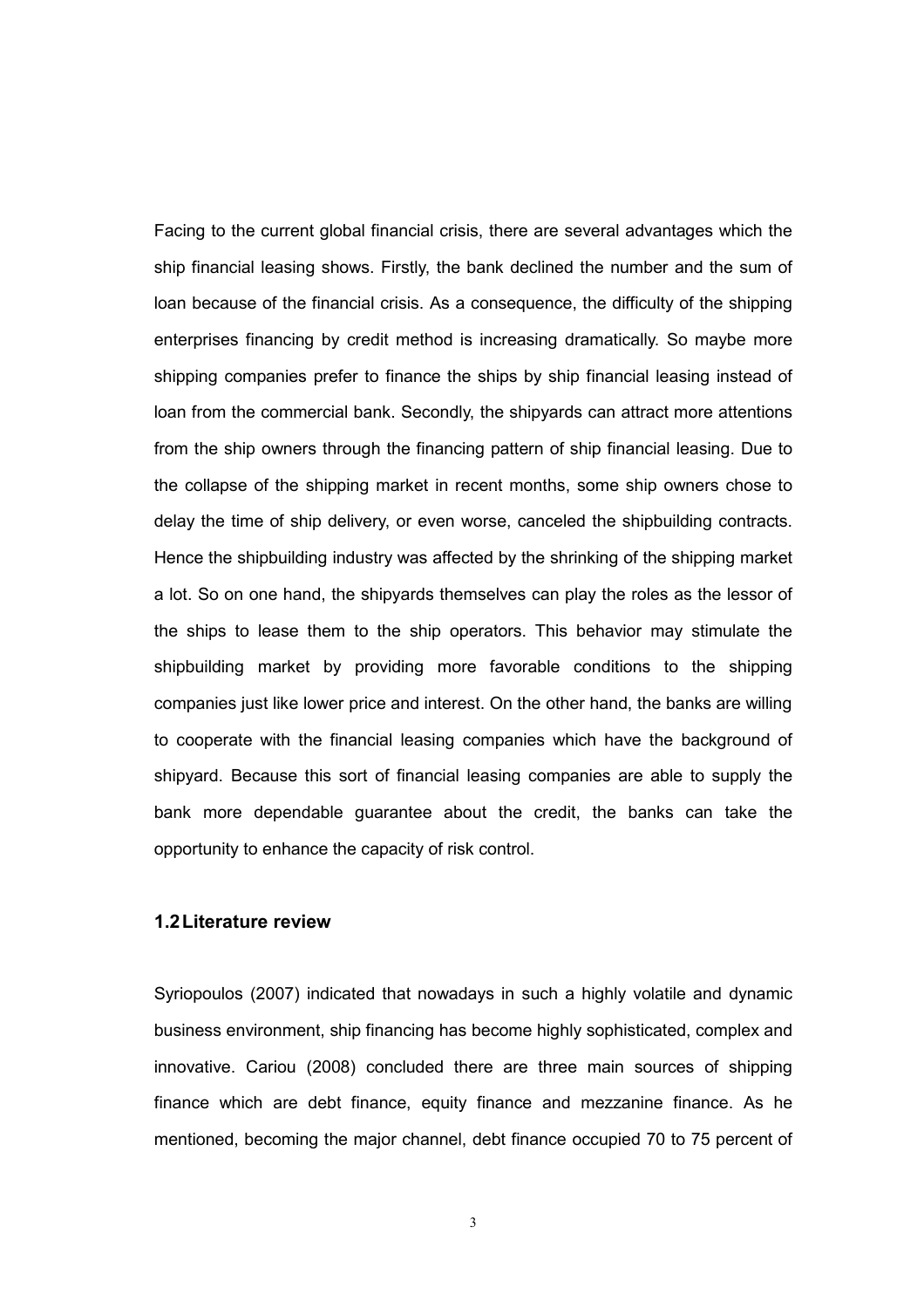maritime finance, which included the commercial and mortgage bank loan, operation and finance lease, shipbuilding credit schemes, shipyard financing, private placement and public debt issues. Turn to the equity finance, there are four main types of financial structure to raise equity: internal or owner equity, public offering equity, partnership structures and ship fund. The final one is the mezzanine finance including subordinated debt, preferences shares and hybrids warrants and convertibles.

Hou Huawei (2006) concluded that finance leasing has four main features. Firstly, the lessor purchased the equipment from the suppliers in accordance with the requirements of the lessee. And then, the lessor rented the equipment to lessee. The lessee had to pay back the rent on time to compensate lessor the paid cost, interest and other cost of equipment. Secondly, the ownership and usufruct of the equipment were separated which meant the ownership of equipment belonged to the lessor and the right to use belonged to the lessee. The lessee was only in possession of the equipment during the lease. Thirdly, the lessor is not responsible for the performance, aging risk and maintenance of the equipment which totally is the lessee's responsibility. Finally, at the end of the lease, the lessee had three options generally: purchase, renew and return the equipment. The lessee may choose any of these three to stipulate in the contract, or negotiate with the lessor at the expiry of the lease. It seems that the financial leasing and installment financing are very similar. However, there is a substantive difference between them. In financial leasing, the relationship between the demand and supply parties is a lease. Turn to the installment, the relationship between these two sides is a debt.

There are several benefits that the financial leasing brings to the enterprises. Meng Lei (2006) believed that the ship financial leasing has some advantage compared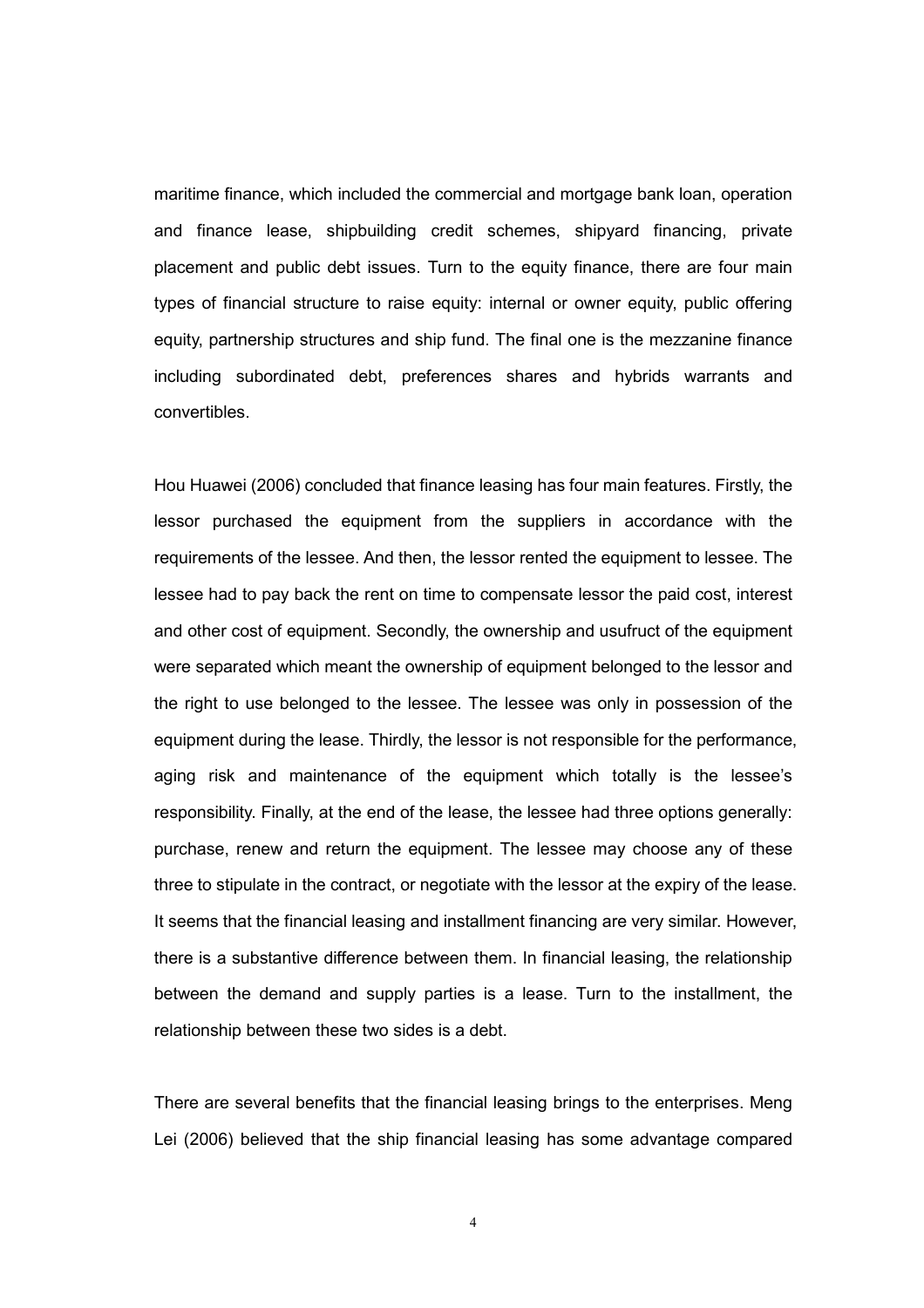with the mortgage loan and credit. She considered it's difficult to acquire the loan from bank. It may increase the ratio of liabilities to assets and financial risk as well. Under this situation, the ship financial leasing can solve the financial problems which are caused by the expansion of fleet. She also mentioned that in contrast to the operating lease, such as time or voyage charter, ship financial leasing has its own strong points. Through the ship financial leasing, the leaser can pay less than the operating lease, operate the ships more stably and own the ship finally. Liu Xiaodong (2007) pointed out that the ship financial leasing can expand the financing channels, release the pressure of repayment, benefit from the related policies and increase the shipping companies' core competitiveness. Li Mingliang and Liu Wenge (2007) deemed that financial leasing shows the hardcore of the modern logistics conception which is the integration. The large-scale shipping enterprises can adjust the structure of assets by ship financial leasing. They can lease the non-core assets such as old ships thereby supporting the development of modern logistics service. Lei Hai (2007) found that the ship operator can obtain the usufruct of ship at the beginning of leasing period. Therefore, he described the ship financial leasing as "borrow a hen to lay eggs, sell eggs to buy the hen". That means the leaser can develop his own business by ship financial leasing. During this period, the leaser has to pay back the rental and has the rights to acquire the ownership of the ship. Due to the global financial crisis, Qu Yankai (2008) thought it's a good opportunity for Chinese enterprise to expand their financial leasing business. In recent months, it's increasingly difficult to get loan from the banks. Instead, financial leasing companies will cooperate with the bank to increase the bank's capacity of risk control.

Although there are several benefits the ship financial leasing can bring to us, all the parties of the financial leasing contract will take the risk. Facing to these risks, some scholars pointed out a lot of solutions. Tian Xin (2002) concluded there are four main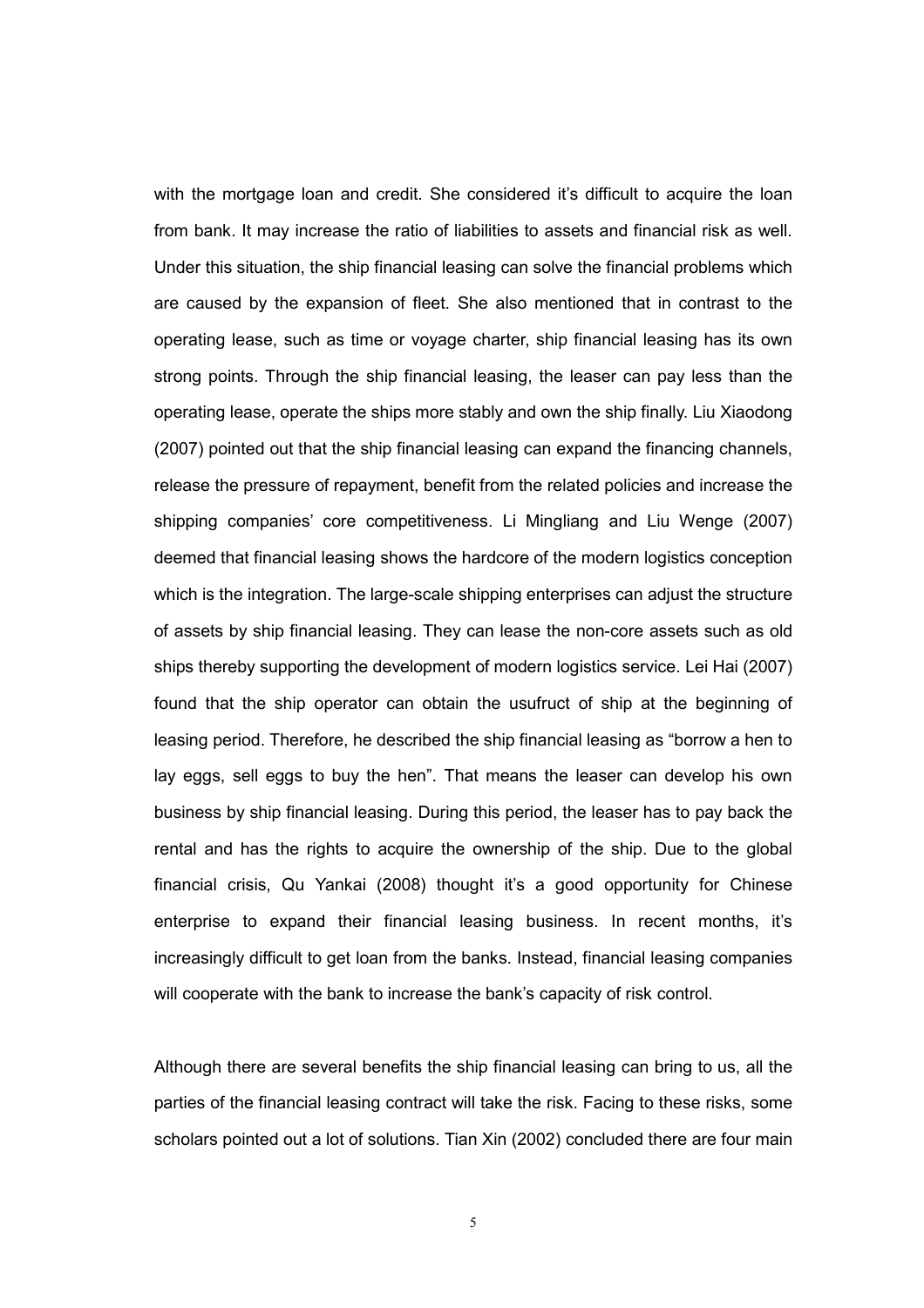sorts of risk: operational risk, financial risk, political risk and natural calamities risk. Thus, she put forward a number of proposals in order to decrease the risks which are caused by the complexity of ship financial leasing. Yang Rongbo and Du Lifu (2004) considered that it's significant to prevent the risk from the aspect of interest and exchange rate, the benefit of lessor and lessee respectively and the credit of each party of the lease.

In the ship financial leasing area, some countries developed better than others. Wang Jifeng (2006) introduced the ship financial leasing modes in South Korea, Japan, Germany and Singapore. König (2005) emphasized on the German KG financing which is the leading and most famous mode in the world. He used a number of data and figures to illustrate how the KG financing developed in Germany. Comparing with the German KG mode and Singapore CEXIM shipping finance, Qin Ping (2008) believed that the ship financial leasing will expand the business well in China with the banks involved in the business. Elena (2002) did some research on the Russian-Norwegian project of ship financial leasing. In her summary, she considered that financial leasing has become the main type of vessel purchase from abroad in Russia under the economic situation of that time.

In recent years, there are many cases that Chinese companies used ship financial leasing to invest in ships. Wang Shunjuan (2007) suggested that the Chinese steel enterprises should build up themselves owned shipping companies which expanded the fleet by ship financial leasing. Chen Meng (2009) reported that China Changjiang National Shipping (Group) Corporation developed its own ship financial leasing business in order to relieve the negative effects which are caused by financial crisis. Turn to the current global financial crisis, Shi Yanping (2008) thought that it's significant for China to reestablish the status of financial leasing in the financial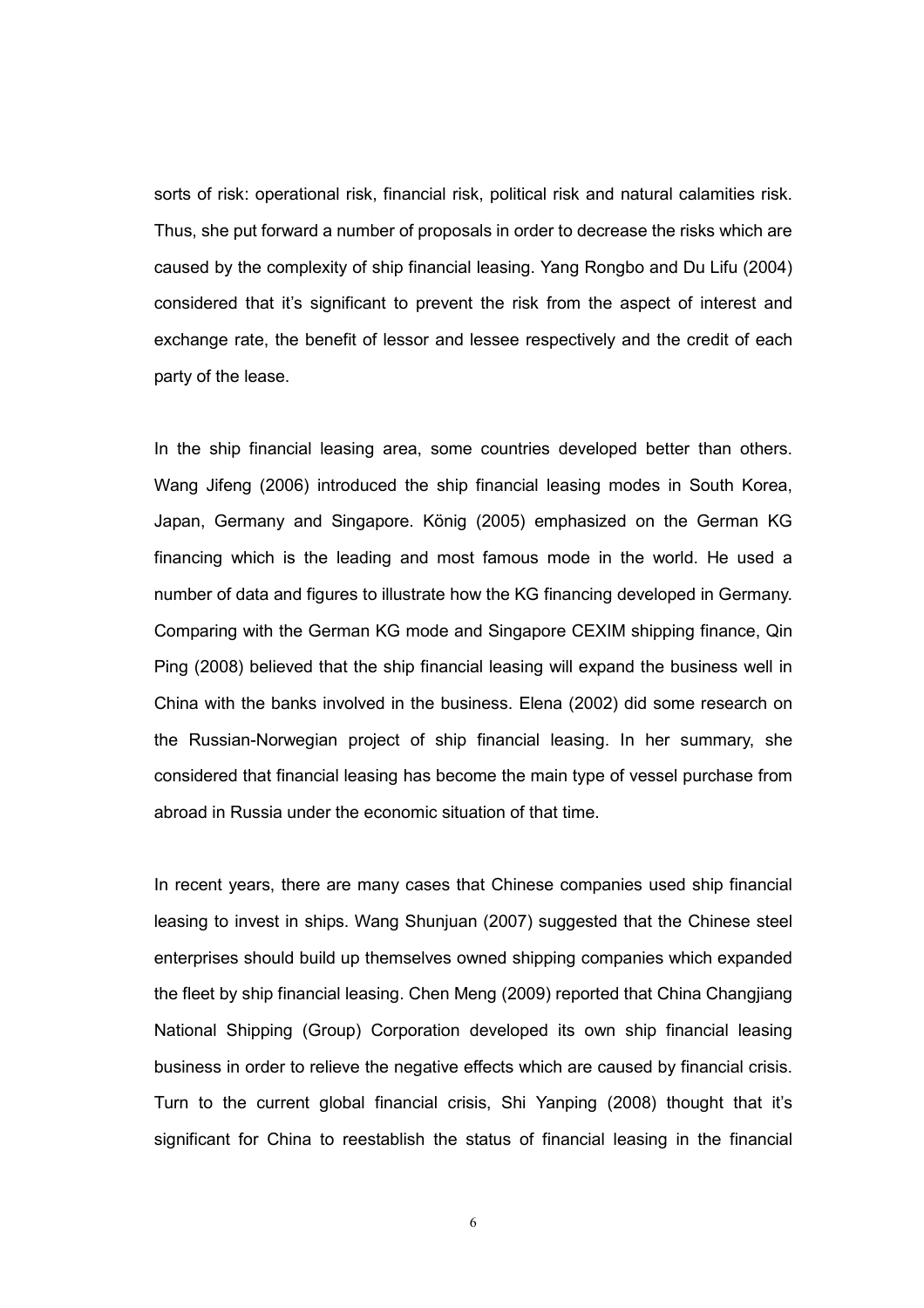system. Zhang Jianxi (2006) introduced the NPV model to compare the different financing projects and pointed out that it's more convenient for the shipping companies which lacked capital to invest in ships by financial leasing than equity.

McGroarty (2006) predicted that shipping companies gradually will express more interests to leasing. That may be caused by ship owners realize that it's more significant to control the vessels and have flexibility in fleet deployment than actually owning the vessels. He critical the financial leasing as that "This trend is anticipated to strengthen further, as innovative financial structures can provide competitive financing, improved balance sheets and, in some cases, participation along with the lessors in future increased value of the fleet."

#### 1.3 Methodology

Because in this dissertation, there's a contrast between the two financing patterns: loan and financial leasing, the author will use the PV (Present Value) model as a benchmark to compare the financing cost of the same project and find out the critical point finally. The present value of an investment is the sum of all financing cost discounted using a specified discount rate, usually the cost of capital. It is improper to use the cash flow solo to measure the whole project. The net cash flows arising over time cannot be summed to calculate the return an investment will earn. This is because money has a time value. A sum of money held now usually worth more than an equal and certain sum to be paid in the future date because there is an opportunity to invest the money and obtain a return at the same time. Thus we have to consider the time value of the investment in the process of calculating the final result. In respect that the financing pattern will not affect the income level, so these two projects should be the same and we don't consider the income of both projects.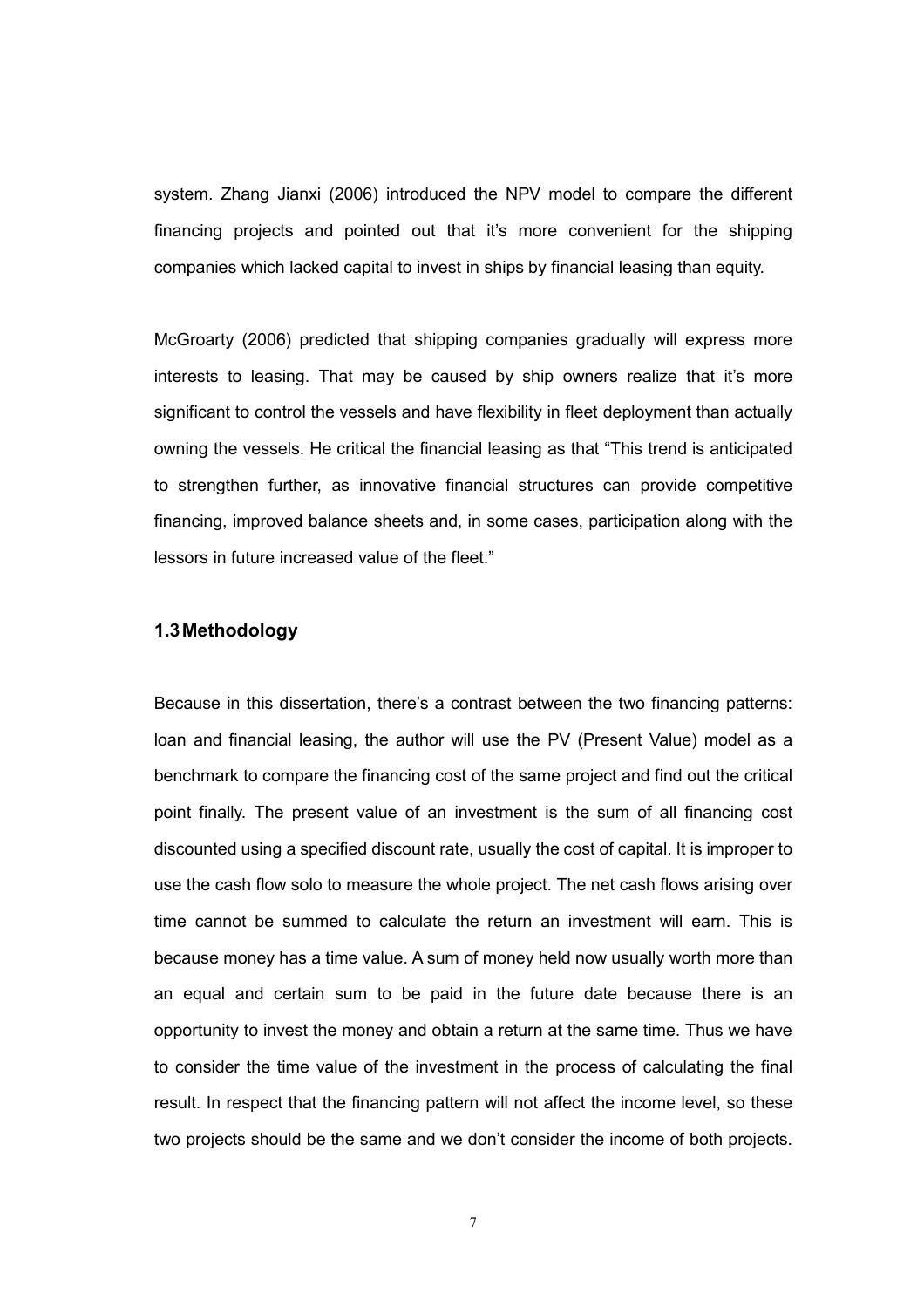As a result, the less PV is, the less financing cost is and the better the project should be.

#### 1.4 The framework and content of dissertation

The aim of this dissertation is to utilize the PV model to evaluate and compare the different shipping investment projects for small and medium size shipping companies. There are three chapters in the main body of the dissertation. In chapter 2, there are four main subtopics: shipping investment, financial leasing, ship financial leasing and ship financial leasing in the world respectively. The author will analyze the ship financial leasing from several aspects. In chapter 3, there's a contrast between the loan and financial leasing by PV analysis. The author will use several formulas to calculate the PV which the tax and depreciation deduction has been considered of these two projects respectively. In chapter 4, the author will use the formulas which have been calculated in the last chapter to solve a real problem in company M. Company M will make a decision to expand their fleet. There are two investment methods they can choose: loan and financial leasing. By building two Excel Sheets, the final data will be compared to make a conclusion that which financing project is better. Therefore through the above study, the readers should have a clear understanding of the evaluation methods and benefits which ship financial leasing brings to all the parties in shipping industry.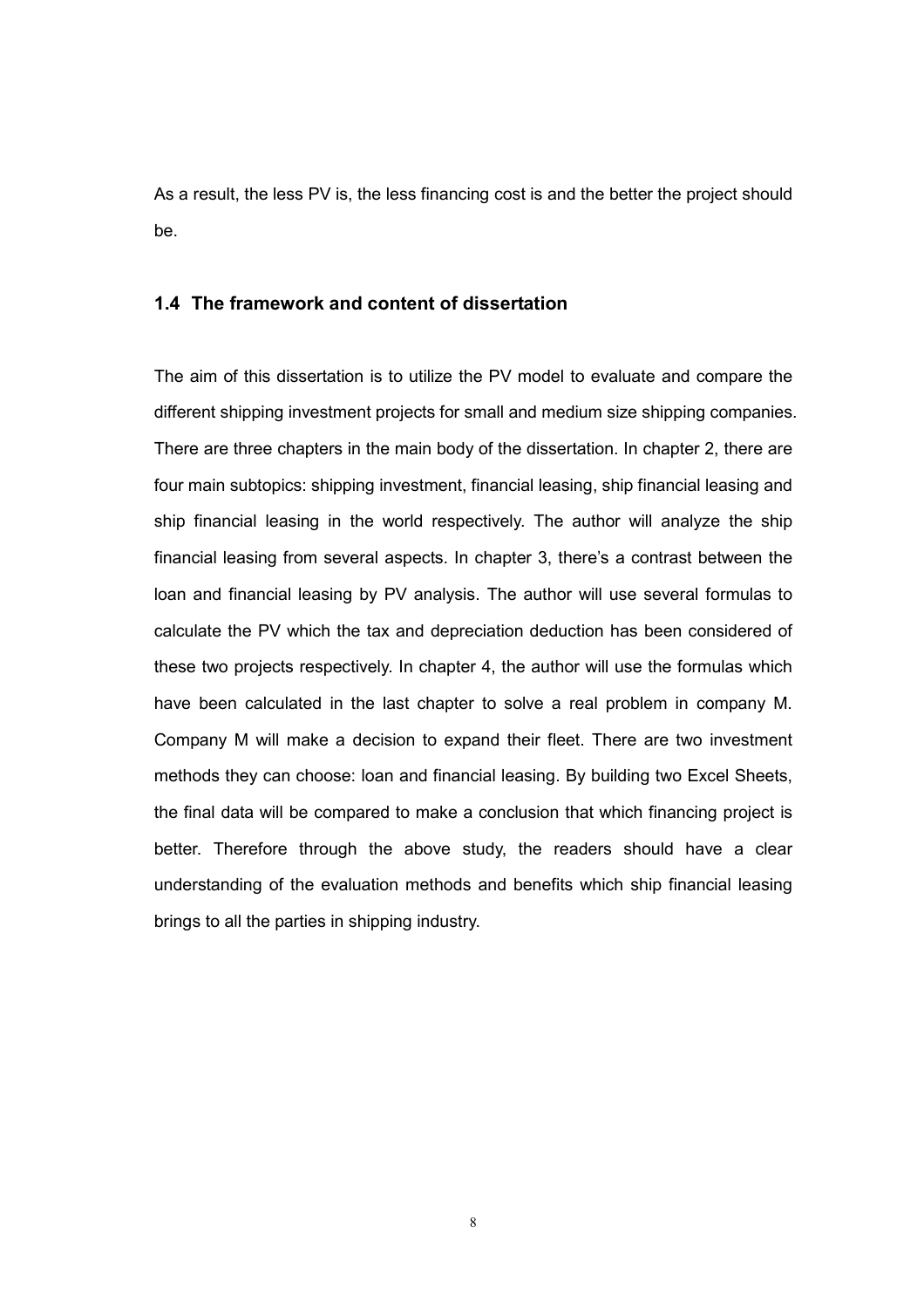

Figure 1.1 The Structure of Dissertation

Source: Drawn on my own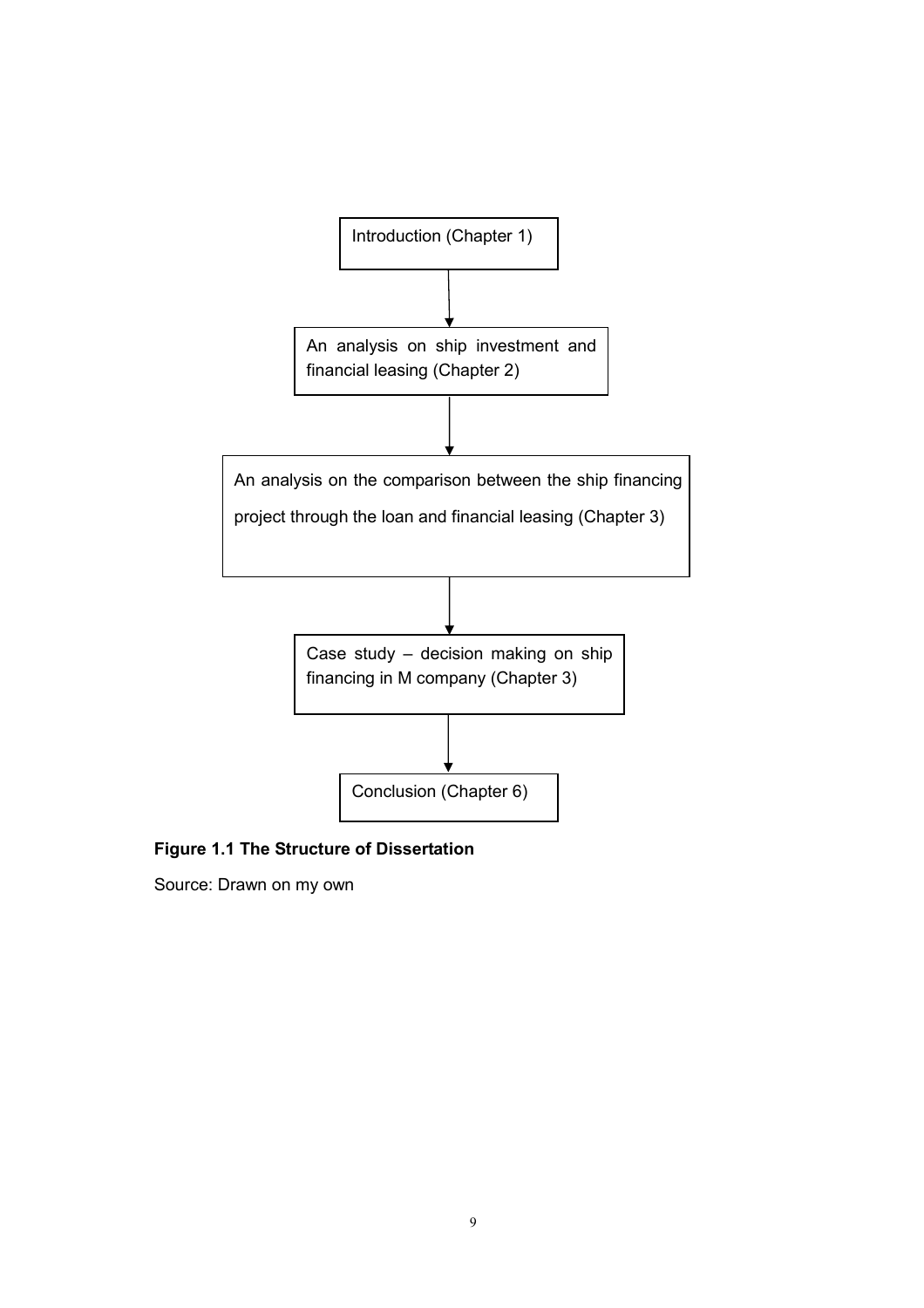## Chapter 2 AN ANALYSIS ON SHIP INVESTMENT AND FINANCIAL LEASING

#### 2.1 Ship investment

#### 2.1.1 The overview of ship investment

Ship investment is a behavior which the shipping enterprises or ship-owner purchase or order the new ship or ships in order to acquire the profit from this investment. The shipping enterprises obtain the proprietorship and usufruct of the ships through the ship investment.

Since shipping industry is a capital-intensive and high-risk business, ship investment is a strategic activity which is involved with the operation and fleet structure of shipping enterprises. As a result, ship investment and financing became one of the most significant links in the chain of international shipping business. Furthermore, the ship investment is the initial part of the whole operating process. Thus whether it is proper to make the decision of investment and financing will affect the profit of the shipping company afterwards.

2.1.2 The feature of ship investment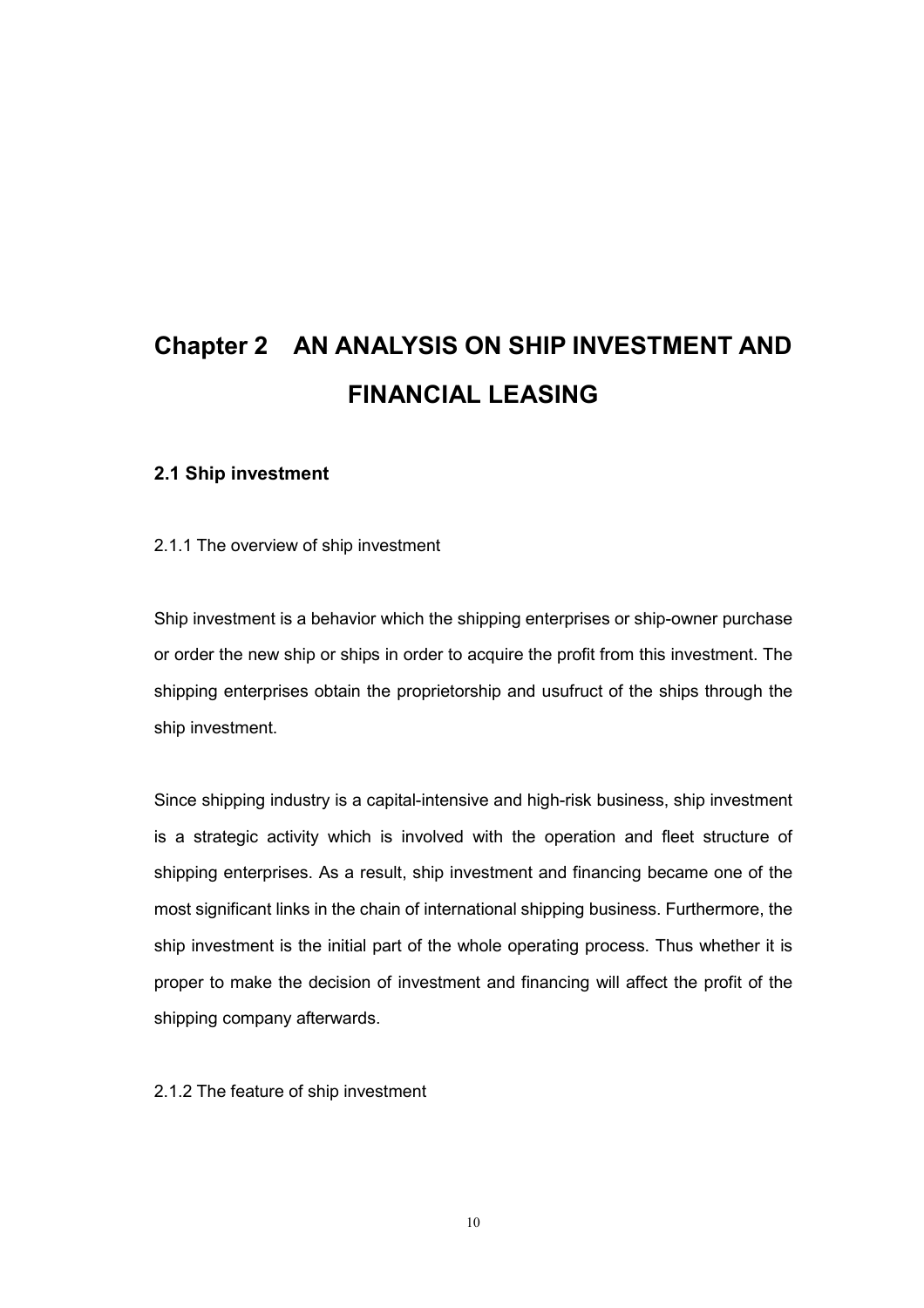Because the ship investment is a sort of acquisition of fixed asset, the effect on the benefit will extend to a long period. As a particular project investment, the feature of ship investment shows as follows:

#### 2.1.2.1 The huge amount of fund

It is obvious of the trend of larger ships due to the economy of scale. In addition, there is a breakthrough on the technology of the steel and equipments which are used in the ship-building. As a consequence, the price of newbuildings is extraordinarily high and the shipowners have to even invest a huge amount of money in a single vessel. In recent years, the newbuilding price increased dramatically except the last several months. According to the Drewry insight February 09, the price of a new bulk carrier fluctuated from 31.5 million dollars to 97.3 million dollars. Turn to the tanker newbuildings, the price of a new VLCC (Very Large Crude oil Carrier) exceeded 100 million dollars from 2007 to now.

#### 2.1.2.2 The long period of capital pay-off

Normally, because of the huge amount capital of ship investment, the capital pay-off period is relatively long. It needs at least 5 years from investing in newbuildings to being paid back all the investment, which this number could be extended to 10 years or even more. In fact, some notable shipping companies paid back the investment in 7 to 8 years.

#### 2.1.2.3 The easiness of liquidating

Because of the existing second-hand vessel S&P (sale and purchase) market, the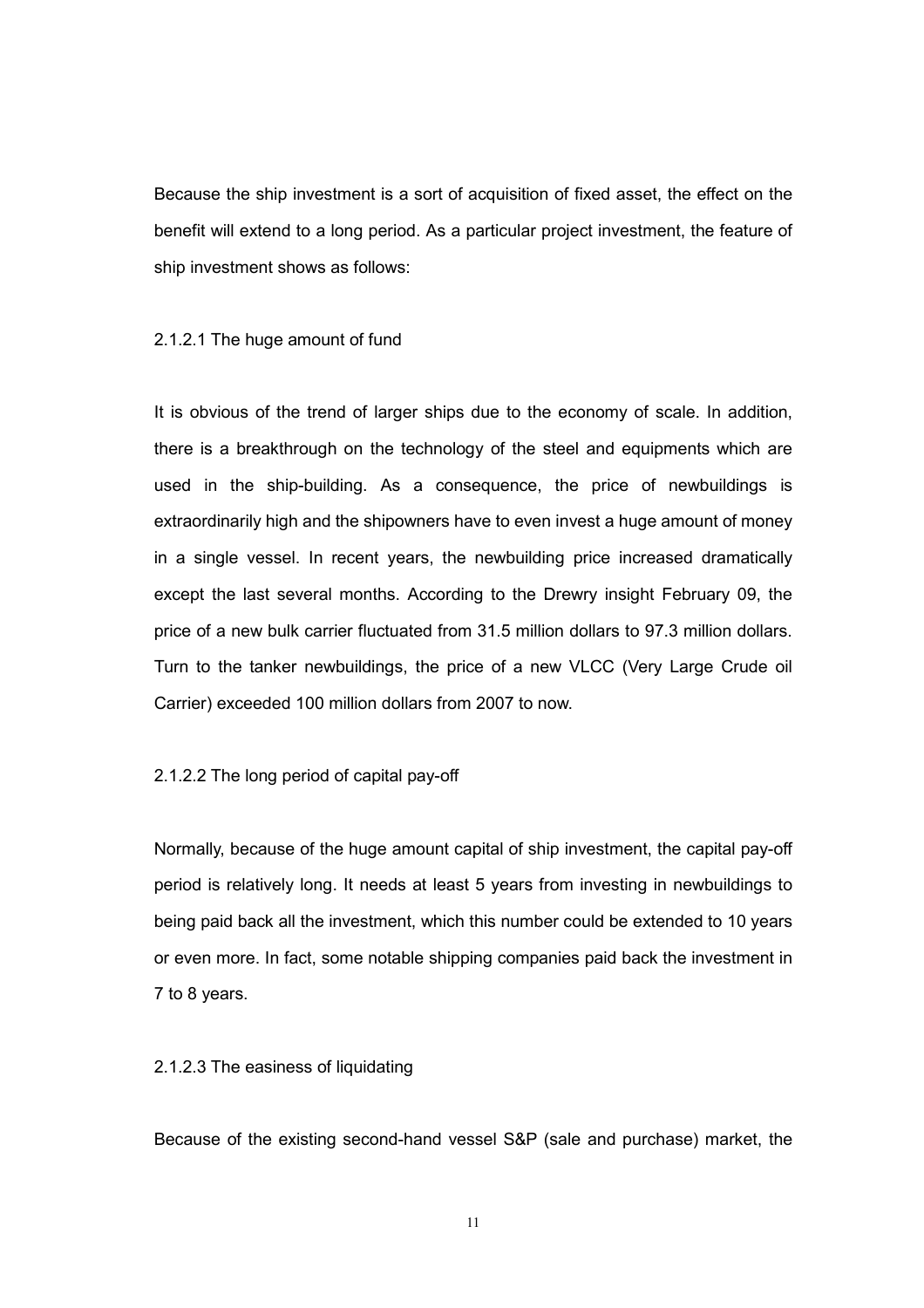investor can liquidate his owned ships conveniently according to the circumstance of the ship operation and referred ship price in the market. There are a lot of reasons about the liquidating ships. One is to prevent the loss which may occur if the shipowners continue to operate the ships. Another is to adjust the fleet structure, including eliminating the old and low-technology ships. Another is to mitigate the risks and invest in other industries. It's more complex to invest in shipping industry though this kind of liquidating will lead some loss to the investment under most circumstances.

2.1.2.4 The diversification of investment source

In the recent market, there are few shipping enterprises or shipowners using the profit to invest in the ships. They almost choose equity capital, governmental loan, bank loan and other finance methods. Because of the advantages and disadvantages of these methods, the decision makers of shipping companies always consider the conditions of those methods.

2.1.2.5 The fast pace of the shipping market fluctuation and the difficulty of seize the investing opportunity

The shipping market, which fluctuated a lot, was affected by the international economy and trade, political affairs and the variety of regional industrial structure. Being the correlative market of the freight market which is the fundamental market, the change of the freight or hire rate will influence the alteration of the newbuildings' price. However, there's a delay between the freight market and S&P market. Therefore, it is difficult to predict the future trend of the market and make a choice to invest in the shipping industry.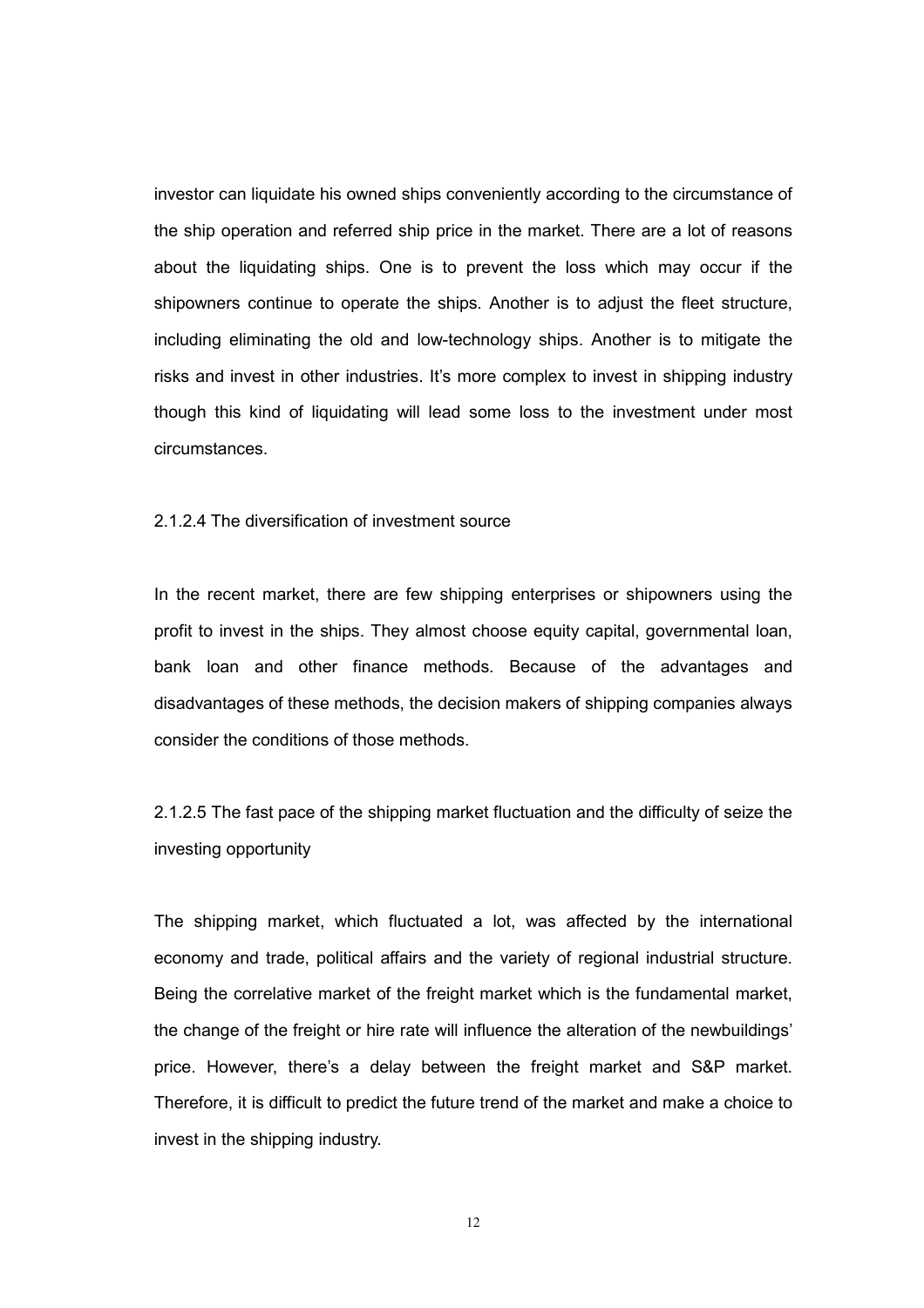#### 2.1.2.6 The diversification of the investment currency

The ship investment is different from other kinds of investment. Because the vessels were built and financed in the worldwide, there are several sorts of currencies which can be chose, including US dollar, Euro, Japanese Yen and British pound. Under regular circumstance, the shipowners preferred the US dollar. There are three main reasons. One is that the currency of the shipping companies' revenue almost is US dollar. Another is that the period of ship investment is quite long, including the long ship building time. Furthermore, it's normal to invest in ships by using US dollar in order to elude the risk of exchange rate changing.

#### 2.1.2.7 The high degree of risk

The ship investment was not only affected by the newbuilding market, but also influenced by the international freight, trade and finance market. It appears several items as follows:

Firstly, because the shipping market has an obvious feature of periodicity, it's difficult for the shipowners or investors to pick the time to purchase the ships. At the low point of market, investing in newbuildings will expand the fleet capacity dramatically; however, perhaps bring the investors major investment venture. When the market hits the peak, just like the market in 2007 and the first half of 2008, the shipping enterprises were anxious to order a number of newbuildings. They can solve the problem of fleet shortage, nevertheless, it raise another serious problem that how to handle these excrescent capacity.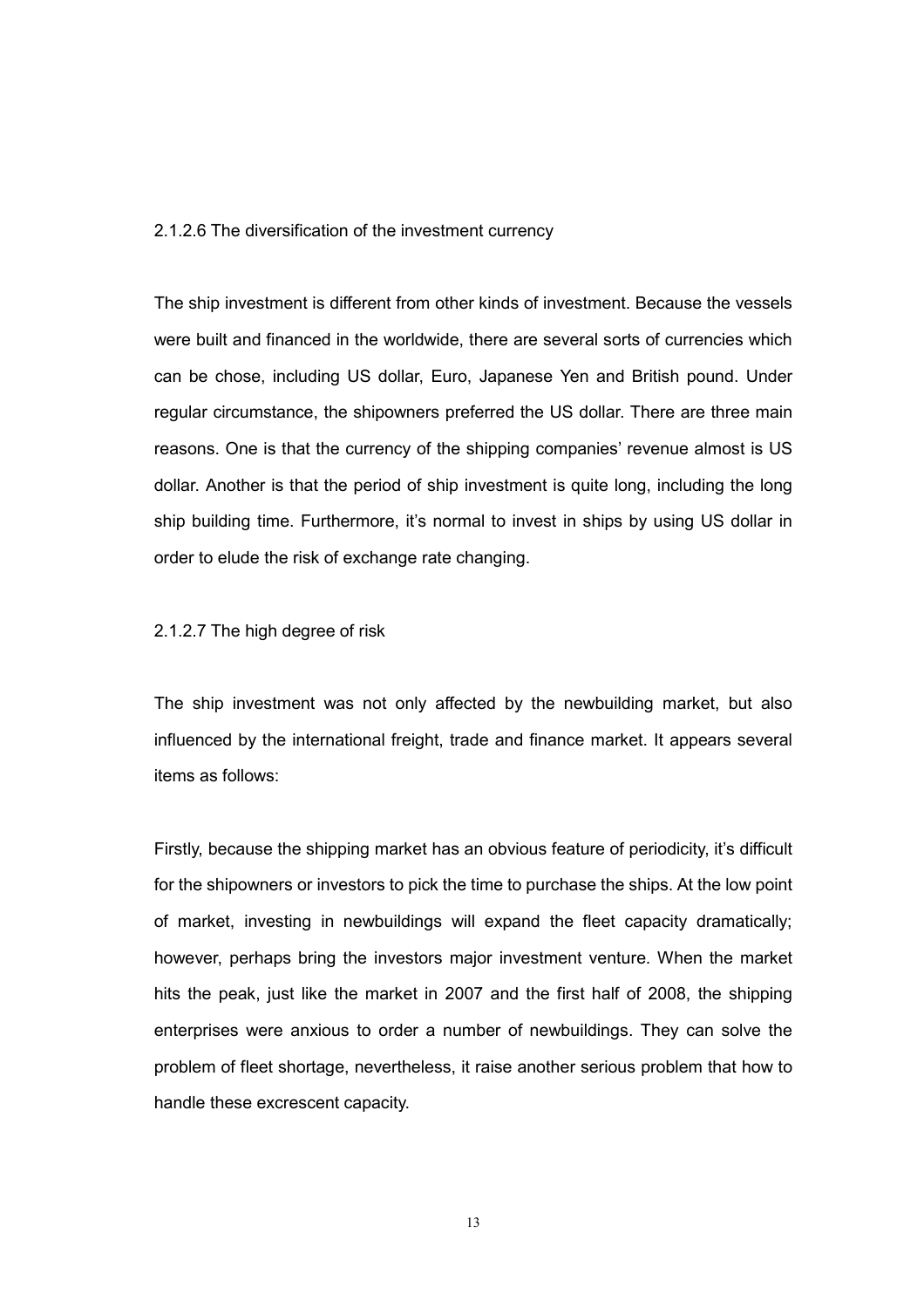Secondly, the traffic amount of international shipping which is the derivation of international trade is affected by the development of international economics and trade. Thus some emergencies, including the economic, political and war factors, will lead the imbalance of the international trade supply and demand in aspect of region and time. As a result, the unstable shipping market increases the risk of ship investment.

Finally, because the currency exchange rate changed rapidly and ship investment related to several sorts of currencies, it's uncertain for the yield of the ship investment. In addition, due to the long period of capital pay-off, there are a lot of risks which may appear in more than 10 years.

2.1.3 The capital source of ship investment

Because of the above features of ship investment, there are an extreme number of financing methods, including the internal and external financing, which are used in international shipping industry. The external financing occupied the major of the total amount of financing capital (about 70%) which contains the commercial loan, government loan, equity and financial leasing.

2.1.3.1 Internal financing

Since less shipping enterprises can invest in newbuildings by themselves, it appears several sorts of financing methods in shipping market. Generally speaking, 30% of the capital is supplied by the shipping enterprises including the parent company, other subsidiary companies and the own subsidiary company. The parent company always related to many industries, such as the parent company of the notable liner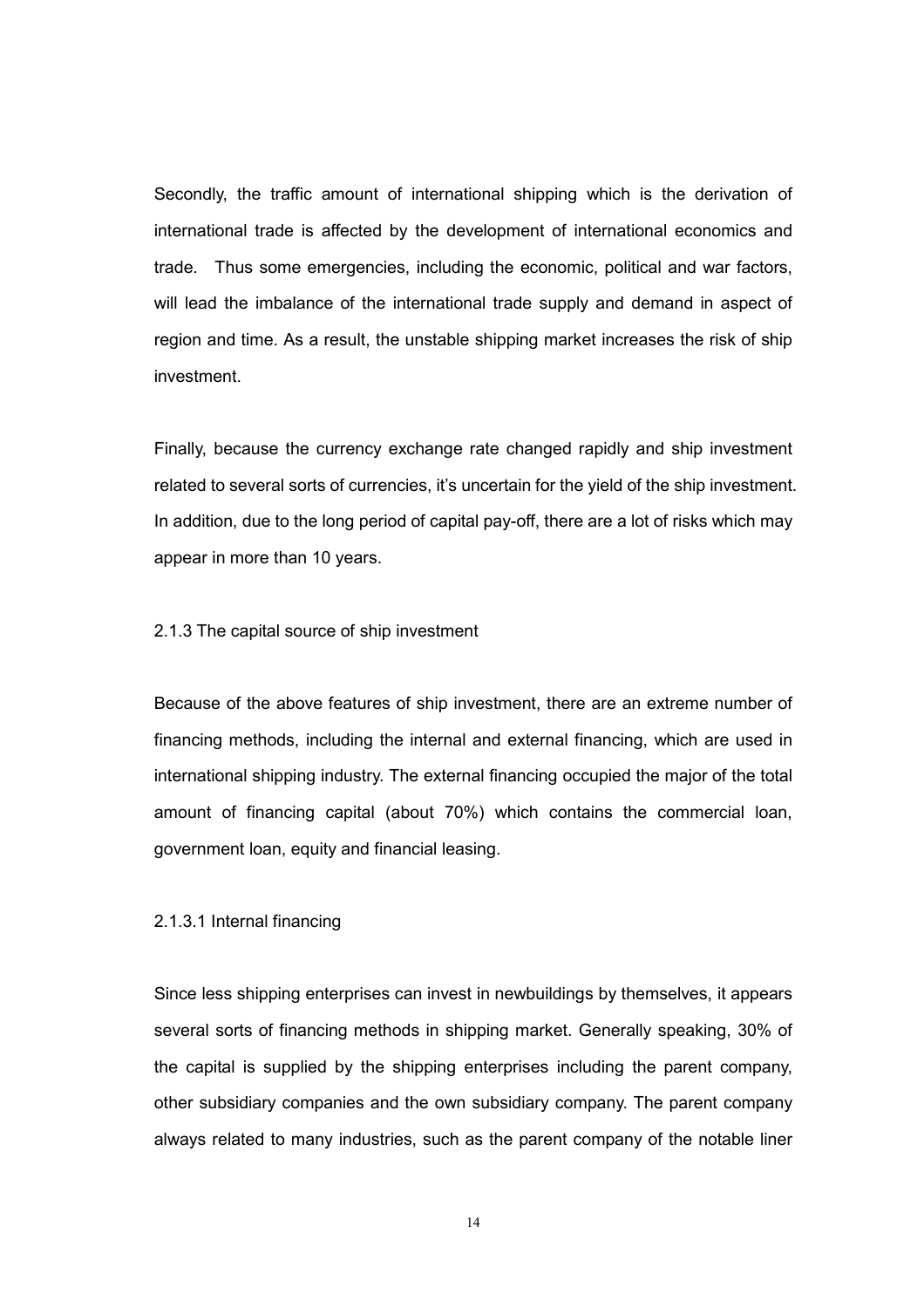company – Maersk Line, A.P. Moller – Maersk Group. On one hand, it invested in the main shipping subsidiaries by the distribution of its own capital and internal loan. On the other hand, the subsidiaries often obtain their internal capital through some earned benefits and the fund from the sale of second-hand ships and scraping. Besides, the shipping enterprises can also financing from other subsidiaries.

#### 2.1.3.2 External financing

#### (1) Commercial loan

Commercial loan includes the commercial bank loans and loans from financial institutions except bank.

#### ① Commercial bank loan

Commercial bank loan is a kind of loan which the borrower obtains the loan in the international finance market from the commercial bank in order to construct a project or for other purposes. That's the most common financing method in the world. The commercial banks always regulate the interest rates according to the London Inter bank Offered Rate (LIBOR) and supply the short or medium term loan to shipowners, including the credit loan, mortgage loan and guarantee loan. At this situation, it has to be analyzed more about mortgage loan. The shipping mortgage means the commercial bank makes the hull of newbuilding and benefit of the shipping enterprises as the guarantee. When the bank faces to the breach of faith or insolvency of the ship company, the mortgage gives the right for the mortgager to take possession of the vessel.

The main advantage of commercial bank loan shows as the extraordinary flexibility.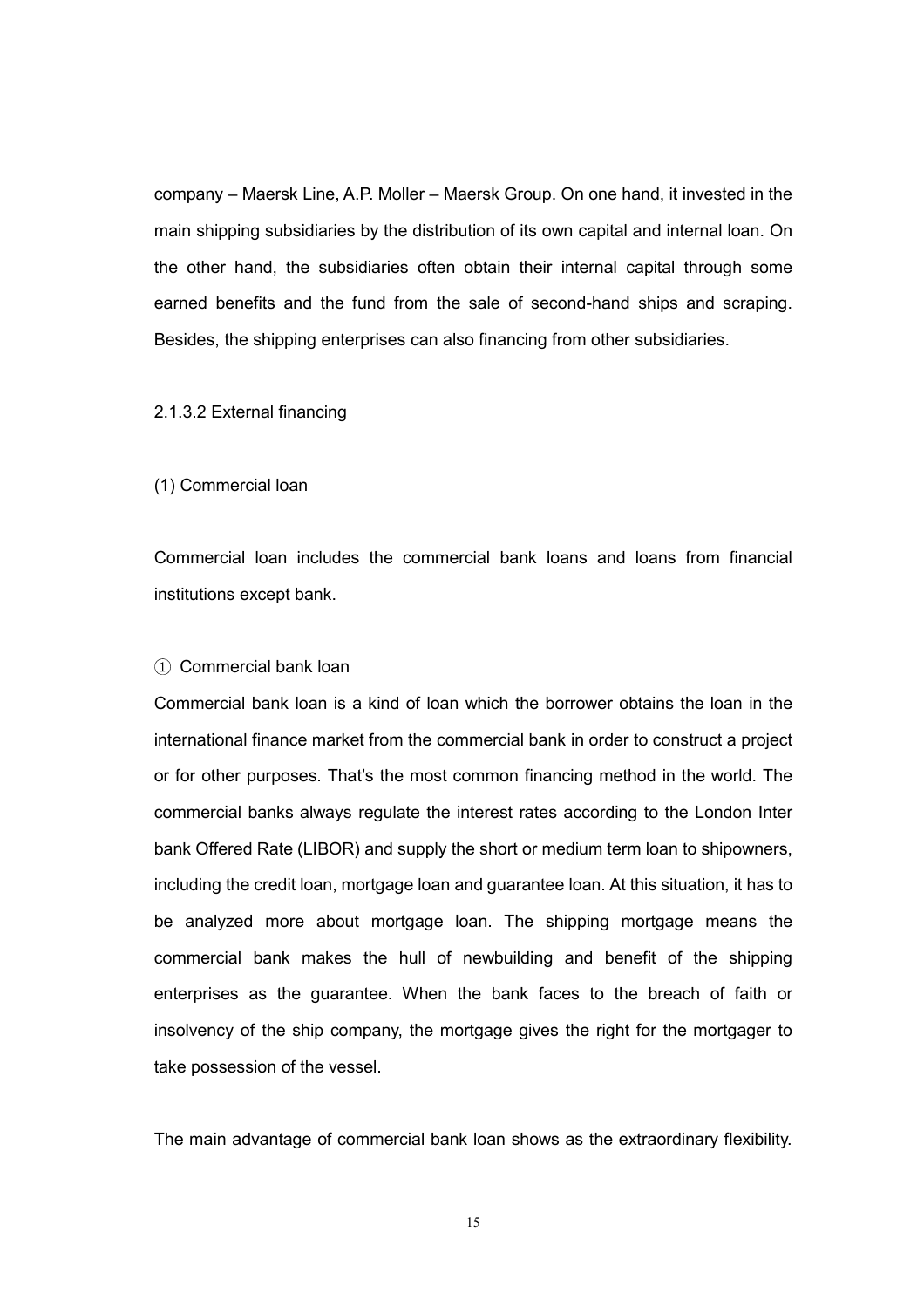There's no restriction of this loan in principle which can be used in any states and for any purposes. In addition, the procedure of the commercial bank loan is not as complex as the international finance organizations and government loan. Turn to the disadvantage of commercial bank loan, it needs a strict guarantee from the shipping enterprises as well as the interest rate is the floating interest rate which burdens more cost of loan when it faces to the risk of interest rate fluctuation.

#### ② The loans from financial institutions except bank

The loans from financial institutions except bank include means the financial institutions loan to the borrower who invests in some certain projects by fund raising. This sort of financing method always involves less amount of capital than commercial bank loan. Because the procedure to achieve this loan is flexible and simple, this means fits to the newbuildings of small tonnage for the establishing of the young shipping enterprises. In recent years, there's a trend of diversification, regionalization and specialization relating to this loan, including the financing between the individuals, enterprises, and the individual and the enterprise. Take some Chinese small-scale shipping companies as example. Due to the constraint of financing qualification, these companies can hardly acquire the loan from the bank. Therefore the loans from financial institutions are popular for these growing companies. With the increase of the partner number and raised fund, the fleet can be expanded dramatically. This financing method is easy to be achieved under the circumstance of developed economic environment and it leads the small-scale shipowners develop themselves fast.

(2) Government loan and subsidy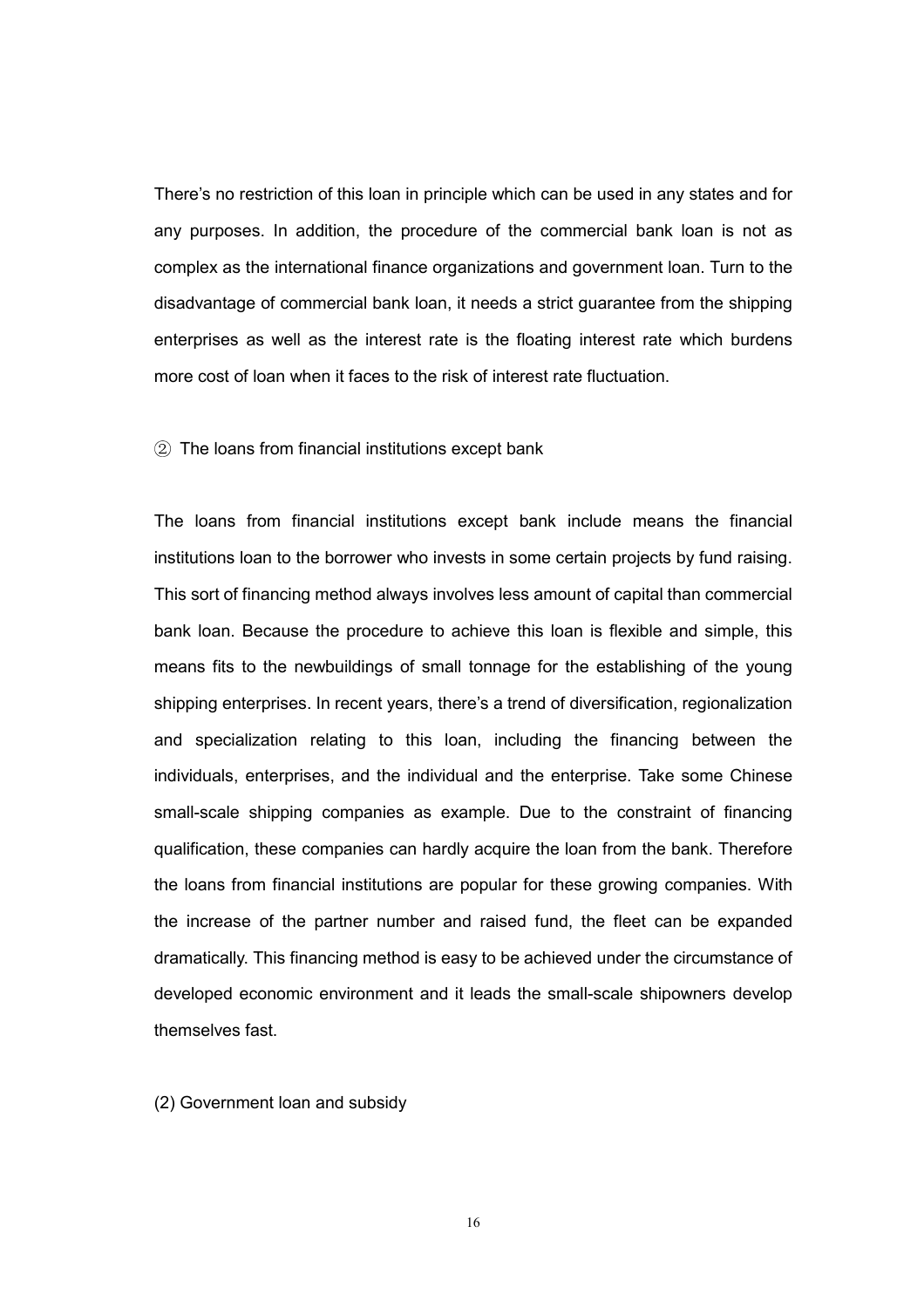Government loan means the government uses the way of interest rate subsidy to provide the loan which has the lower interest rate than the market through the banks controlled by the government. Due to the huge amount of capital concerned in shipping industry and the national safety, it's normal for the governments to supply several sorts of loans to the shipowners in their own countries. In fact, the government loan and subsidy aim to prop up the ship building industry in its own country. There are a number of ways for the governments which are developing their shipping and ship building industries to provide the loans and subsidies to the shipping enterprises, including the direct subsidy, interest subsidization, tax preferences, write-off and postponement of debt compensation. The period of the government loan and subsidy is relatively long and the interest rate is much lower than the commercial bank loan. In addition, the national credit insurance organization offers the warranty which indicates the government burdens the risk. Because the government loans are used in certain purpose, the function of this loan is only to build and purchase the ships in the country which offers the loan.

(3) Bond and stock

In finance, a bond is a debt security, in which the authorized issuer owes the holders a debt and, depending on the terms of the bond, is obliged to pay interest (the coupon) and/or to repay the principal at a later date, termed maturity. Borrower issues bonds via a dealer who repays the holder a specified sum of money on a prescribed maturity date e.g. in 10 years. Interest is payable by redeeming coupons attached to the bonds and reflects the credit rating of the issuers. It is a formal contract to repay borrowed money with interest at fixed intervals. Thus a bond is like a loan: the issuer is the borrower, the bond holder is the lender, and the coupon is the interest. Bonds provide the borrower with external funds to finance long-term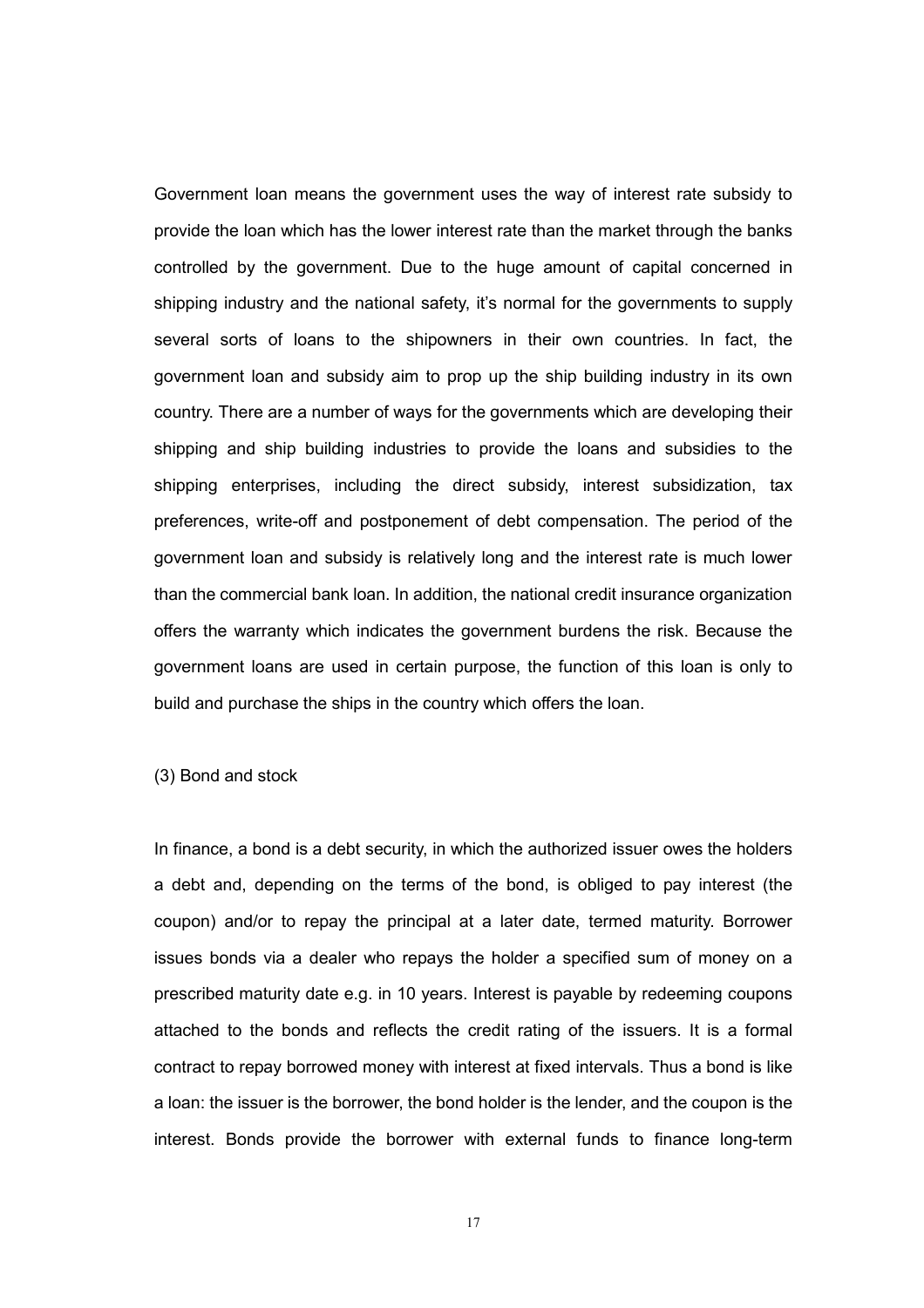investments, or, in the case of government bonds, to finance current expenditure. Certificates of deposit (CDs) or commercial paper are considered to be money market instruments and not bonds.

IPO (Initial Public Offering) can be taken on the stock exchanges market around the world (New York, Oslo, Hong Kong, Singapore, and Stockholm). A prospectus is drawn up offering shares in the shipping company. Once the issue is made and trading starts, the price is determined by market supply and demand. Public stocks issues are handled by investment banks that prepare the prospectus, submit it to the stock exchange authorities, gain approval for the issue and place the share for investors. The whole process takes 10-15 weeks and cost about 5% of the funds raised. Nevertheless, a number of investors considered that it's risky for the small-scale shipping companies to finance in the stock market because of the risk of investment in shipping industry.

(4) Ship financial leasing

In a ship financial leasing scheme, the financing institution (legal owner of the vessel) provides full financing for the user (shipowner) over an extended period in return for much narrower security than it would insist on as an ordinary security lender. Actually, ship financial leasing has been practised by a lot of notable shipping enterprises. The detail of the ship financial leasing will be expatiated more lately.

#### 2.2 Financial leasing

Financial leasing means according to the lessee's demand, the lessor purchases the leased thing from the provider and provides it to the lessee with the lessee pays for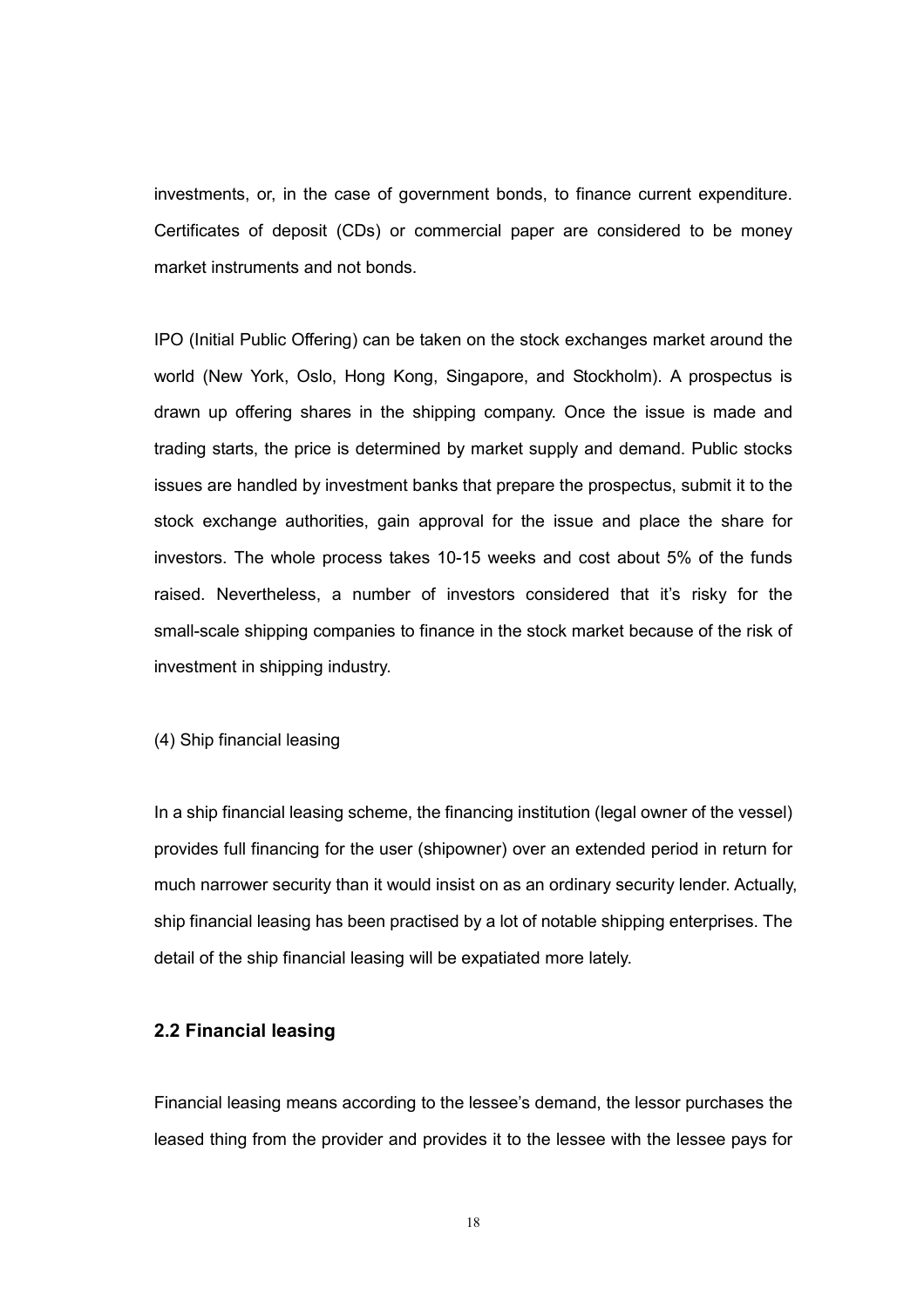the rent. In the financial leasing transaction, the lessees always purchase the leased things at the end of the lease. There are three parties (lessee, lessor, and provider) and two contracts (contract of financial leasing and contract of purchase) in a financial leasing process which is a kind of comprehensive business. On one hand, the buyer of the purchase contract is the lessor. On the other hand, the lessee becomes the decision maker of the purchase contract. The provider delivers to the lessee based on the contract of purchase.

#### 2.2.1 The framework and procedure of financial leasing

Before the start of financial leasing, there are two fundamental conditions to be satisfied for both lessee and lessor. One is the lessor has to examine and approve the lessee's credit situations, including the characteristics of the industry, status of business, circumstance of the project and the repaying ability. Another is the lessor needs to know and understand the feature and practical process of financial leasing. The financial leasing has been always operated as follows.



#### Figure 2.1 The Procedure of Financial Leasing

Source: Drawn on my own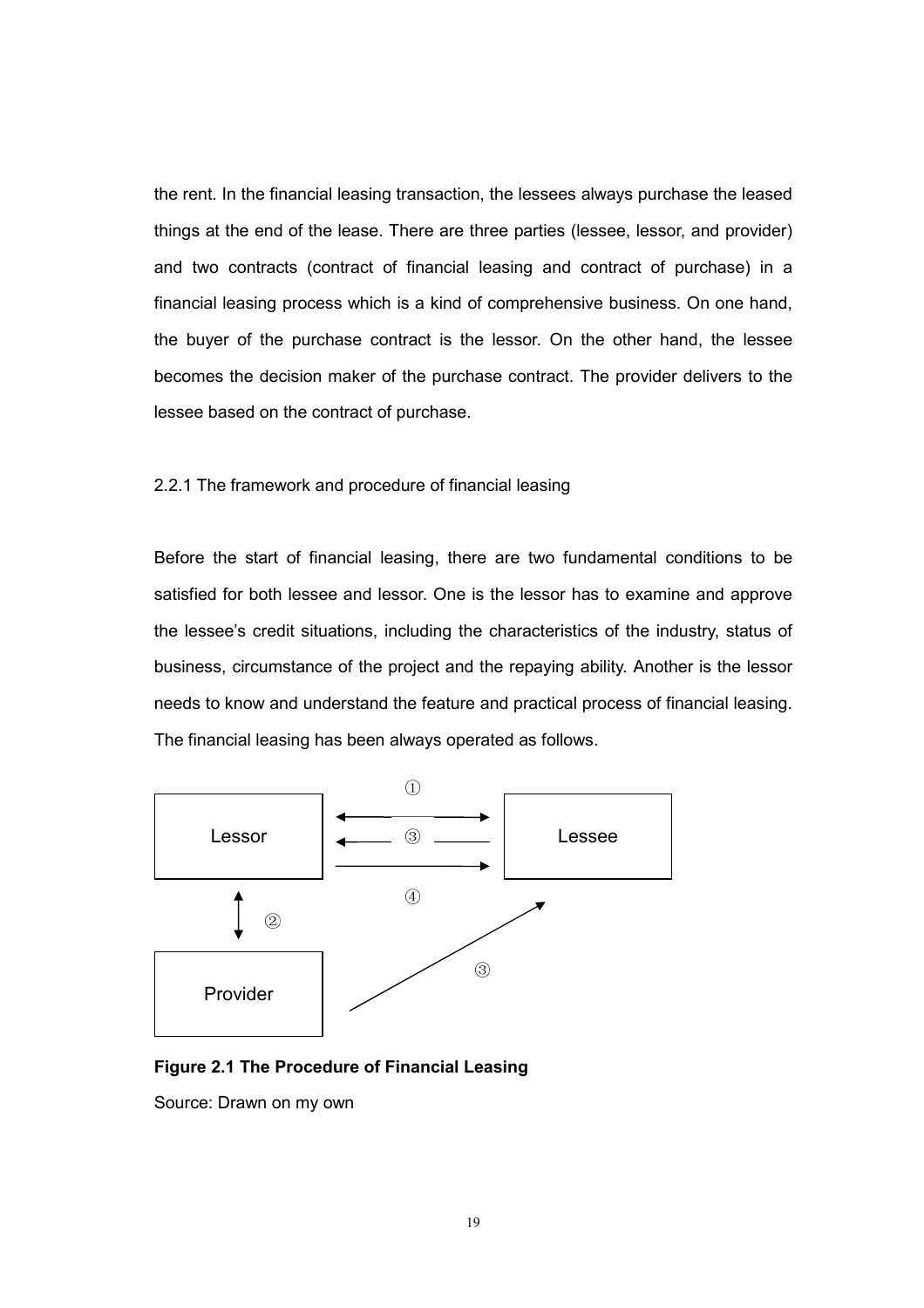In this figure:

- ① On the base of freewill, the lessee and lessor sign the financial leasing contract as well as make sure the leased item, leasing period, interest rate, mode of payment and so on.
- ② According to lessee's willing, the lessor signs the purchase contract with the item provider and pays for it. The lessee also signs the contract of purchase subsidiarily to ensure the content such as the leased item and the import contract.
- ③ In accordance with the purchase contract, the provider delivers the leased item to the lessee who pays for the rental, including the principal and interest, to the lessor in conventional period by stages. After the process of all payment, the financial leasing ends finally.
- ④ When the lessee defrays the residual value of the leased item, the ownership of the leased item has been transferred to the lessee from the lessor.
- 2.2.2. The transaction forms of financial leasing
- 2.2.2.1 Direct leasing

Referring to direct leasing, the lessor finances from the international money market straight. There are three parties (lessee, lessor, and provider) and at least two contracts (contract of financial leasing and contract of purchase) in order to complete the transaction. It's the most ordinary term of financial leasing.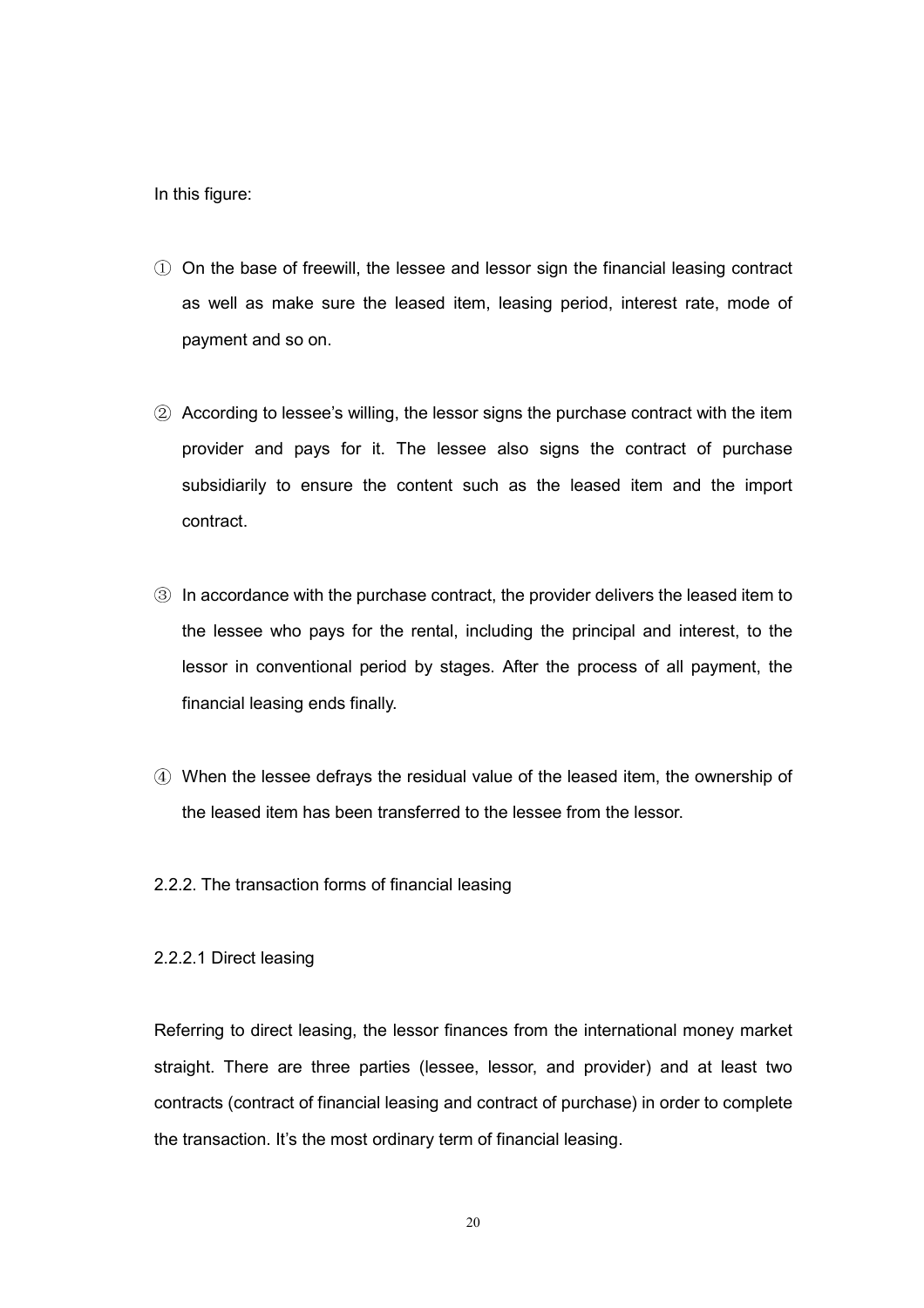#### 2.2.2.2 Joint venture leasing

Joint venture leasing is a sort of special direct leasing. If the sum of the leased item is large, the first lessor will approve the partial financing after evaluating the financing capacity of himself in order to spreading the risk. The second lessor will audit the first lessor's financing item and express the confidence which is willing to finance the remains. Eventually, both the first and second lessors sign the joint venture leasing contract and become the lessors together. In joint venture leasing the number of lessors may be two or more. Nevertheless, the lessee only makes a deal with the first lessor during the whole financial leasing. Besides that, every lessor has the same rights and shares the rental as well as the responsibility on the basis of contributions percentage.

#### 2.2.2.3 Sub-leasing

In accordance with the lessee's demand, the lessor A, who plays a role of lessee, leases in the requested item from lessor B. Afterwards the lessor A sub-leases it to the real lessee. Generally speaking, the lessor B always is the leasing company abroad. Because of the disadvantages such as weak financing capacity, the domestic lessor A cannot be involved in this project as the lessor directly. Furthermore, the foreign lessor B can only get into the financial leasing market in another country through the lessor A who plays the role of credit intermediary.

#### 2.2.2.4 Leaseback

The original owner of the leased item sells it to the lessor who is going to pay for it.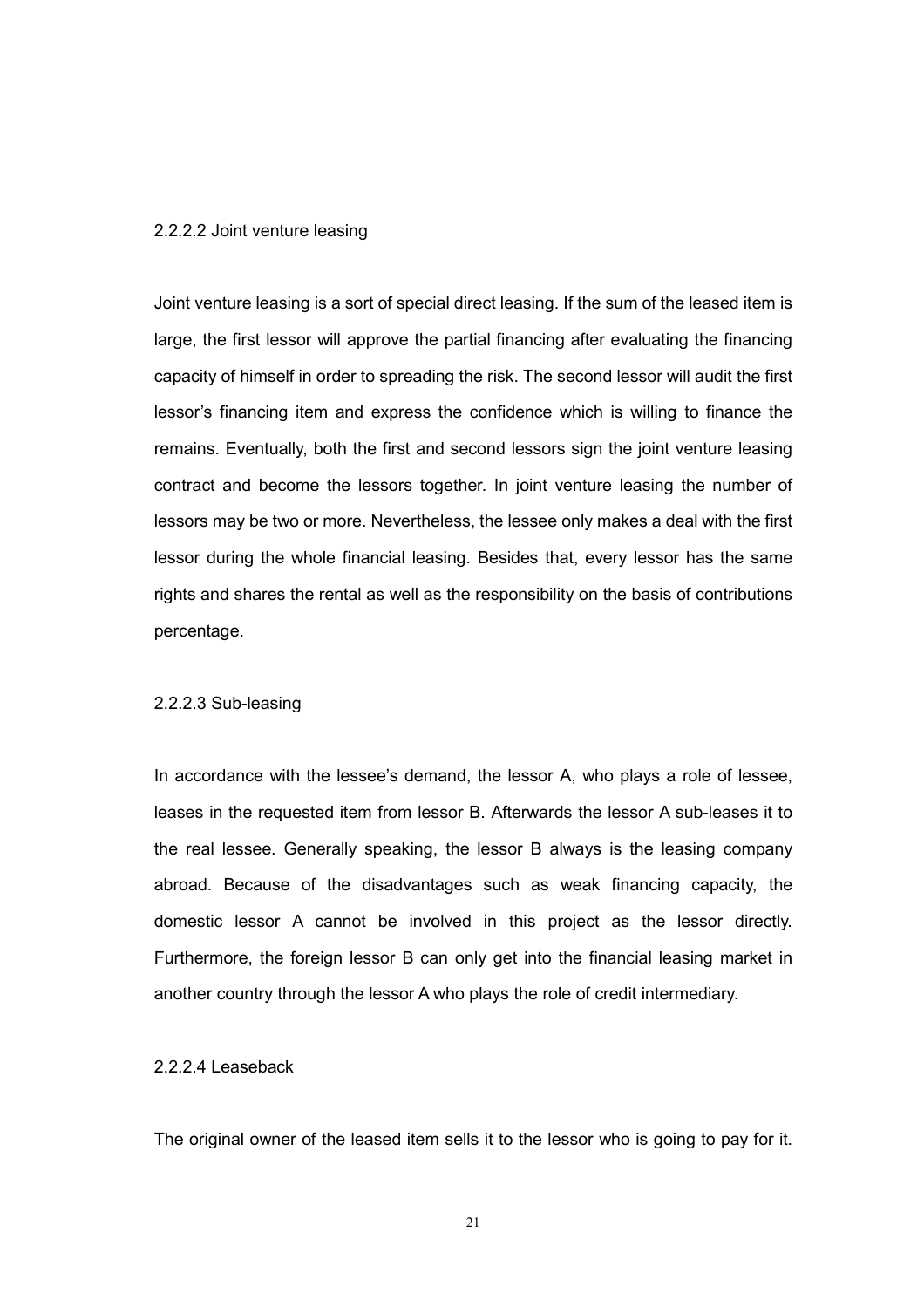Whereafter the lessor leases out the appointed item to the original owner who plays as a lessee. According to the financial leasing contract, the lessee will pay the rent by stages in a certain period until he acquires the ownership of the item again. Out of question, this method of financial leasing can provide the financing convenience to the original owner of leased item and solve the short-term problems just like insufficiency of circulating fund.

#### 2.2.2.5 Leveraged lease

A leveraged lease is a lease in which the lessor puts up some of the money required to purchase the asset and borrows the rest from a lender. The lender is given a senior secured interest on the asset and an assignment of the lease and lease payments. The lessee makes payments to the lessor, who makes payments to the lender. The term may also refer to a lease agreement wherein the lessor, by borrowing funds from a lending institution, finances the purchase of the asset being leased. The lessor pays the lending institution back by way of the lease payments received from the lessee. Under the loan agreement, the lender has rights to the asset and the lease payments if the lessor defaults. In this type of lease, the lessor provides an equity portion (often 20% to 50%) of the equipment cost and lenders provide the balance on a nonrecourse debt basis. In practice, leveraged lease is the main form of ship financial leasing.

#### 2.3 Ship financial leasing

#### 2.3.1 The overview of ship financial leasing

Ship financial leasing is defined as follows: after the lessee chooses the vessel and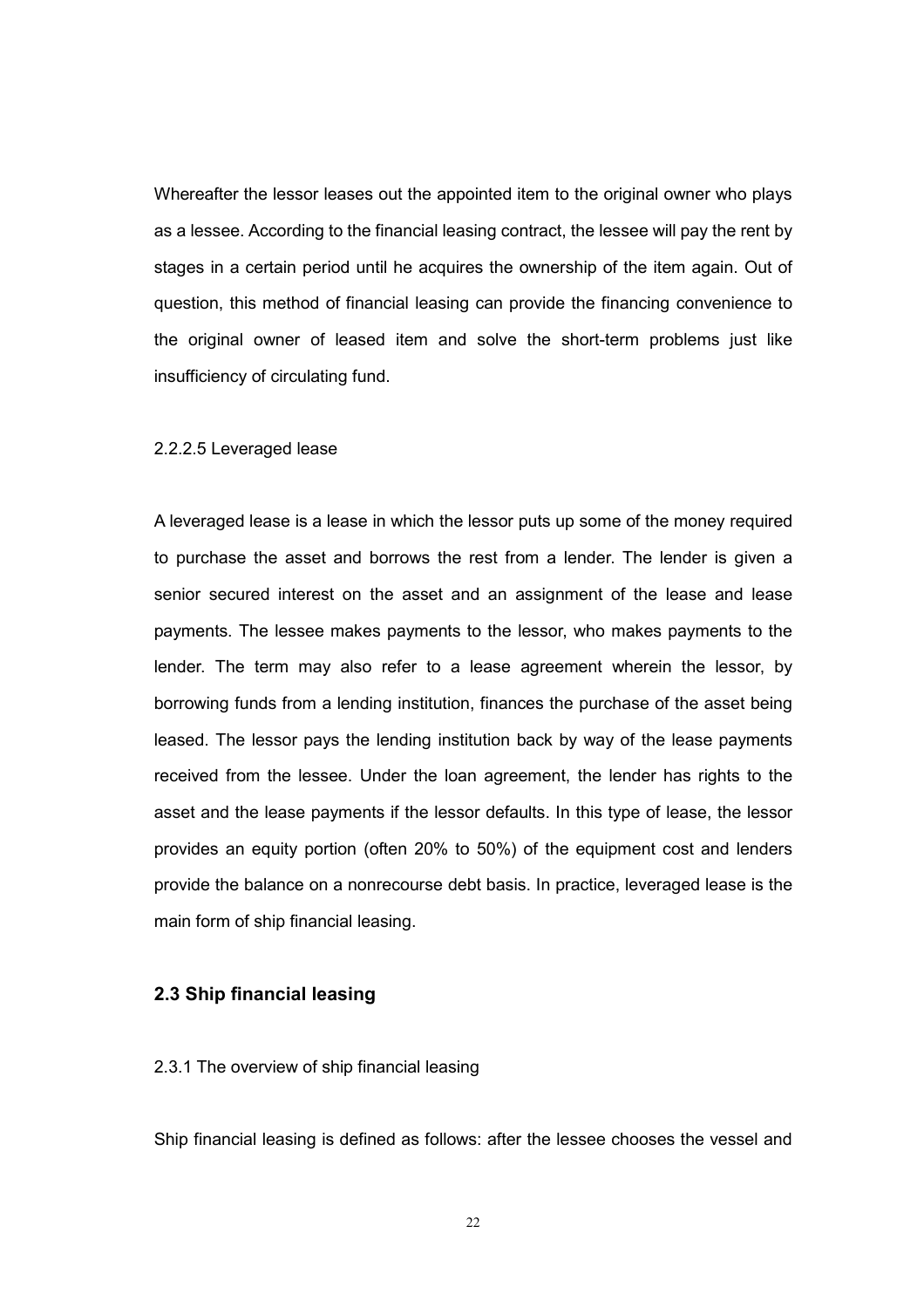ship seller or makes a choice of shipyard, the lessor (leasing company) signs the contract of financial leasing and purchase with lessee and ship seller or shipyard respectively. The lessor leases out the ship to the lessee who pays for the rent. In the lease period, the ownership of the vessel belongs to the lessor. At the end of the lease period, the lessee has the rights to choose whether he is willing to get the ownership of the vessel after he pays the rent and comes to time according to the financial leasing contract. By this way, the lessee can satisfy the operating needs by using few funds. At the same time, the lessor can obtain a profitable return and has a dependable guarantee of creditor's rights.

As a brand new financing method, since the 1950s originated in the United States, has developed rapidly in the world wide during the recent decades. In 1972, there's a new financing means defined in the US Ship Financing Act, which is financial leasing and brings the investor risk hardly. For the lessee, the financial leasing can meet the needs of ship operation by spending a minor amount of capital. Reversely, for the lessor, the proprietorship is clear and the return of the investment is generous and guaranteed. In the shipping industry which is a capital intensive Industry obviously, shipping enterprises have attached importance to the ship financial leasing, especially some small and medium shipping enterprises. Because of the small scale and weak financing capability of these companies, normally they chartered in ships to operate. Compared with the chartering, financial leasing can decrease their risk as far as possible and bring them more benefit at the same time.

#### 2.3.2 The advantage of ship financial leasing

The advantage of ship financial leasing shows on the financing cost mainly. There are more details as follows: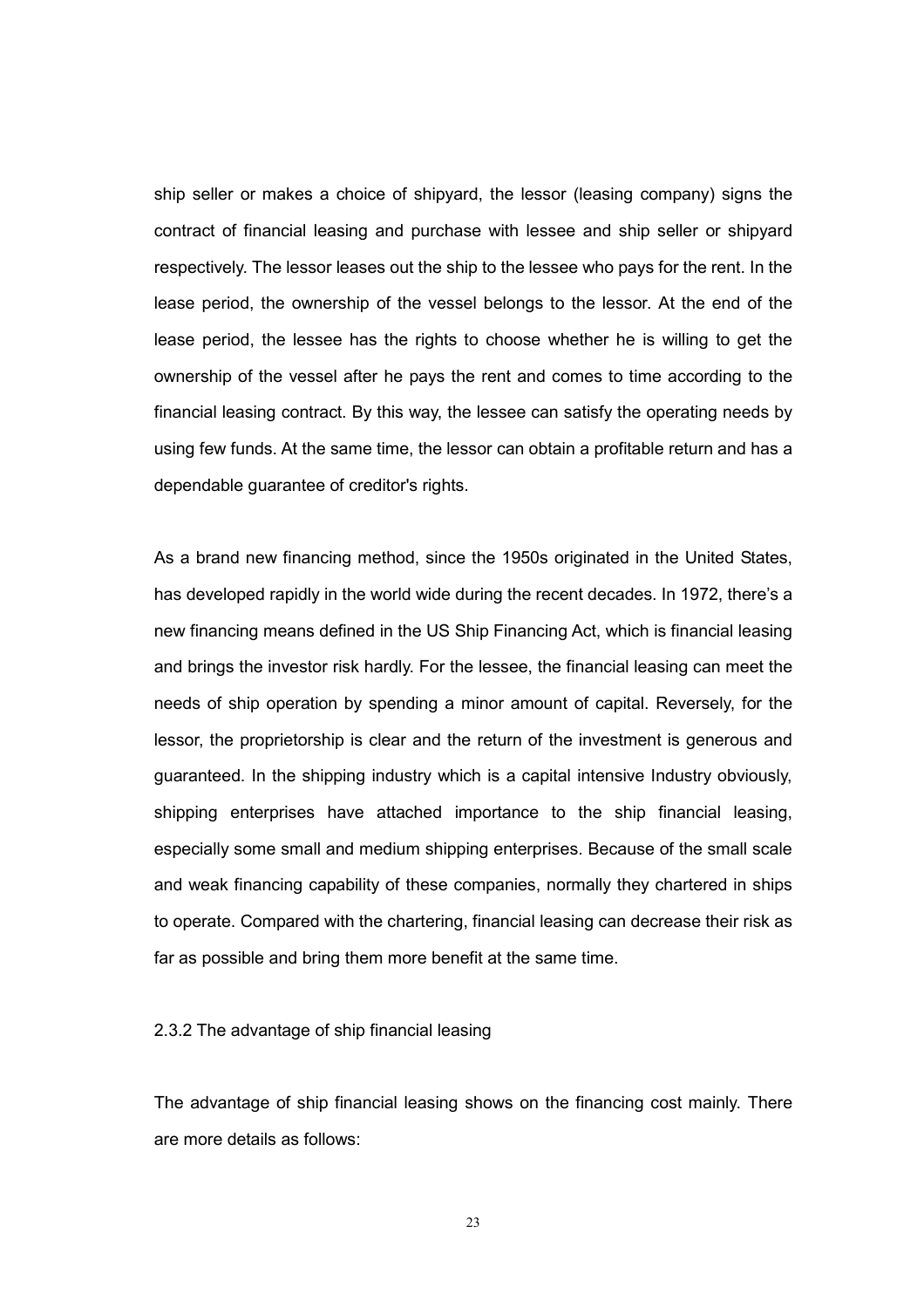2.3.2.1 Ship financial leasing can decrease the capital amount of investment somehow

Due to the possibility of gaining benefit from government policy, financial leasing can decline the amount of investment under certain circumstance. For encouraging the investors to invest in shipping industry, the government makes the policies of tax preferences such as accelerated depreciation. Sometimes in the ship financial leasing contract, the lessor will transfer these benefits to the lessee by reducing the rent.

2.3.2.2 Ship financial leasing can release the shipping enterprises' stress of repayment

Comparing with the loan or purchasing the second-hand ships, although the financing period is much longer, financial leasing is able to release the financial stress which may occur in the beginning of the lease. Besides that, the business circumstances of shipping enterprises will be affected by the market changing. The financial leasing is more flexible than the commercial loan on the repayment aspect, which means there's no need to repay the certain borrowing and certain interest at the certain time. From this point of view, it's not difficult to notice that financial leasing is more suitable for the capital intensive industry just like shipping industry.

2.3.2.3 Ship financial leasing can broaden the financing channels for the shipping enterprises.

The conventional financing channels cannot totally satisfy the development of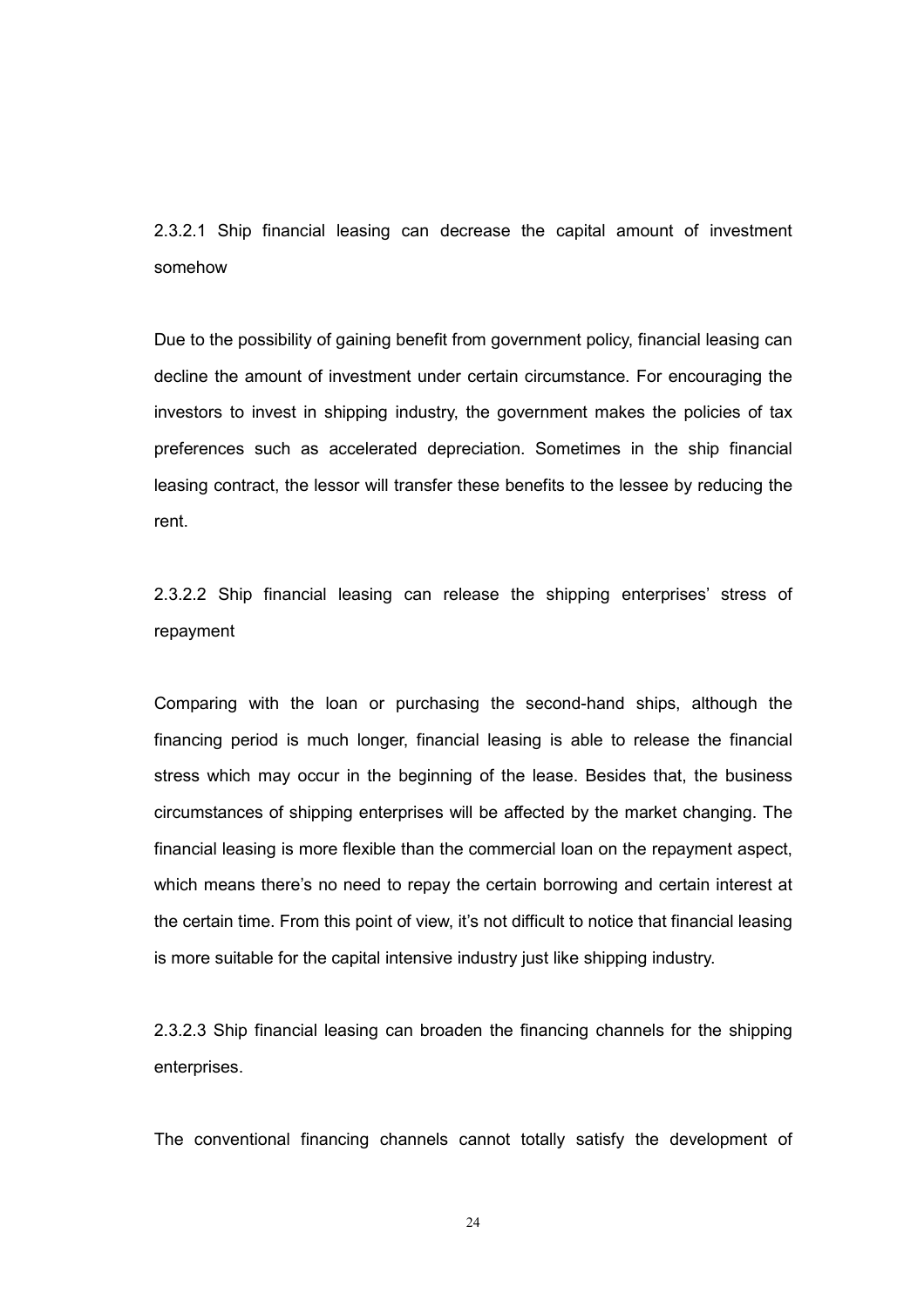shipping enterprises any more, especially for the small and medium shipping companies. Owing to the small operation scales and low credit levels of these companies, it' hard for them to get the loan from government and bank. Furthermore, they don't have the competency to issue the shares or bonds like big shipping enterprises, therefore, the financial leasing plays a significant role for these small and medium companies to survive and develop.

2.3.2.4 Ship financial leasing can bring the shipping enterprises low financing risk.

On one hand, because the lessee pays the rent on the foundation of annuity which has the some amount in different years and don't change with the interest rate change. Therefore the lessee's can calculate and evaluate the cost and profit exactly in advance. On the other hand, the big shipping corporations usually own some old ships whose high residual value will bring huge pressures to the companies. They can adopt the financial leasing that leasing these sorts of ships to the small and medium shipping companies in order to solve the financing problems.

2.3.3 The details of ship financial leasing procedure

Generally speaking, there are three main financial leasing methods in the market. One is through the bank and other general financial leasing institutions. Another is through the shipyard. Another is building its own one ship company which can utilize leaseback and sublease, such as UK Tax Lease.

2.3.3.1 The banks (or the investment firms) or the financial leasing institutions fund.

This is a simple means of ship financial leasing. The shipping companies and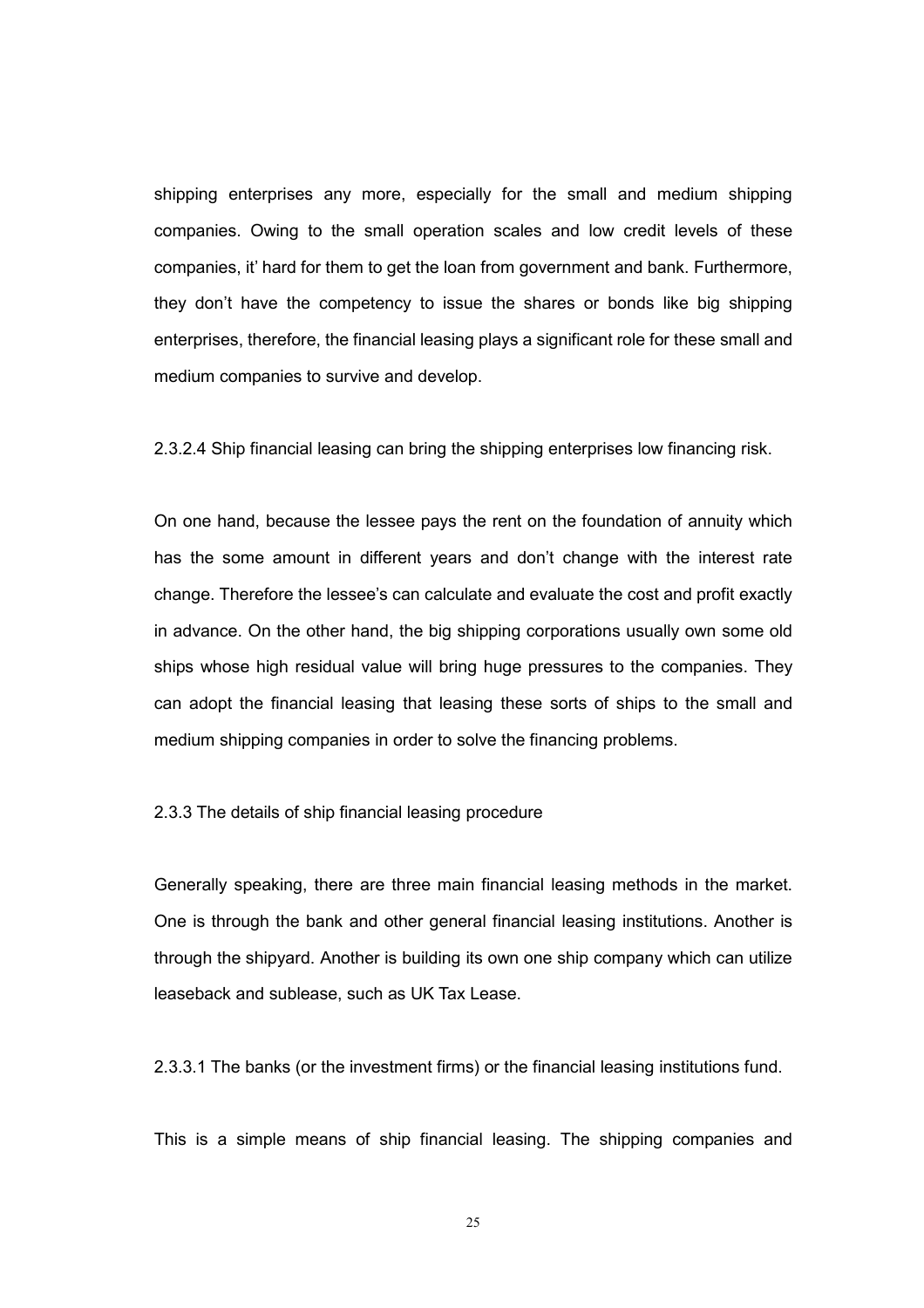shipowners issue the ship financial leasing contract with the bank, investment firms or professional financial leasing institutions in order to decrease the lump sum. Furthermore, these financial institutions table a proposal to the shipyards or ship sellers about the ship building or purchasing and sign a purchase contract.

2.3.3.2 The shipyards fund.

Actually the shipyard credit is not a new fangle any more. As I mentioned before, the shipyards expect to expand the market and enhance the competitiveness by supplying the financial leasing projects. This could attract more small-scale shipowners and the customers in developing countries. Comparing with the mode which shipyards collaborates with leasing companies; the shipyards can provide more efficient services to the customers.

2.3.3.3 Sublease and leaseback

In shipping industry, there are a lot of factors affecting the shipping enterprises development just like poor liquidity and massive fluctuations in the market. As a result, it's important to find a method to accelerate the cash flow and decline the cost. As a relatively new mode of financing, UK Tax Lease is popular among the shipping companies because of its advantages. The advantage of UK Tax Lease is the low cost and integrality of financing as well as the leasing period is relatively long, which could be more than 10 years. The core part of UK Tax Lease reflects in the exemption regulation of UK tax law whose purpose is to reduce the financing cost. Take the follows as an example.

A shipping company A wanted to order a vessel in a shipyard, and chose to finance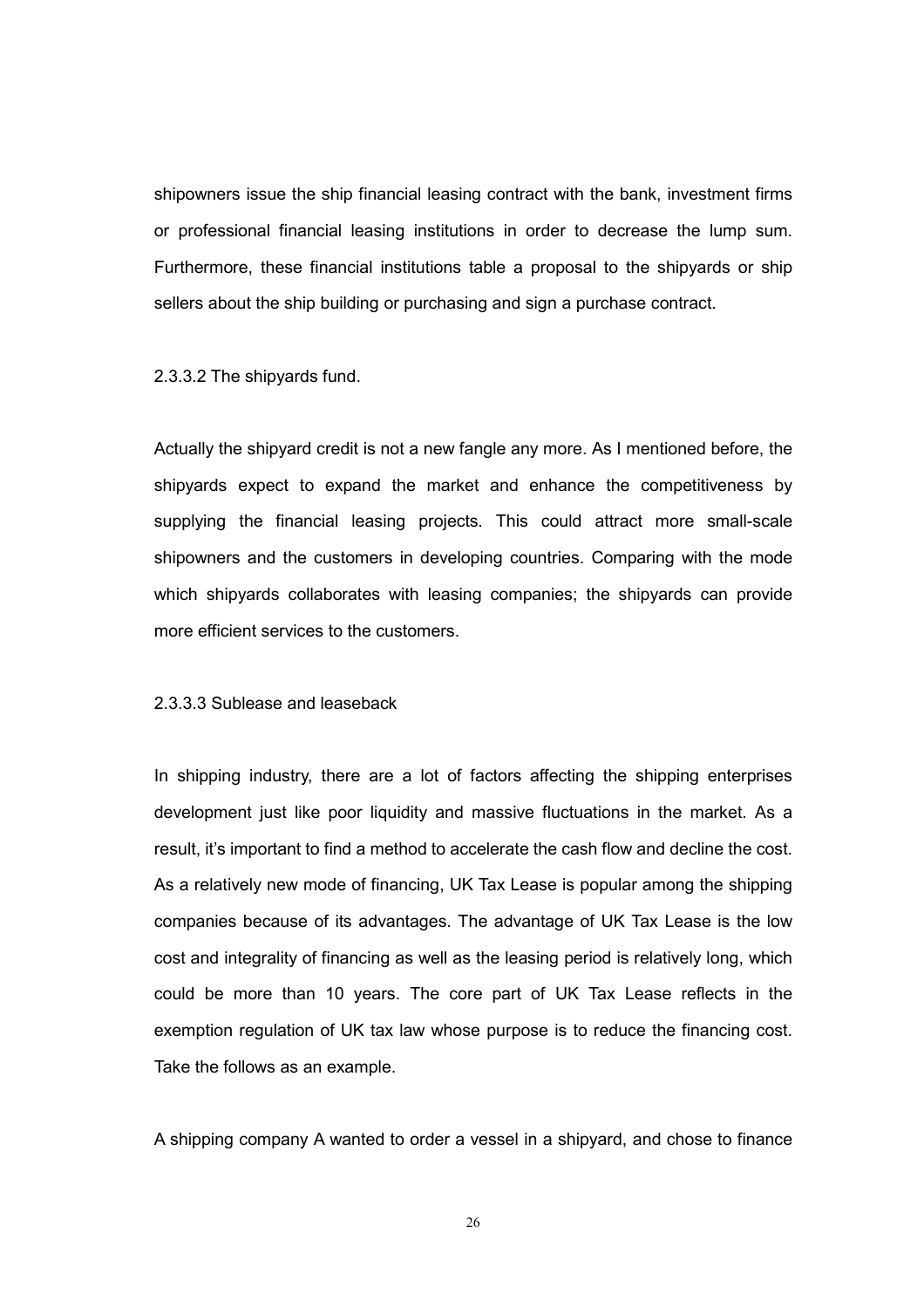this ship by UK Tax Lease mode. Firstly, company A searched for a suitable bank of leasing institution to sell this ship to it in order to gain the revenue. Secondly, company A registered a single ship company B in a convenient flag country. Company B who became a charterer, chartered in this ship as a bareboat as well as paid the rent every three months. Finally, the company A registered a company C in UK. Company C chartered in the ship from company B and signed a managing contract with company A who operated this ship actually. Company C paid the hire which was gained from the operating benefit to company B every three months. In fact, the final ultimate purpose and objective is obtaining the tax reduction and exemption from the UK government for company C.

2.3.4 The development of ship financial leasing

Thanks to the decrease of lessees' tax pressures, the ship financial leasing was appreciated by the small and medium shipowners who lacked fund in the shipping market. Nonetheless, there is a restrictive transaction for the ship financial leasing so that it's not suitable for the shipowners who expect to gain benefits from short-term appreciation in asset value. These sorts of shipowners need to catch the information from market quickly and response to the market fluctuation in time. Financial leasing doesn't have such flexibility; hence it's applicable for the shipowners who invest in ships for stable incomes.

The US and UK tax law regulate the investment tax credit, which stimulates that the enterprises and financial institutions who have a number of profit are willing to become the lessor. Those minor shipowners who cannot get benefit from the investment tax credit will also decline their cost caused by the lessors reduce the rent for ships because of the investment tax credit. Thereby, the development of ship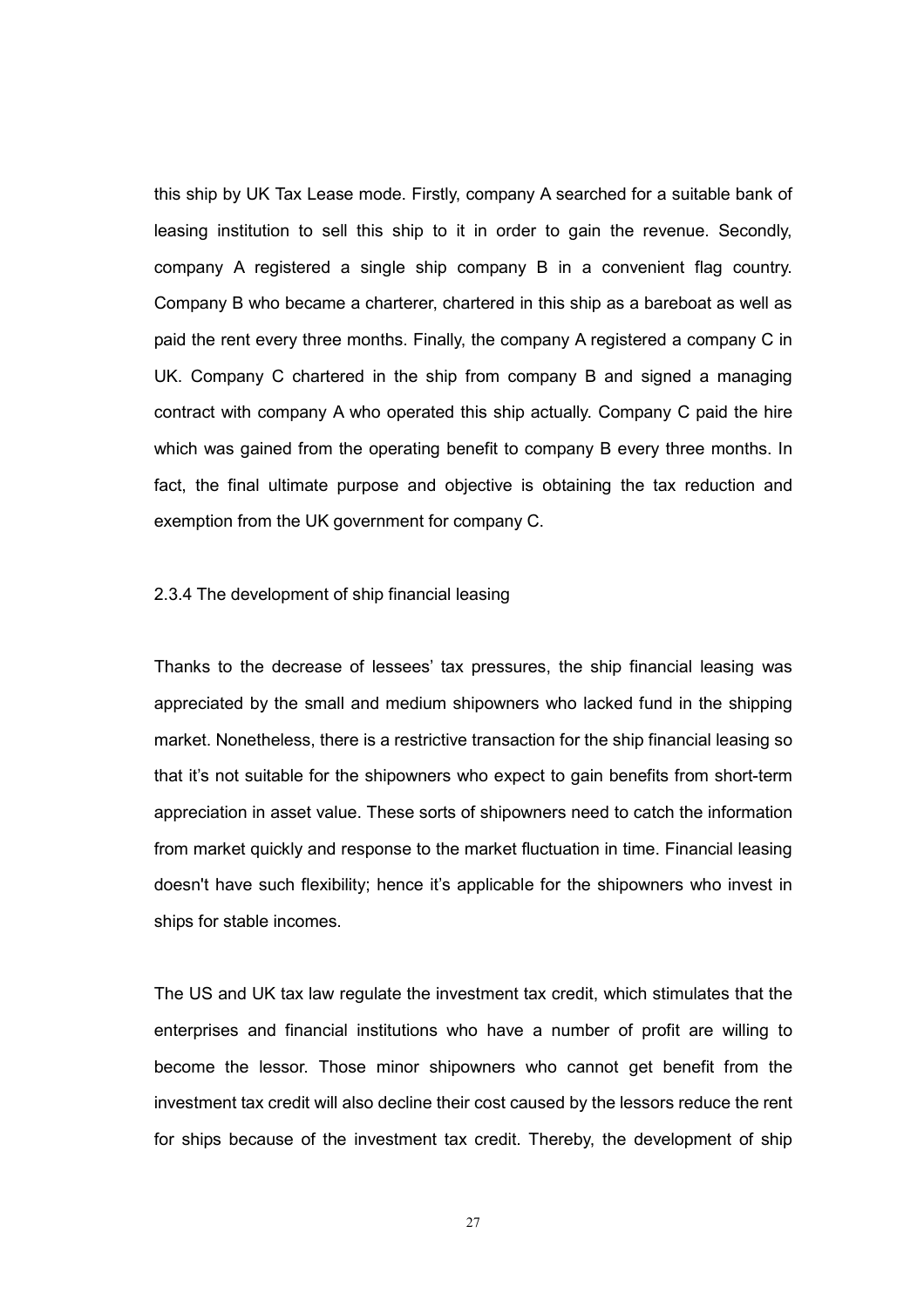financial leasing is based on the relevant governmental fiscal and tax policy.

#### 2.4 Ship financial leasing in the world

There is a trend for shipbuilding industry that this industry is moving to Asia in recent decades. Instead of some traditional European countries, Japan Korea and China have become the leaders in shipbuilding industry all over the world. To promote the development of shipbuilding and shipping industry, several states, such as Germany and Korea, had their own ship financial leasing policies. In fact, no matter Germany or Korea, the aim of ship financial leasing is that the government administers the tax privileges which can encourage the small and medium investors to invest in shipping industry.

#### 2.4.1 German KG market

A Kommanditgesellschaft (abbreviated "KG") is the German name for a limited partnership business entity. Over the past few years, the strong container shipping markets have benefited the German KG sector, where shipowning companies have been able to invest in new tonnage, pay down debt ahead of schedule, and pay better than expected dividends. The KG's, limited liability companies funded by a "general partner" and by individual German investors (who are considered "limited partners"), became a force in ship finance during the mid 1990's- when equity in excess of €1 Billion was raised annually for shipping projects. Carriers gain control of fleet capacity (without burdens of ownership), while the traditional owners have an opportunity to gain 100 percent finance.

The companies, with their requisite German locus typically being the ship management function, own vessels (generally newbuildings) that are chartered out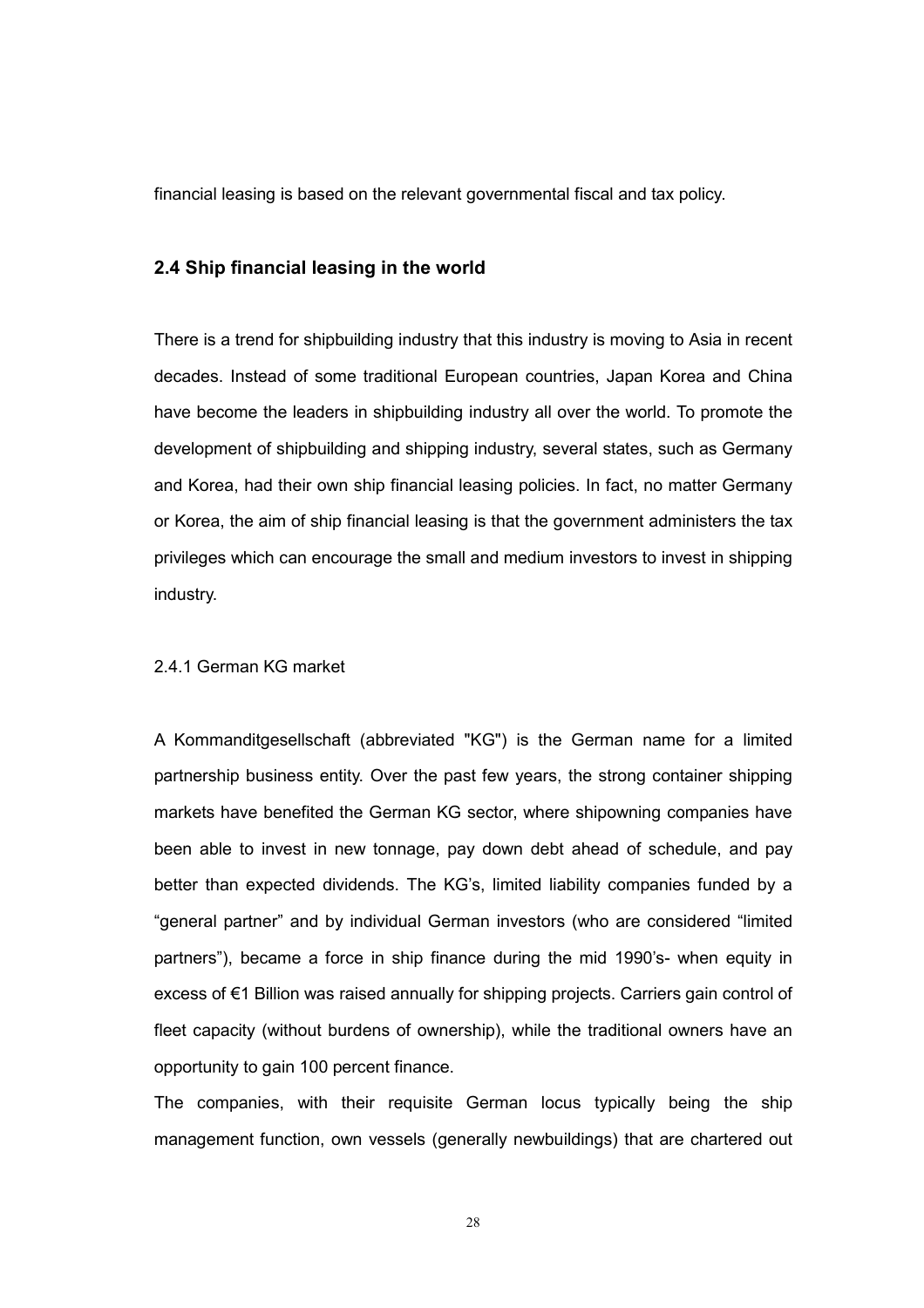on multi-year deals ranging from five years out to 12 years, or longer. Originally, the investors would see their returns through the actual operating cash flows coupled with a big tax shield as new tonnage was depreciated. At present, the depreciation tax shield is combined with an application of the increasingly prevalent tonnage taxwhere taxes are at lowered flat rate, tied to the tonnage of the vessels, rather than their actual profitability. Beginning in 2007, those KG's that choose to be taxed based on tonnage must apply this treatment from the inception of actual trading.

#### 2.4.2 Ship investment companies in Korea

A relatively new investment vehicle - the ship investment company – has been introduced to facilitate ship financing by the enactment of the Ship Investment Company Act in May 2002. Tax law was amended at the end of year 2002 to provide certain tax benefits to ship investment companies, such as deduction of dividend payment. A ship investment company obtains funding by: issuing equity to equity investors, issuing corporate bonds to bond investors, or borrowing from lenders. It invests its funds to ships, including newbuildings and second hand ships, and returns the profits from these investments to its shareholders, in addition to payments under the corporate bonds and the loans. It leases ships to shipping enterprises and its revenue is generated from the lease payment due from the shipping companies and, if applicable, by selling the ships.

The ship investment management company is an agent for the ship investment company and will, for the account of the ship investment company, design the funding structure, negotiate the terms and conditions of the funding agreements, the shipbuilding contract or ship purchase contract, the ship leasing contract and if applicable, the ship sale contract. A shipping company operates the ship investment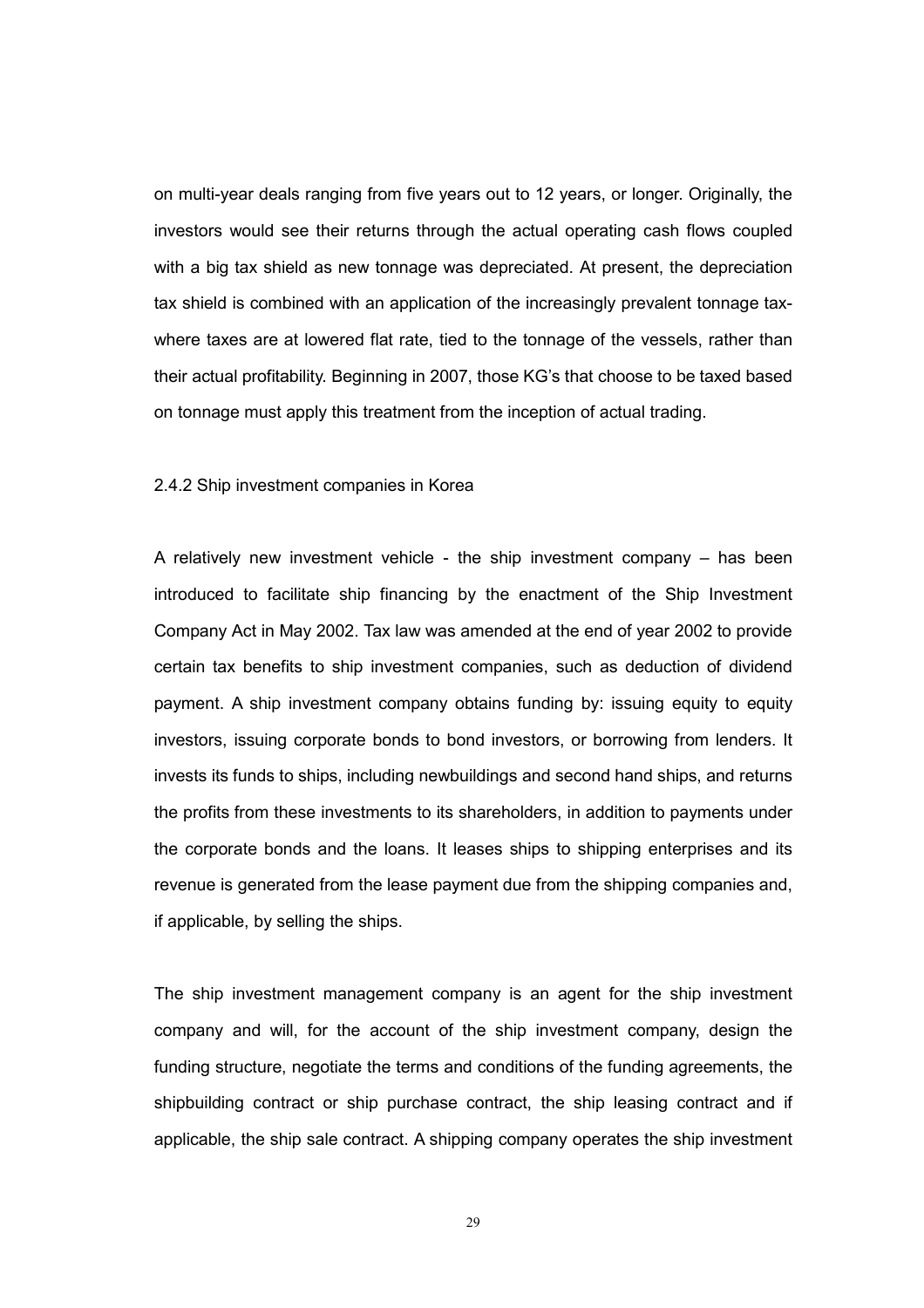company's ship and the assets of a ship investment company are entrusted to a custodian for custody and administration. Each ship investment company may purchase only one ship and that ship may not be replaced with another ship during the lifetime of the ship investment company. To be a valid ship investment company under the Ship Investment Company Act, the approval of the ministry of Maritime Affairs and Fisheries needs to be obtained. Ship investment management companies also need to meet certain conditions, including registration with the Ministry. A ship investment company must make distributions of its income to investors. One or more income distributions may be made to its shareholders each year in accordance with its articles of incorporation.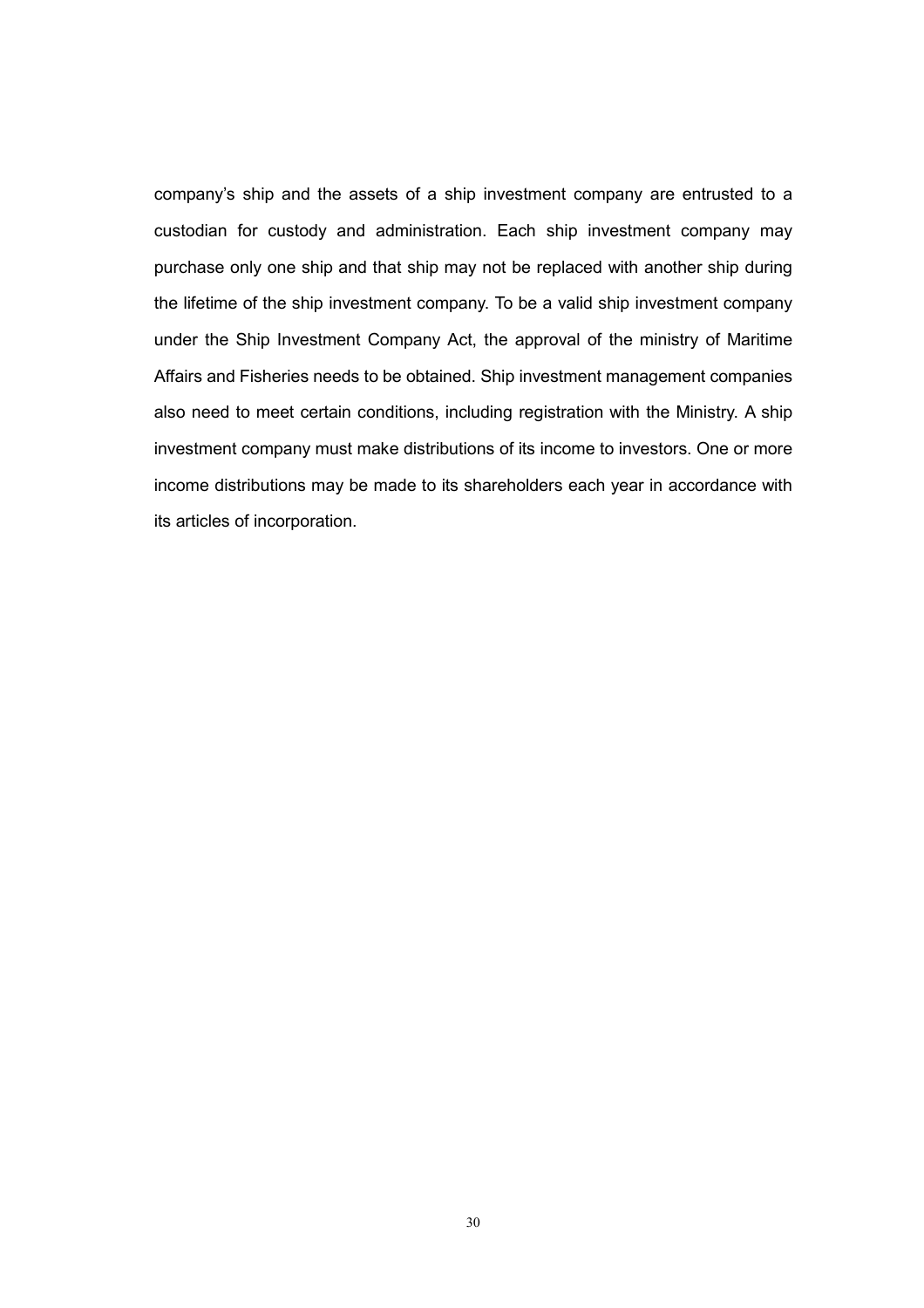# CHAPTER 3 AN ANALYSIS ON THE COMPARISON BETWEEN THE SHIP FINANCING PROJECT THROUGH THE LOAN AND FINANCIAL LEASING.

Owing to the long period and huge capital amount of ship financial leasing, as well as the financial leasing contract is irrevocable, the impact to the shipping enterprises is far greater than other means such as operating lease. It involves a lot of factors and has to be considered broader. In this chapter, it includes an analysis of the factors which may affect the cost of financial leasing from the lessee's point of view.

For one certain ship, whether the shipowner acquires the usufruct by loans or financial lease, the benefits of usage in the same period are the same as well as the income which the shipping company makes. Therefore generally speaking, there are two options to choose from, one is to buy through a bank loan to build a ship, and the other is through the finance lease to acquire the ship. There's a comprehensive comparative analysis about the cost of two financing options.

In order to compare the financing cost effectively, the time value of cash flow must be considered. The net cash flows arising over time cannot be summed to calculate the return an investment will earn. This is because money has a time value. A sum of money held now usually worth more than an equal and certain sum to be paid in the future date because there is an opportunity to invest the money and obtain a return at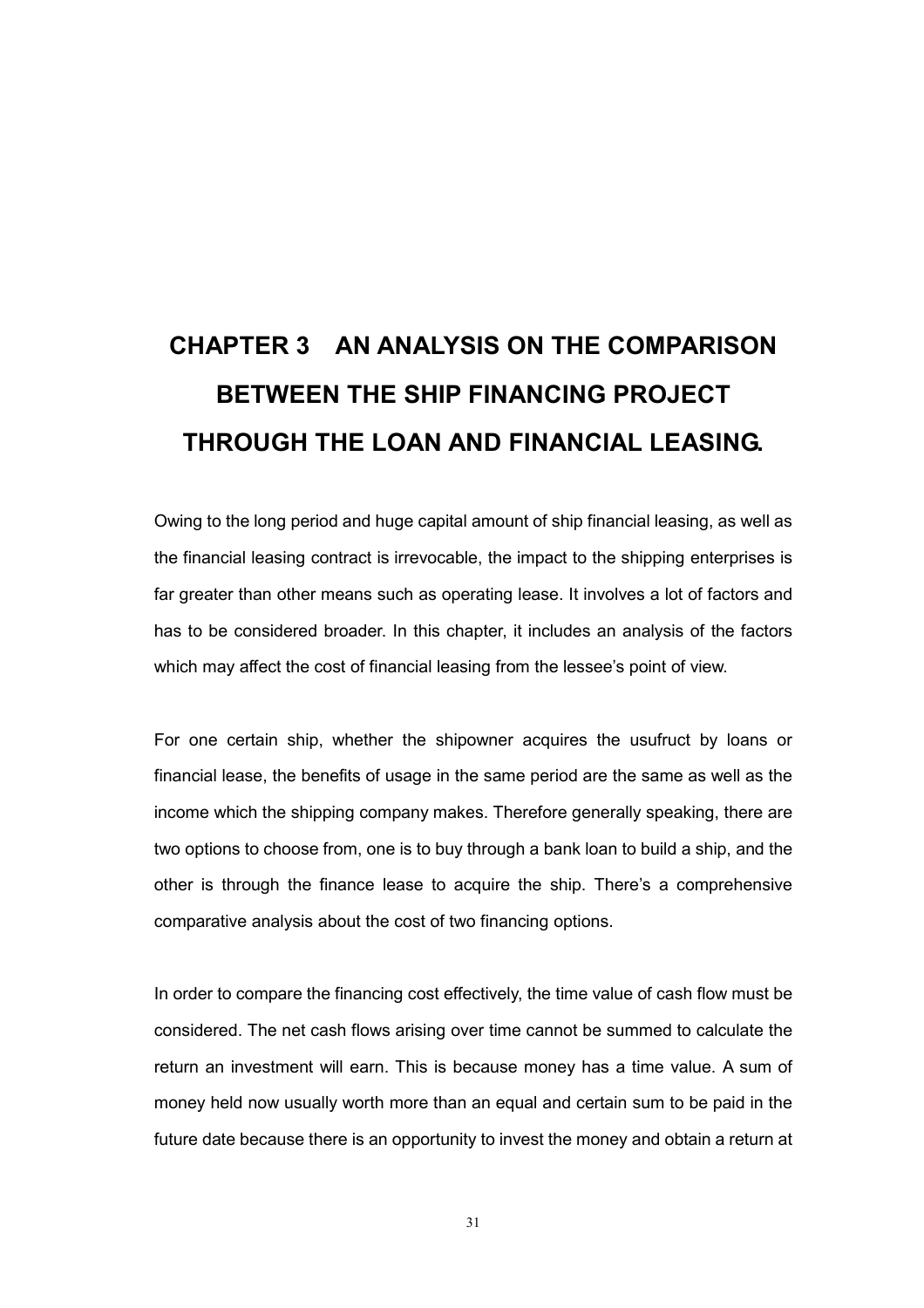the same time. As a consequence, net present value method is generally used to evaluate the present value of a program's cost. Any present value of a program's cost is based on the cost of the investment. Besides that, the effect on tax saving of these two projects must be considered after calculating the discounted cash flows. One motive of the financial leasing is to benefit from the tax abatement. The investors always evaluate an investment from the point of income after taxes. In the financial leasing circumstances, the companies obtain the benefits by reducing the amount of taxable income which includes the depreciation deductions and financial procedure fee primarily. In the case of loans, the enterprises primarily reduce taxable income through depreciation and interest deductions. In this model, the income level of these two programs can be assumed the same which means it will not affect the final NPV comparison. By comparing the present value of the ship which is financed by ship financial leasing and loans respectively, that is, calculating the present value of after-tax financing costs, the program which has the lower results will be the optimal.

#### 3.1 The present value of a newbuilding project by loan

There are four parts for the cost of a newbuilding project by loan: the principal which should be paid in each period, the interest in every period, depreciation deduction and saving tax.

#### 3.1.1 The principal which should be paid in each period

In order to be convenient for calculation, it's assumed that the amount of money repaid to bank during each period is the same. The beginning of the calculation is at the time when the ship is completely built and delivered.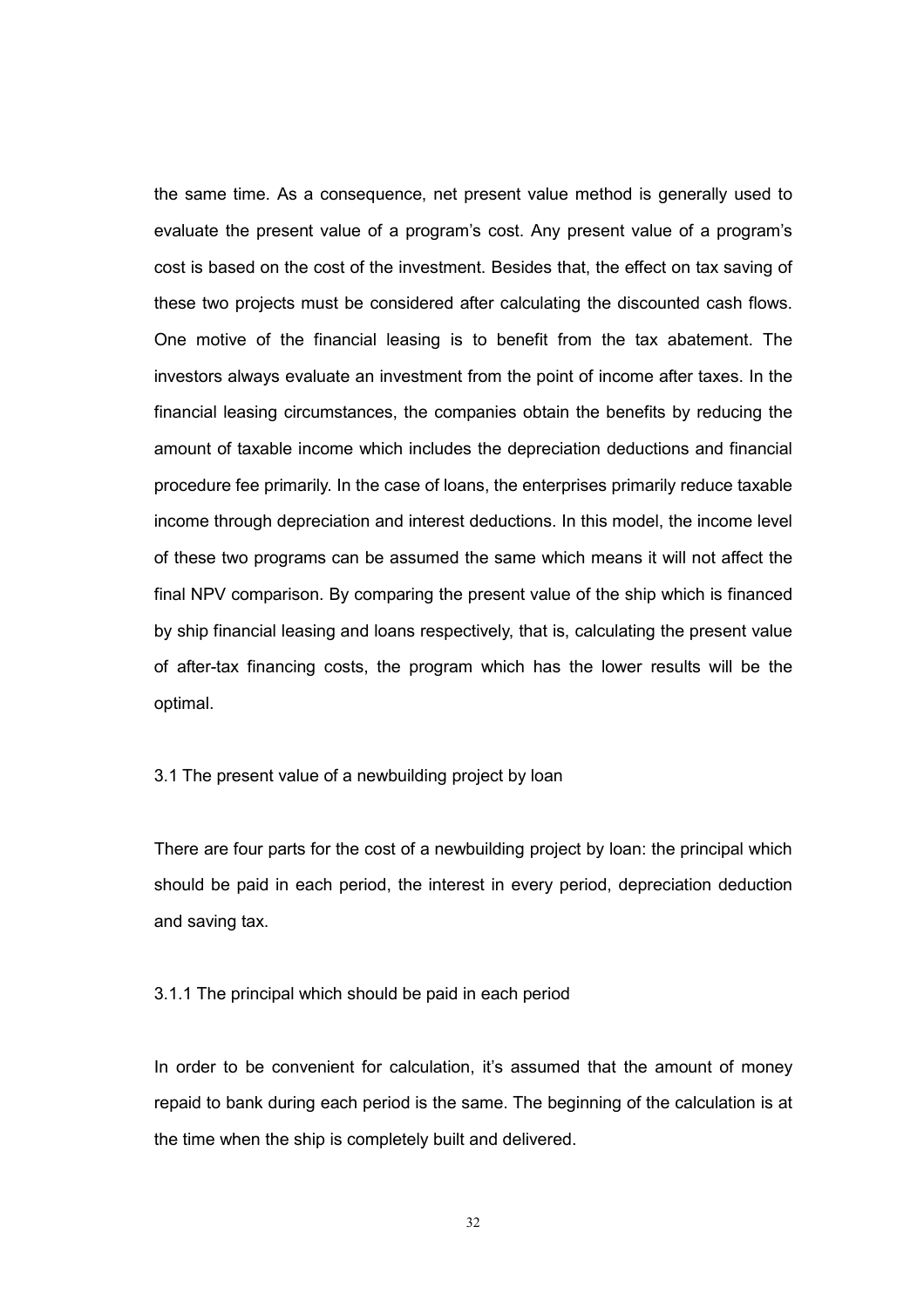$$
C_{\rho} = \frac{C_o}{M}
$$
 (3.1)

 $C_p$  : The amount of loan which needs to pay in each period.  $C_{\circ}$  : The total amount of loan.

M: The entire time for repayment.

3.1.2 The remaining loan

$$
L_i = L_{i-1} - C_p \tag{3.2}
$$

 $\boldsymbol{L}_i$  : The remaining loan after repaying the principal in period i. i= (1, 2 …N)

3.1.3 The interest

$$
I_i = L_{i-1} \times r \tag{3.3}
$$

 $I_{i}$ : The interest in the period i. i= (1, 2 ...N)

- $\Gamma$ : The annual interest rate.
- 3.1.4 The depreciation

In order to simplify the calculation, straight-line depreciation method is chose here to compute the depreciation.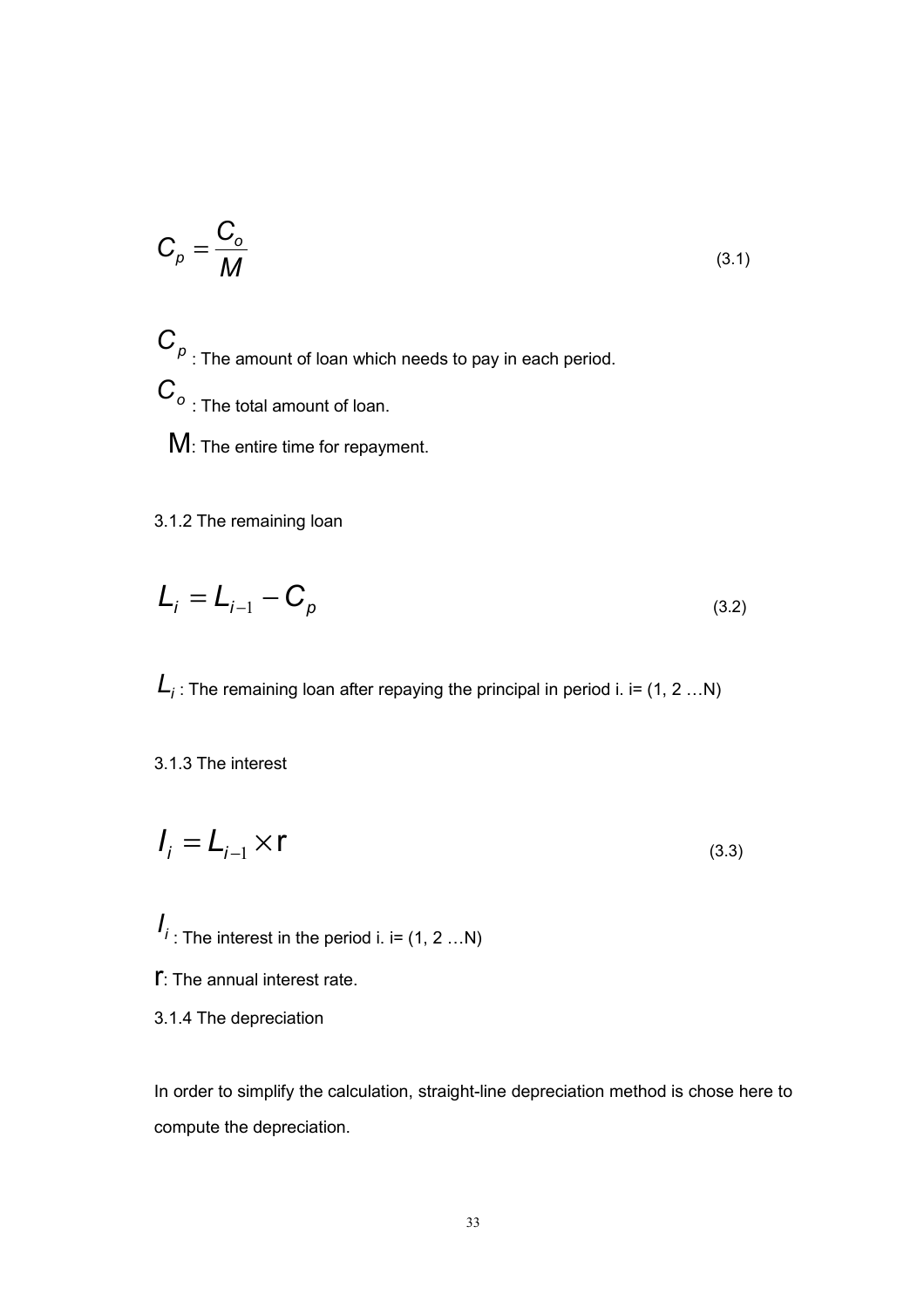$$
F = \frac{D \times (1 - f)}{N}
$$
 (3.4)

- F: The depreciation in each year.
- D: The whole price of newbuilding.
- f: The depreciation rate.
- N: The depreciable life of ship.

It's noteworthy that the N in this formula is not the same as M in formula 4.1. M is the entire time for repayment whereas N is the depreciable life of ship. The depreciable life of ship is equal to the ship's service life approximately which means the M is much smaller than N.

3.1.5 Tax saving

Normally the expense of interest and depreciation will lead a tax saving to the enterprises as the income.

$$
S_i = (I_i + F) \times \alpha \tag{3.5}
$$

$$
S_i
$$
: The tax saving in the period of i. i= (1, 2 ... N)  
 $\alpha$ : The rate of income tax, normally it's equal to 33%.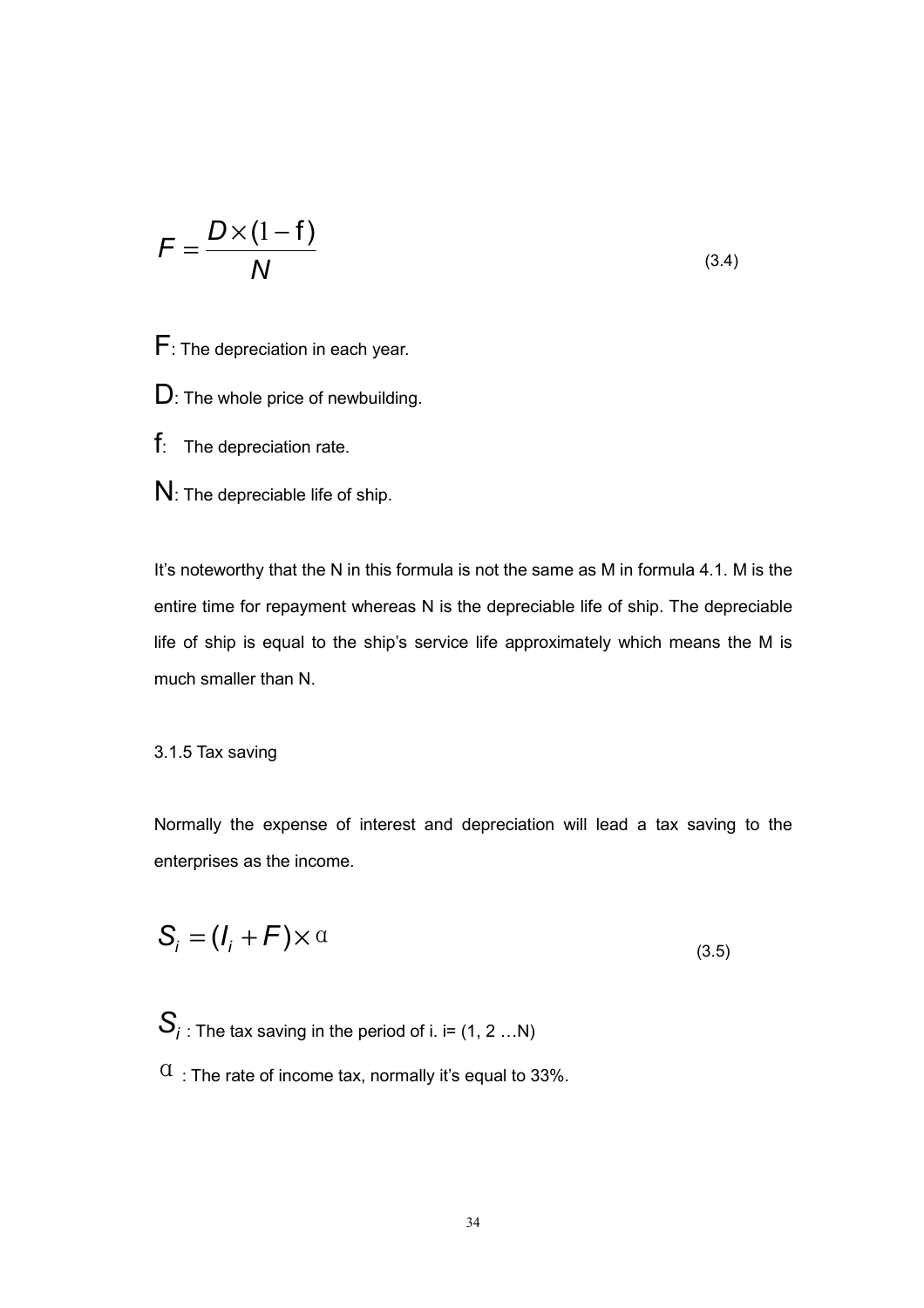3.1.6 The financing cost after tax

$$
P_t = (C_P + I_i) - S_i \tag{3.6}
$$

 $P_t$  : The financing cost after tax in the period of i. i= (1, 2 ...N)

3.1.7 The present value

To simplify the calculation, the financing cost after tax in each period will be converted into the present value. Adding all the present value of each period, the total present value can be calculated.

$$
PV = \sum_{i=1}^{N} \frac{P_t}{(1+t)^{i-1}} - \frac{D \times f}{(1+t)^{N+1}}
$$
\n(3.7)

3.2 The present value of a newbuilding project by ship financial leasing.

#### 3.2.1 The principal of leasing

The principal of leasing means the total sum of money which is used in newbuilding has to be amortized in each period. Because of the time value of fund, the refunds in each period are different which is related to the discount rate closely. The formula is as follows:

$$
A + A(1+t) + A(1+t)^{2} + \ldots + A(1+t)^{q-1} = D
$$
 (3.8)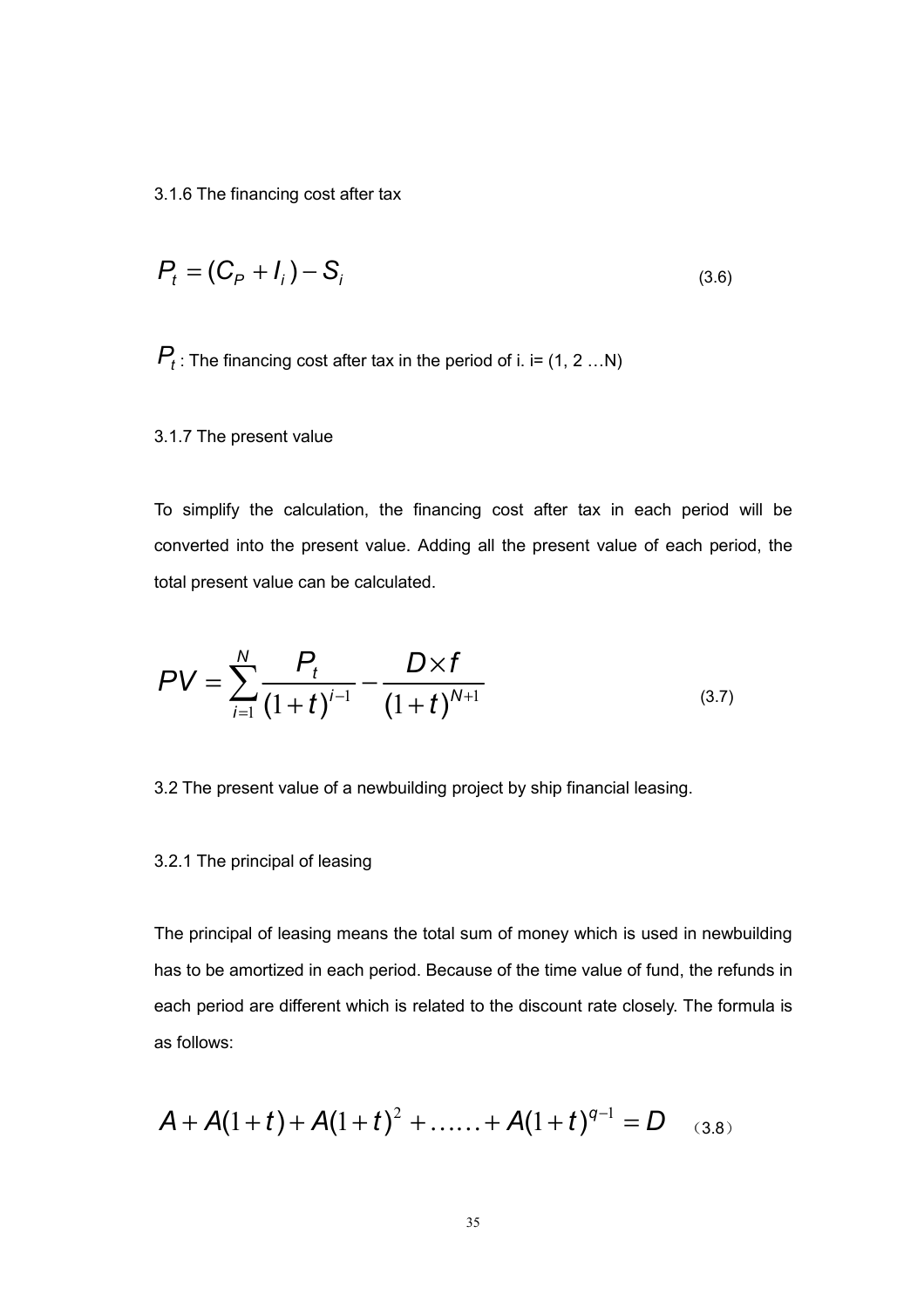By this formula, it shows that:

$$
A_{j+1} = A_j \times (1+t)
$$
 (3.9)

And

$$
A = \frac{D \times t}{\left(1 + t\right)^{q} - 1}
$$
\n(3.10)

A: The amortization of lease principal in the first period.

D: The total sum of money which is used to build a ship.

- q: The leasehold.
- t : The discount rate.

 $\mathcal{A}_j$  : The amortization of lease principal in the j period.

### 3.2.2 The remaining sum of principal

$$
D_j = D_{J-1} - A_j \tag{3.11}
$$

 $D_j$ : The remaining sum of principal in the j period. j = (1, 2...q)

3.2.3 The interest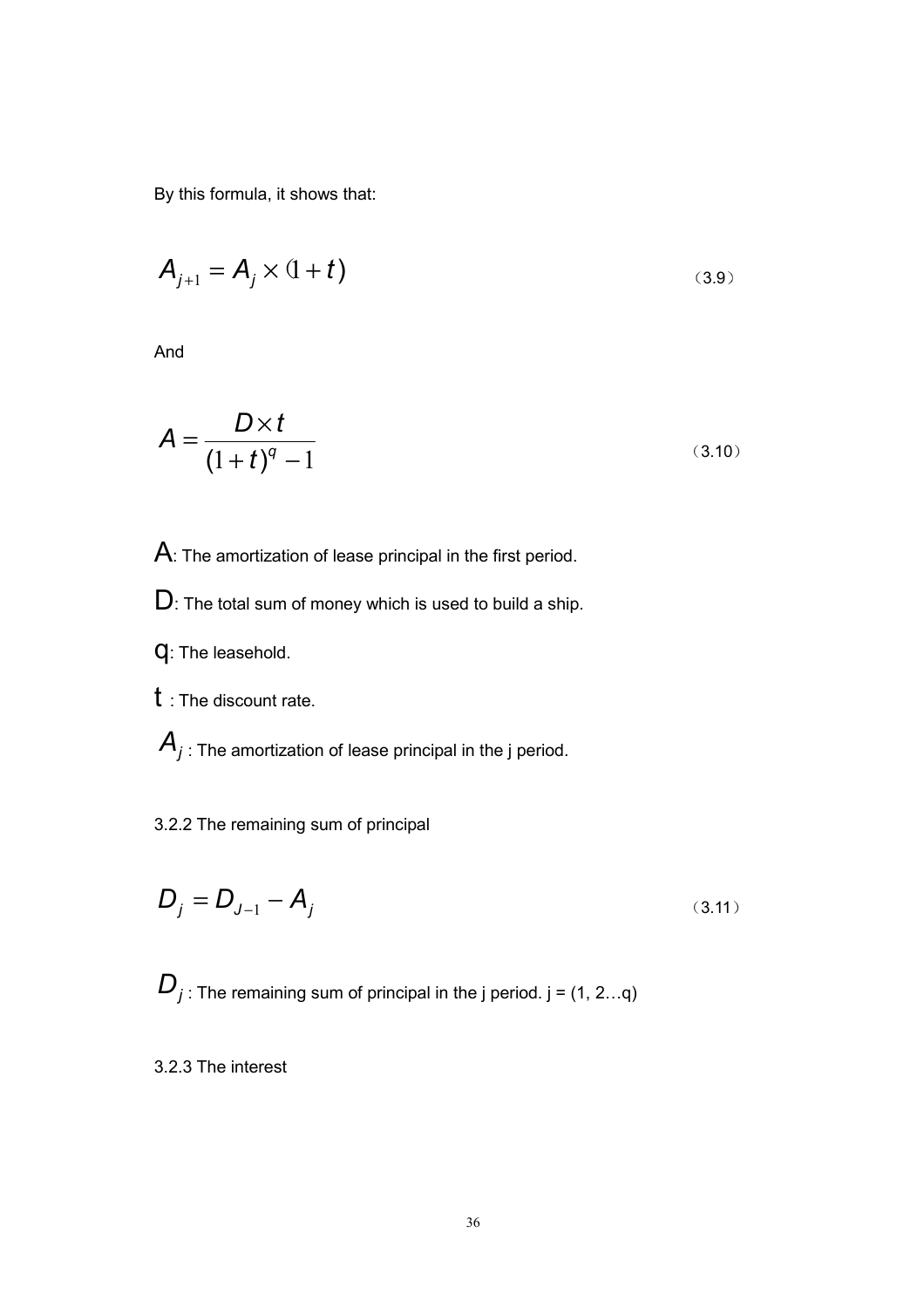$$
R_j = D_{j-1} \times r \tag{3.12}
$$

 $R_j$  : The interest in j period. j = (1, 2...q)

- $\Gamma$  : The annual interest rate.
- 3.2.4 The principal and interest of lease

$$
E_j = A_j + R_j
$$
\n(3.13)\n
$$
E_j
$$
: The total amount of principal and interest of lease in j period. j = (1, 2...q)

### 3.2.5 The commission charge

$$
e = D \times \frac{g}{q}
$$
 (3.14)

e: The fixed annual commission charge.

g: The proportion of commission charge which occupies the total price of the ship.

3.2.6 The tax saving

$$
S_j = (E_j + e) \times \alpha \tag{3.15}
$$

 $\mathcal{S}_j$  : The tax saving in j period. j = (1, 2...q)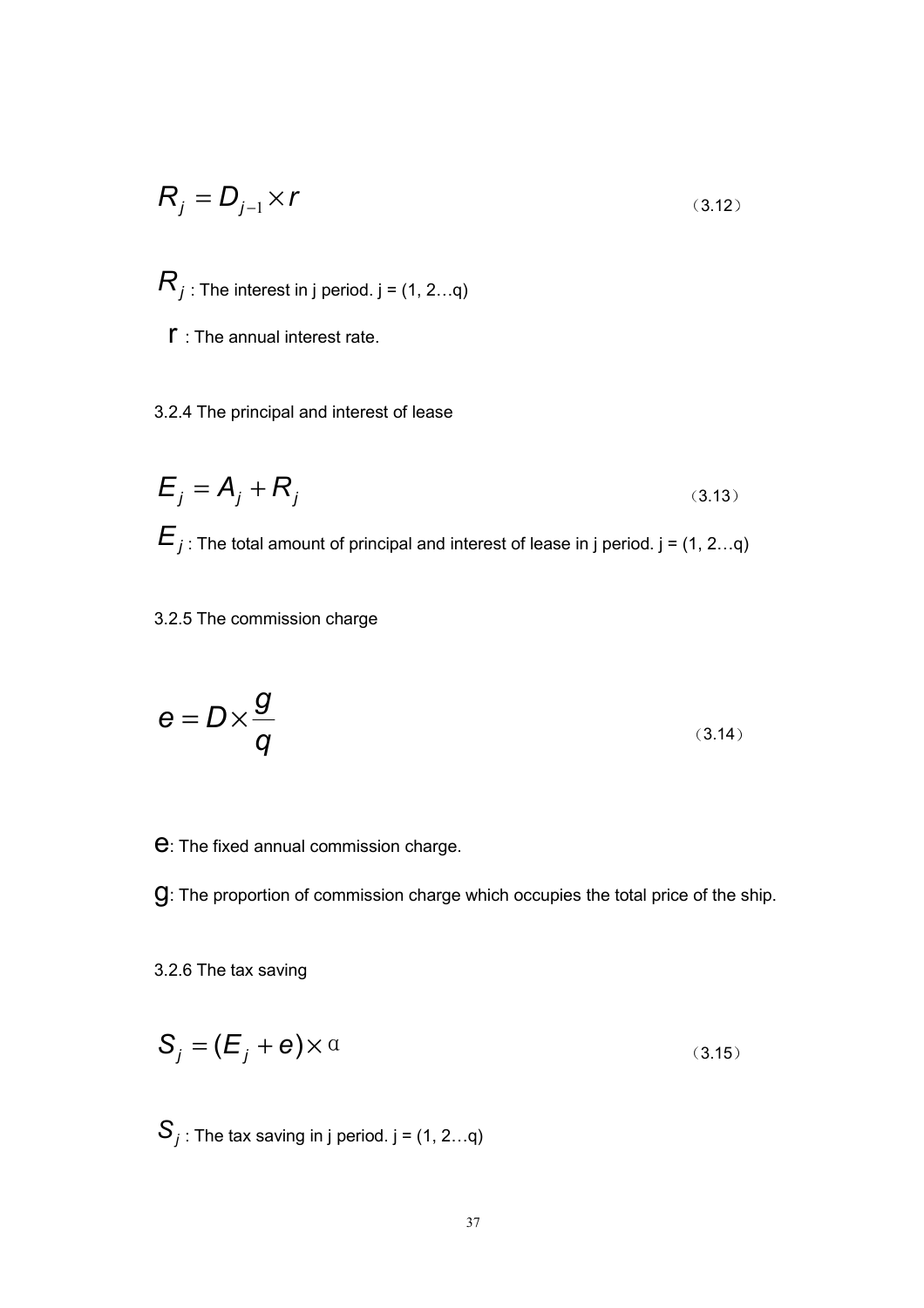$\alpha$ : The rate of income tax, normally it's equal to 33%.

3.2.7 The financing cost after tax

$$
S_{jt} = (E_j + e) - S_j = (E_j + e) \times (1 - \alpha)
$$
\n(3.16)

 $S_{jt}$  : The financing cost after tax in j period.

3.2.8 The present value

$$
PV = \sum_{j=1}^{q} S_{ij} (1+t)^j
$$
 (3.17)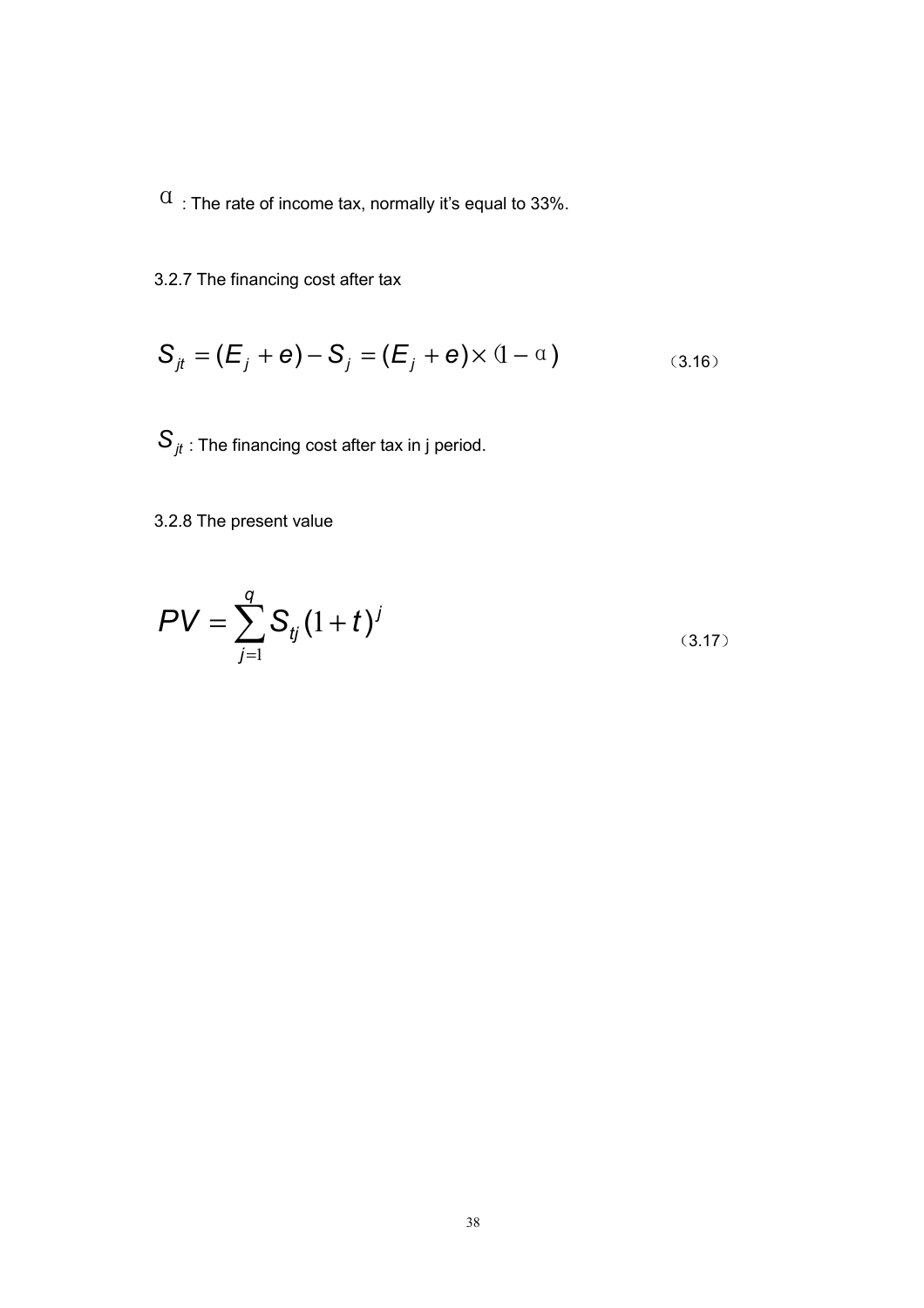## CHAPTER 4 CASE STUDY - DECISION MAKING ON SHIP FINANCING IN M COMPANY.

There is some information from a company which is called M in 2008. M company is a medium size shipping company who is a bulk cargo carrier. The CEO of M company was very bullish about the prospects of capesize shipping market. Therefore he and his partners decided to invest in capesize vessels. They prepared to order a 170000 dwt ship, whose price was 137,000,000 dollars, in a Korean shipyard who would deliver in April 2010. The CEO of company M was willing to compare the loan with financial leasing in order to choose the optimal financing method.

In the loan scenario, the company adopted the OECD shipbuilding clause. The loan was 80% of the total price of newbuilding; the annual interest rate was 8%; the payback period was 8.5 years; the annual discount rate is 10%; the income tax rate is 33%; the period of depreciation is 10 years; the residual value is 5% of the original ship value and the straight-line method of depreciation will be utilized. The bank offered the loan 6 times in 3 years which means every 6 months the loan can be issued. The principal and interest of loan would be repaid annually. The original time of calculation is when the ship is delivered.

In the financial leasing scenario, the lease is 12 years; the interest rate is 12% and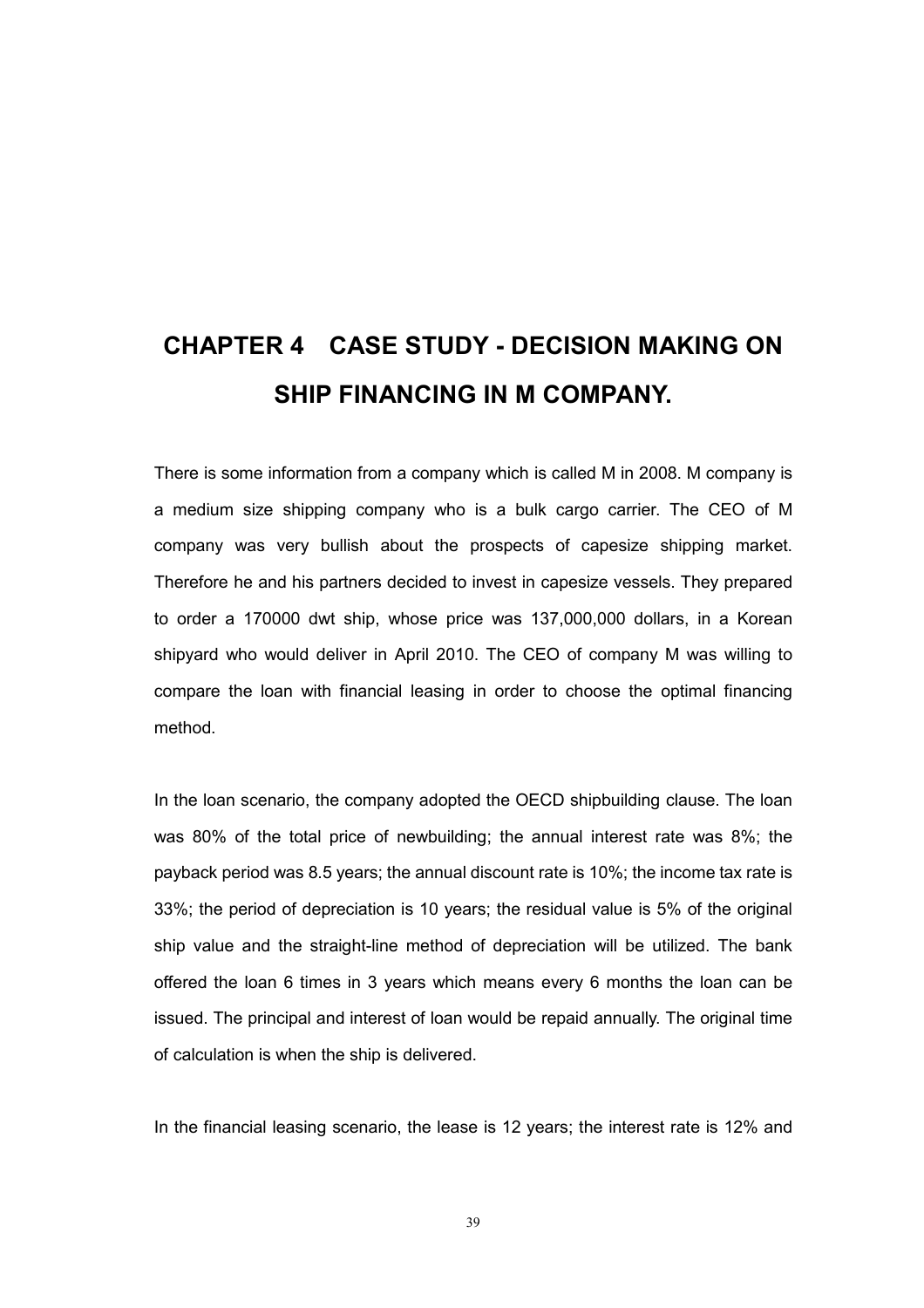the commission charge is 1.5% of the original ship investment. The lessee will repay the rent every 6 months. For simplifying the calculation, the interest rate and discount rate of half a year are assumed as the half of the annual interest rate and discount rate.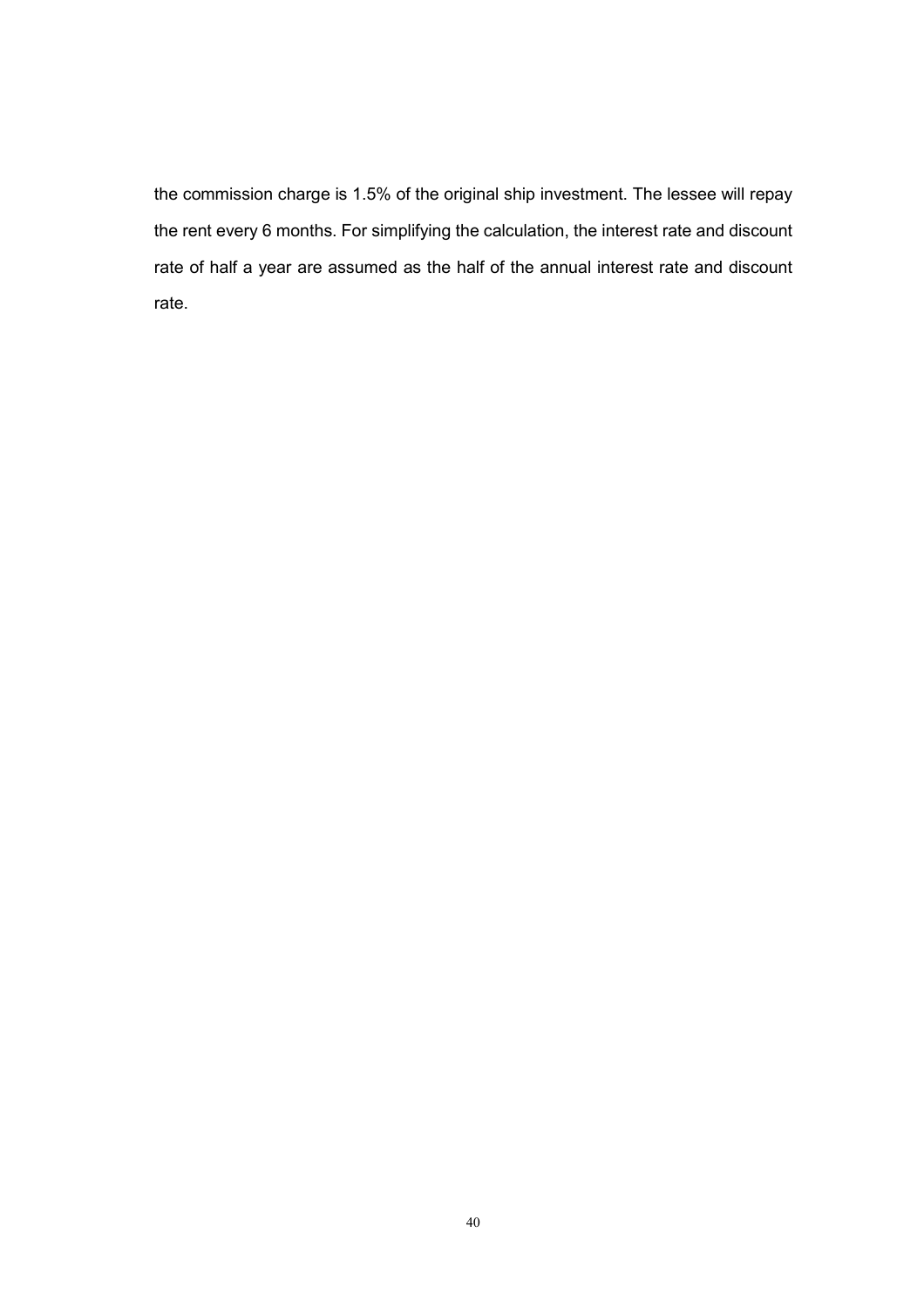| Period (half a<br>year) | Own fund and<br>depreciation<br>deduction | Loan from<br>bank | Loan<br>repayment | Remaining<br>loan | Interest | Depreciation | Tax saving | Financing<br>cost after tax |
|-------------------------|-------------------------------------------|-------------------|-------------------|-------------------|----------|--------------|------------|-----------------------------|
| -6                      | 27.4                                      |                   |                   |                   |          |              |            |                             |
| $-5$                    |                                           | 18.267            |                   | 18.267            |          |              |            |                             |
| $-4$                    |                                           | 18.267            |                   | 36.534            | 0.73068  |              | 0.241124   | 0.489556                    |
| $-3$                    |                                           | 18.267            |                   | 54.801            | 1.46136  |              | 0.482249   | 0.979111                    |
| $-2$                    |                                           | 18.267            |                   | 73.068            | 2.19204  |              | 0.723373   | 1.468667                    |
| $-1$                    |                                           | 18.267            |                   | 91.335            | 2.92272  |              | 0.964498   | 1.958222                    |
| 0                       |                                           | 18.267            |                   | 109.602           | 3.6534   |              | 1.205622   | 2.447778                    |
| 1                       |                                           |                   | 6.447059          | 103.1549          | 4.38408  | 6.5075       | 3.594221   | 7.297359                    |
| $\overline{2}$          |                                           |                   | 6.447059          | 96.70788          | 4.126198 | 6.5075       | 3.50912    | 7.124577                    |
| 3                       |                                           |                   | 6.447059          | 90.26082          | 3.868315 | 6.5075       | 3.424019   | 6.951796                    |
| 4                       |                                           |                   | 6.447059          | 83.81376          | 3.610433 | 6.5075       | 3.338918   | 6.779015                    |
| 5                       |                                           |                   | 6.447059          | 77.36671          | 3.352551 | 6.5075       | 3.253817   | 6.606234                    |
| 6                       |                                           |                   | 6.447059          | 70.91965          | 3.094668 | 6.5075       | 3.168716   | 6.433453                    |
| $\overline{7}$          |                                           |                   | 6.447059          | 64.47259          | 2.836786 | 6.5075       | 3.083614   | 6.260672                    |
| 8                       |                                           |                   | 6.447059          | 58.02553          | 2.578904 | 6.5075       | 2.998513   | 6.08789                     |
| 9                       |                                           |                   | 6.447059          | 51.57847          | 2.321021 | 6.5075       | 2.913412   | 5.915109                    |
| 10                      |                                           |                   | 6.447059          | 45.13141          | 2.063139 | 6.5075       | 2.828311   | 5.742328                    |
| 11                      |                                           |                   | 6.447059          | 38.68435          | 1.805256 | 6.5075       | 2.74321    | 5.569547                    |
| 12                      |                                           |                   | 6.447059          | 32.23729          | 1.547374 | 6.5075       | 2.658108   | 5.396766                    |
| 13                      |                                           |                   | 6.447059          | 25.79024          | 1.289492 | 6.5075       | 2.573007   | 5.223984                    |
| 14                      |                                           |                   | 6.447059          | 19.34318          | 1.031609 | 6.5075       | 2.487906   | 5.051203                    |
| 15                      |                                           |                   | 6.447059          | 12.89612          | 0.773727 | 6.5075       | 2.402805   | 4.878422                    |

Table 4.1 The Present Value of Ship Financing Cost after Tax by Loan Method (in million dollars)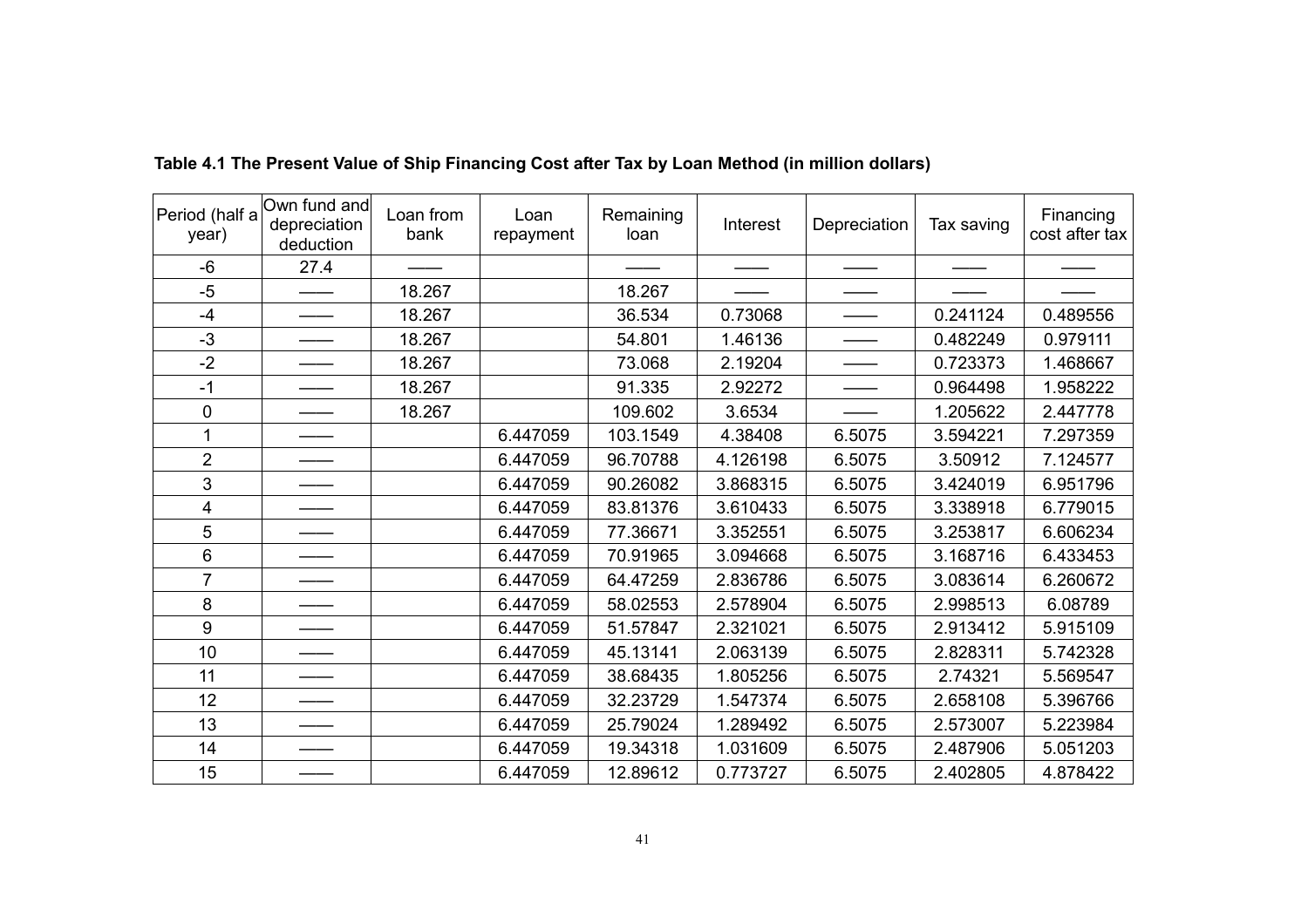| 16 |      |       | 6.447059 | 6.449059                       | 0.515845                    | 6.5075 | 2.317704 | 4.705641 |
|----|------|-------|----------|--------------------------------|-----------------------------|--------|----------|----------|
| 17 |      |       | 6.447059 | $\overbrace{\hspace{27mm}}^{}$ | 0.257962                    | 6.5075 | 2.232603 | 4.53286  |
| 18 |      |       |          |                                | $\overline{\phantom{a}}$    | 6.5075 | 2.147475 | 4.360025 |
| 19 |      |       |          |                                | $\overbrace{\hspace{27mm}}$ | 6.5075 | 2.147475 | 4.360025 |
| 20 |      |       |          |                                | $\frac{1}{2}$               | 6.5075 | 2.147475 | 4.360025 |
| 21 | 6.85 |       |          |                                |                             |        |          |          |
| 22 |      | 109.6 | 109.6    |                                |                             |        |          |          |

Source: calculated from Excel program

According to the upper Excel spreadsheet, the final value of PV is 110.84 million dollars.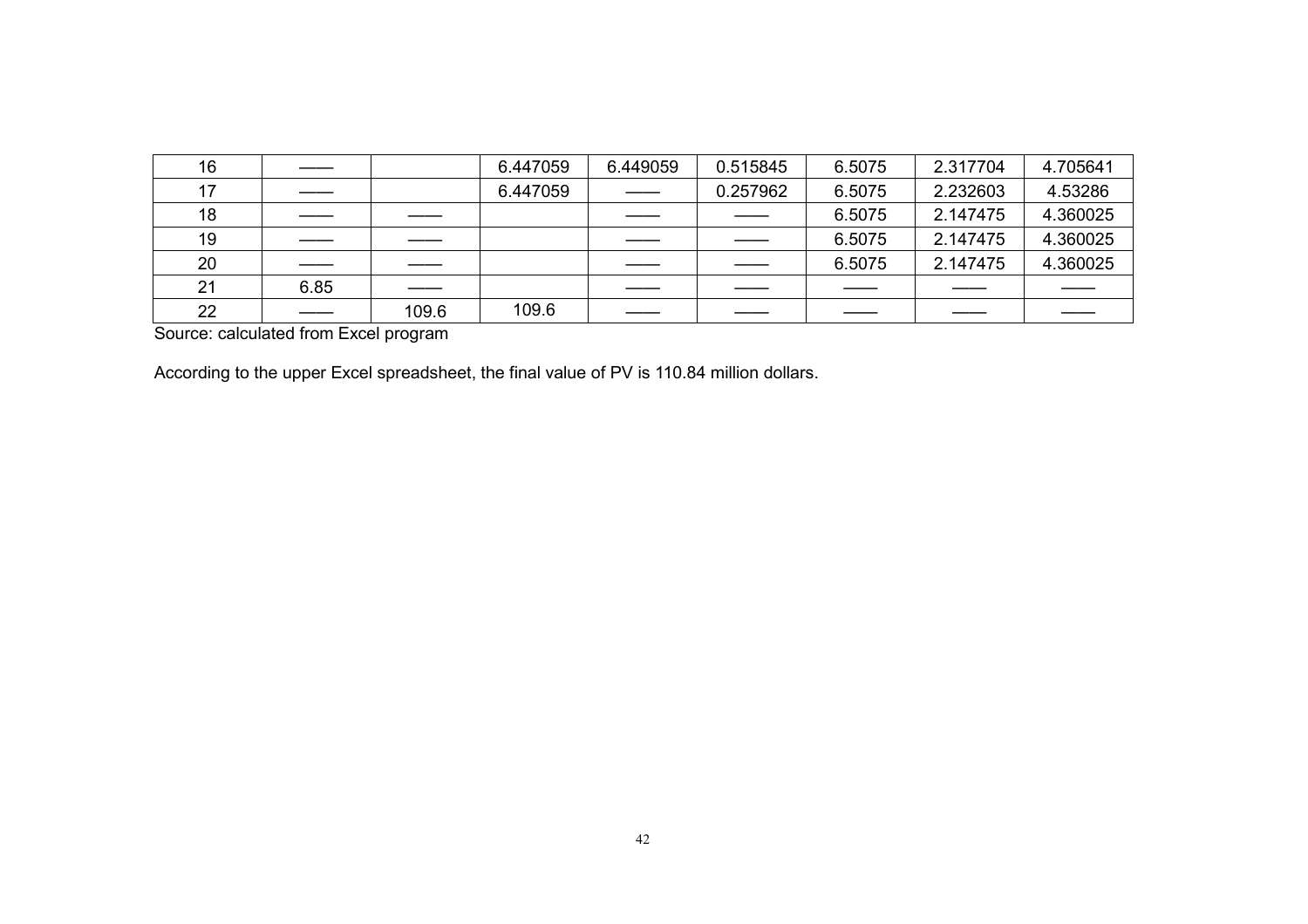| Period (half a<br>year) | Remaining<br>sum of<br>principal | Amortization<br>of principal | Interest | Sum of<br>principal and<br>interest | Commission<br>charge | Total paid rent | Tax saving | Financing<br>cost after tax |
|-------------------------|----------------------------------|------------------------------|----------|-------------------------------------|----------------------|-----------------|------------|-----------------------------|
| Ship delivery           | 137                              |                              |          |                                     |                      |                 |            |                             |
|                         | 133.9215                         | 3.078513                     | 8.22     | 11.29851                            | 0.085625             | 11.38414        | 3.756766   | 7.627373                    |
| $\overline{2}$          | 130.689                          | 3.232439                     | 8.035289 | 11.26773                            | 0.085625             | 11.35335        | 3.746607   | 7.606747                    |
| 3                       | 127.295                          | 3.394061                     | 7.841343 | 11.2354                             | 0.085625             | 11.32103        | 3.73594    | 7.585089                    |
| 4                       | 123.7312                         | 3.563764                     | 7.637699 | 11.20146                            | 0.085625             | 11.28709        | 3.724739   | 7.562349                    |
| 5                       | 119.9893                         | 3.741952                     | 7.423873 | 11.16583                            | 0.085625             | 11.25145        | 3.712979   | 7.538472                    |
| 6                       | 116.0602                         | 3.92905                      | 7.199356 | 11.12841                            | 0.085625             | 11.21403        | 3.70063    | 7.513401                    |
| $\overline{7}$          | 111.9347                         | 4.125502                     | 6.963613 | 11.08912                            | 0.085625             | 11.17474        | 3.687664   | 7.487076                    |
| 8                       | 107.6029                         | 4.331778                     | 6.716083 | 11.04786                            | 0.085625             | 11.13349        | 3.67405    | 7.459435                    |
| 9                       | 103.0546                         | 4.548366                     | 6.456176 | 11.00454                            | 0.085625             | 11.09017        | 3.659755   | 7.430412                    |
| 10                      | 98.27879                         | 4.775785                     | 6.183274 | 10.95906                            | 0.085625             | 11.04468        | 3.644746   | 7.399938                    |
| 11                      | 93.26422                         | 5.014574                     | 5.896727 | 10.9113                             | 0.085625             | 10.99693        | 3.628986   | 7.367941                    |
| 12                      | 87.99891                         | 5.265303                     | 5.595853 | 10.86116                            | 0.085625             | 10.94678        | 3.612438   | 7.334343                    |
| 13                      | 82.47034                         | 5.528568                     | 5.279935 | 10.8085                             | 0.085625             | 10.89413        | 3.595062   | 7.299065                    |
| 14                      | 76.66535                         | 5.804996                     | 4.948221 | 10.75322                            | 0.085625             | 10.83884        | 3.576818   | 7.262024                    |
| 15                      | 70.5701                          | 6.095246                     | 4.599921 | 10.69517                            | 0.085625             | 10.78079        | 3.557661   | 7.223131                    |
| 16                      | 64.17009                         | 6.400008                     | 4.234206 | 10.63421                            | 0.085625             | 10.71984        | 3.537547   | 7.182292                    |
| 17                      | 57.45009                         | 6.720009                     | 3.850206 | 10.57021                            | 0.085625             | 10.65584        | 3.516427   | 7.139412                    |
| 18                      | 50.39408                         | 7.056009                     | 3.447005 | 10.50301                            | 0.085625             | 10.58864        | 3.494251   | 7.094388                    |
| 19                      | 42.98527                         | 7.40881                      | 3.023645 | 10.43245                            | 0.085625             | 10.51808        | 3.470966   | 7.047113                    |
| 20                      | 35.20602                         | 7.77925                      | 2.579116 | 10.35837                            | 0.085625             | 10.44399        | 3.446517   | 6.997474                    |
| 21                      | 27.0378                          | 8.168213                     | 2.112361 | 10.28057                            | 0.085625             | 10.3662         | 3.420846   | 6.945353                    |

Table 4.2 The Present Value of Ship Financing Cost after Tax by Financial Leasing Method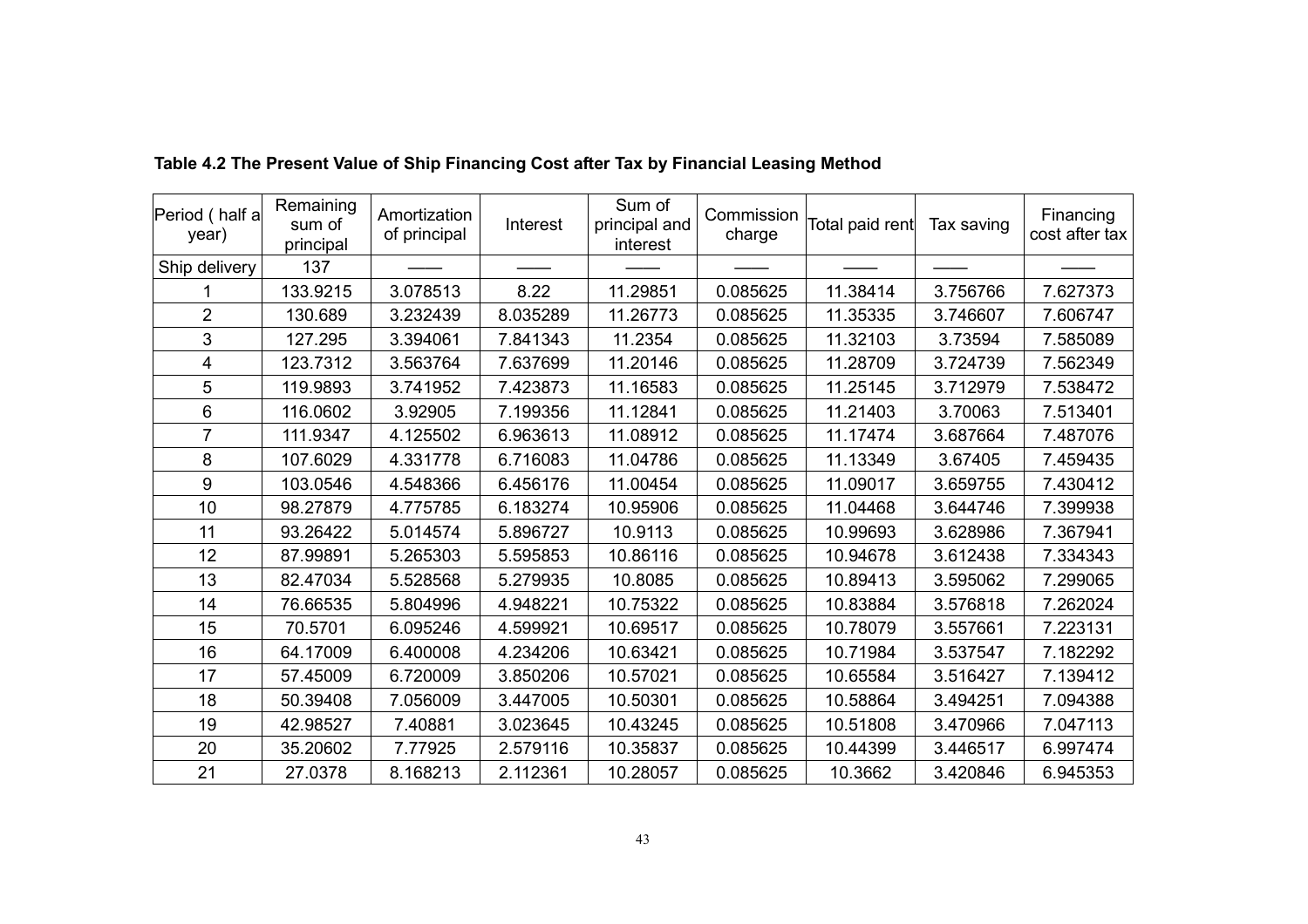| 22    | 18.46118 | 8.576623 | .622268  | 10.19889 | 0.085625 | 10.28452 | 3.39389  | 6.890626 |
|-------|----------|----------|----------|----------|----------|----------|----------|----------|
| 23    | 9.455727 | 9.005454 | 1 107671 | 10.11313 | 0.085625 | 10.19875 | 3.365588 | 6.833163 |
| 24    |          | 9.455727 | 0.567344 | 10.02307 | 0.085625 | 10.1087  | 3.33587  | 6.772826 |
| total |          | 137      | 121.5412 | 258.5412 | 2.055    | 260.5962 | 85.99674 | 174.5994 |

Source: calculated from Excel program

According to the upper Excel spreadsheet, the final value of PV is 105.51 million dollars.

After the comparison of these two projects, the PV of financing cost after tax by financial leasing (\$105.51m) is smaller than the loan one(\$110.84m). Therefore, through this analysis, the CEO of M company made a decision that M company will invest in this vessel by financial leasing method.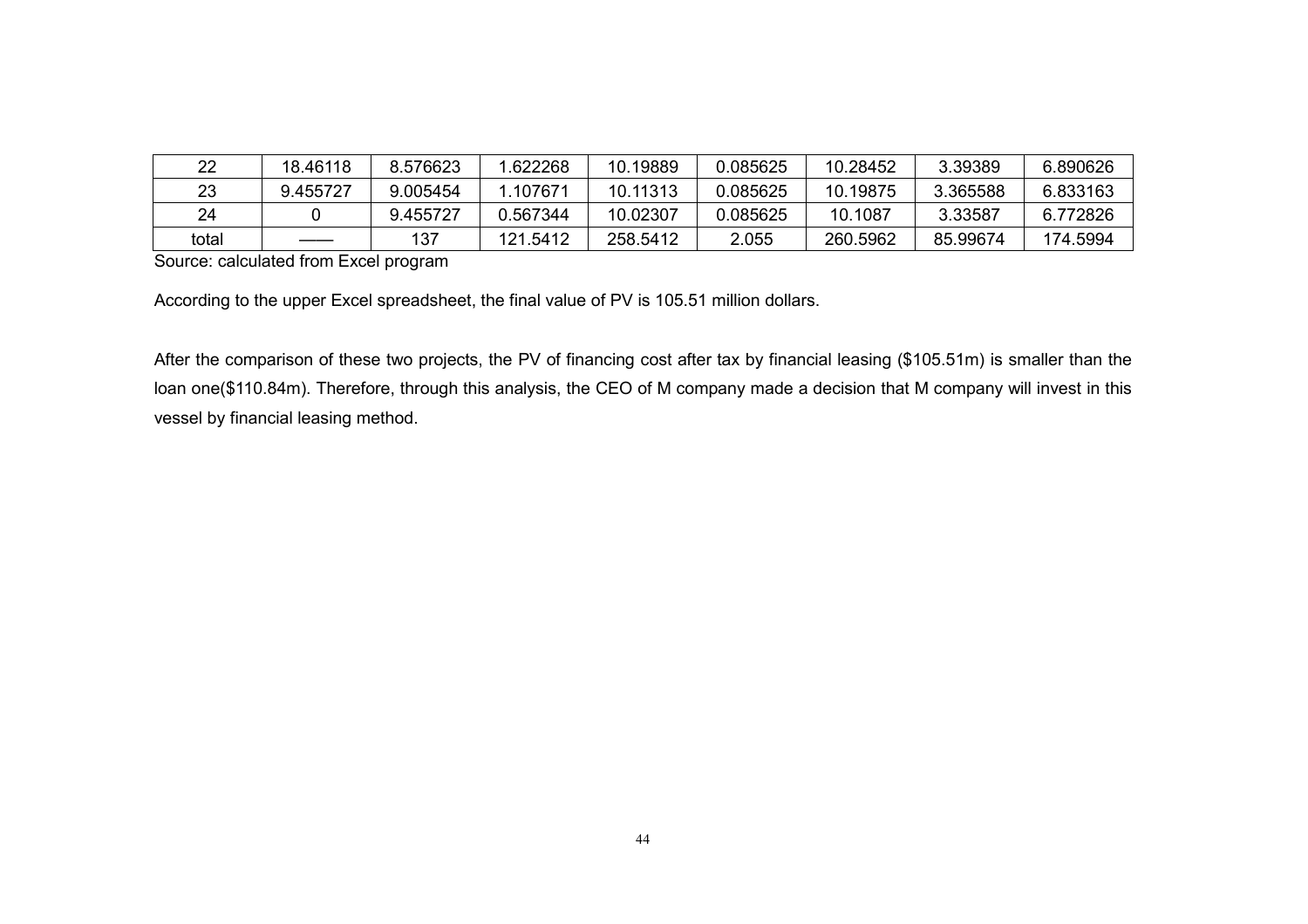## CHAPTER 5 CONCLUSION

To put into a nutshell, thanks to the small and medium size shipping enterprises, shipping industry was booming in recent decades. Nevertheless, in such a capital intensive industry, the small and medium shipowners didn't have superiority in ship investment which showed that it's difficult for them to expand their business by conventional means. It's attractive for those shipping companies to finance the ship by financial leasing under the circumstances that they lacked capital support. As a consequence, although the some Chinese shipowners didn't attach the importance to ship financial leasing, due to its big advantage, it would expand a lot in China in the future. To becoming a major financing method, there are still problems which are necessary to be solved in China.

- 1. The market participants don't know financial leasing well, especially in China. The financial leasing developed in China quite late which led that market participants are not familiar with this financing means. There are a number of Chinese shipowners who even don't distinguish the differences of installment and financial leasing. To solve this problem, the shipping enterprises have to alter their operating conception, including increasing the efficiency of capital utilization. The government should publicize the financial leasing more and encourage the shipping companies to expand their business in the market.
- 2. The Chinese financial leasing institutions are not as professional as the organizations in developed countries. In some Chinese financial leasing institutions, there is a lack of professionals who are accomplished in leasing and operating ships. To some extent, the financial leasing institutions barely collaborated with the specialized shipping organizations such as shipbroker houses and classification societies. Thus when the organizations evaluated the credit, they can only follow the normal formulas of loan instead of aiming at the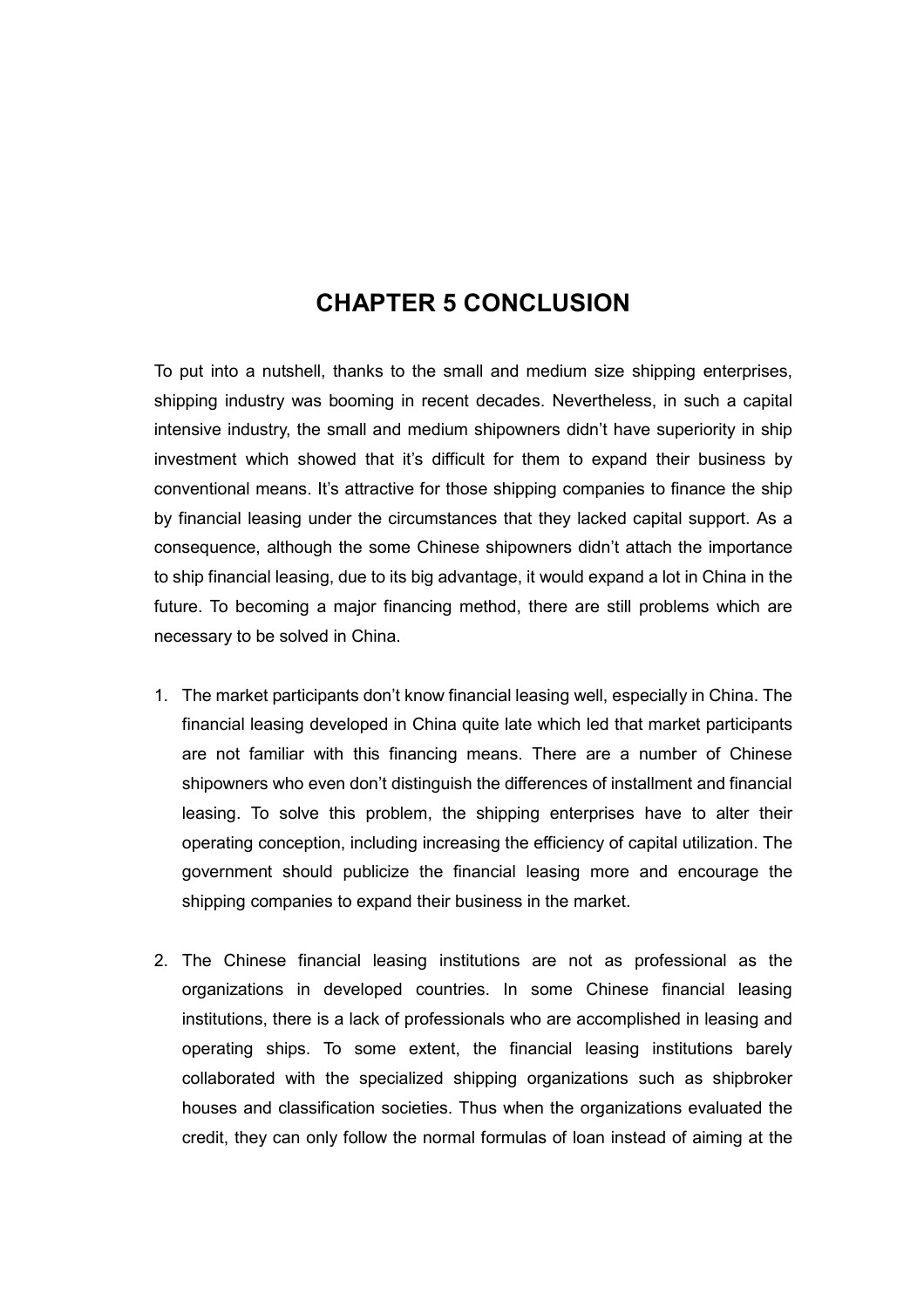feature of shipping and shipbuilding industries. Therefore, in order to overcome the shortcoming, the ship financial leasing institution should invite professionals to involve in, including the people in business of ship brokering, shipbuilding and finance. At the same time, the lessee part should establish and consummate a evaluation system which can appraise the comprehensive competitiveness of shipping companies

3. The financial leasing companies in China lacked the stable sources of funds. The domestic financial leasing institutions always only have a few financing scenarios and narrow channels of capital sources. However, the period of ship financial leasing is relatively long which means that it needs a steady funds supply. Therefore there are several leasing companies who have good reputations and efficient management raising money from the capital market by issuing stock and debenture. Facing to some certain financial leasing, the trusteed plan can be issued in order to solve the problems of long-period capital source.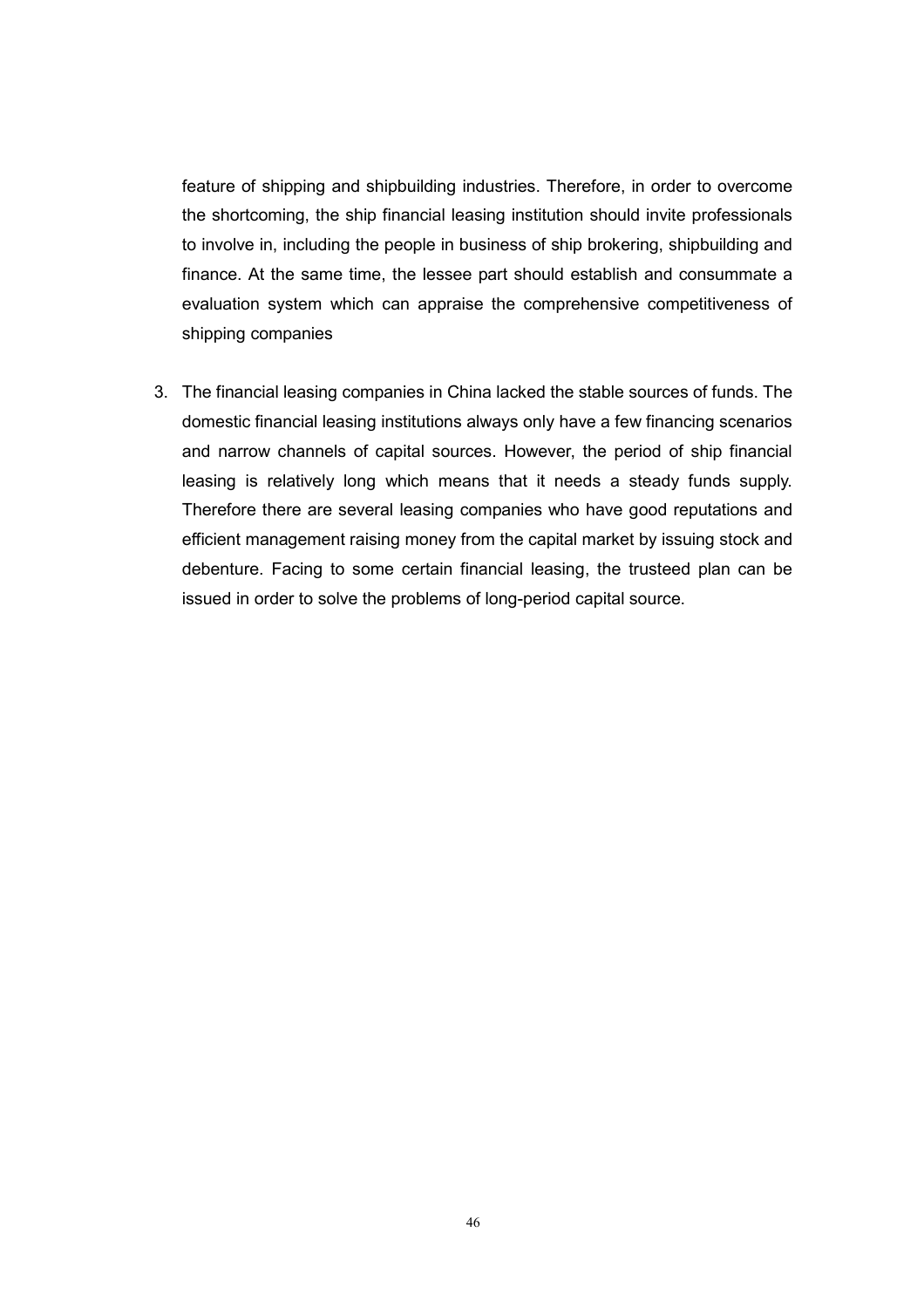### List of References

Beck, T., & Demirguc-Kunt, A. (2006). Small and medium-size enterprises: Access to finance as a growth constraint. Journal of Banking & Finance, 30, 2931–2943

Beck, T., Demirguc-Kunt, A., & Maksimovic, V. (2008). Financing patterns around the world: Are small firms different? Journal of Financial Economics, 89, 467–487.

Chen, M. (2009). CSC improved the financial leasing business against the financial crisis. Global Logistics Net. 01.07.2009.

Diao, G. (2006) A research on the prevention of the risk of ship financial lease. Unpublished thesis, Shanghai Maritime University.

Elena, B. (2002). Financial leasing as a mechanism of vessel purchase. Unpublished dissertation. The Norwegian College of Fishery Science, University of Tromsø, Norway.

Hou, H. W. (2006). Ship financial leasing in Europe and South Korea. Marine Equipment/Materials & Marketing, 1, 2006, 16-18.

Kavussanos, M. & Talley, W. (2004). Shipping finance and port issues. Transportation Research Part, E40 (2004), 271–272.

König, K. (2005). German KG Financing. WISTA Conference, 9.15. 2005, Hamburg. Lei, H. (2007). A discussion on ship financing and leasing. China Maritime, 4, 2007, 14-17.

Li, M. L., & Liu, W. G. (2007). A brief study on ship financial leasing. China Water Transport, 6, 2007, 39.

Liu, X. D. (2007). The analysis of ship finance decision-making and risk evading.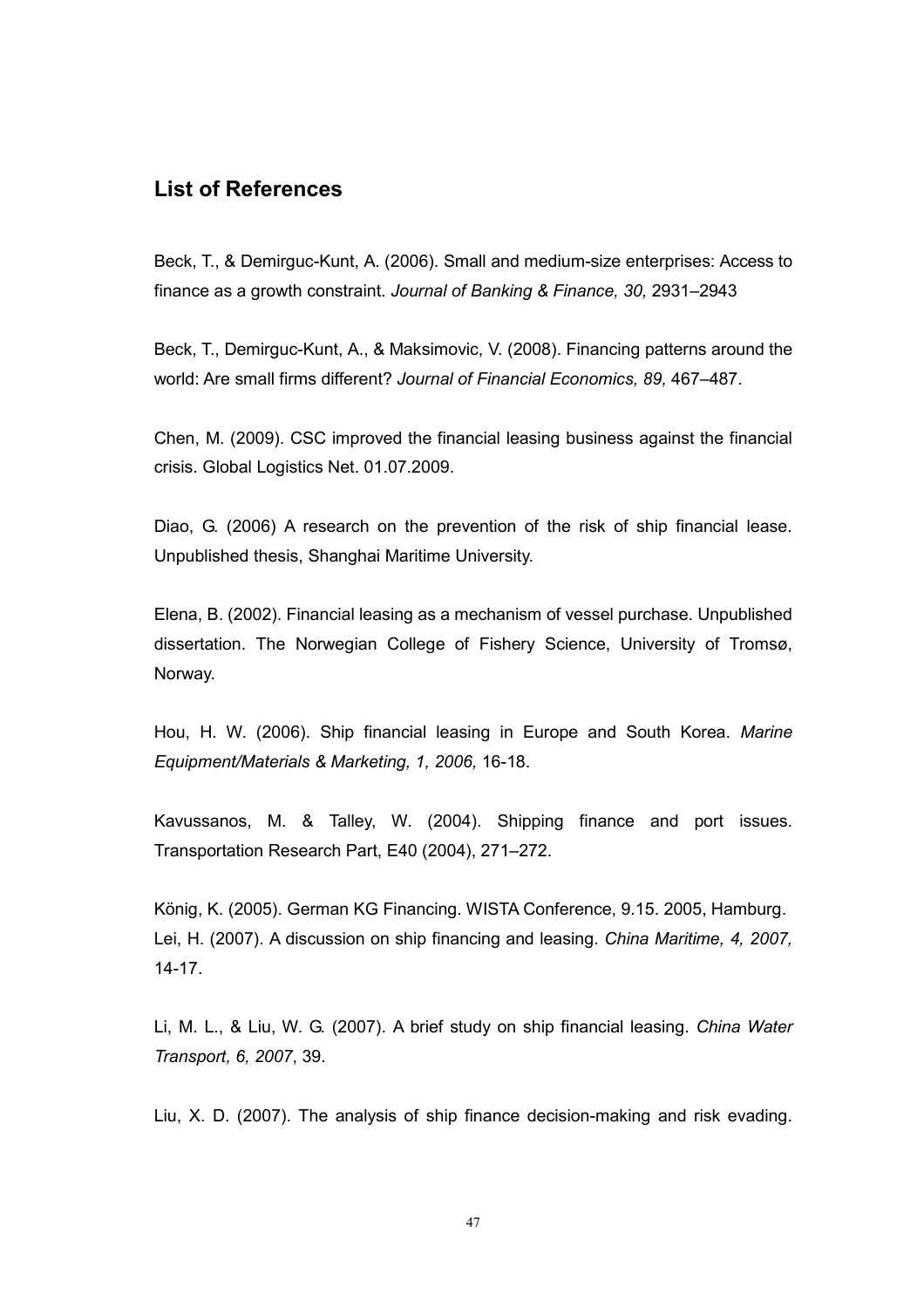Unpublished thesis, Dalian Maritime University, Dalian, China.

McGroarty, R. D. (2006). Waves of demand. Lloyd's Shipping Economist (October),  $7 - 10.$ 

Meng, L. (2006). Ship finance lease. Money China, 9, 2006, 162-163.

Qin, P. (2008). The ship financial leasing companies look forwards to the better policies. China Ship Survey, 6, 2008, 22-25.

Shi, Y. P. (2008). Subprime mortgage crisis and Chinese financial lease. Handout of leasing research center, University of International Business and Economics.

Sullivan, A., & Steven, M. S. (2003). Economics: Principles in action. Upper Saddle River, New Jersey 07458: Pearson Prentice Hall

Sun, L. S. (2007). A study on several aspects of ship financial leasing. Different ideas, 5, 2007.

Syriopoulos, T. (2007). Financing Greek shipping: modern instruments, methods and markets. Research in Transportation Economics, 21, 171-219.

Tian, X. (2002). The risks and the protection system of ship financing lease. World Shipping, 25(5), 28-29.

Wang, J. F. (2006). A scan of ship financial leasing in the world. Transportation Construction & Management, 12, 2006, 38-40.

Wang, S. J., Niu, W. B., & Chen, X. L. (2007). Way and its decision for steel enterprise to set up its own iron ore fleet. World Shipping, 30(3), 3-4.

Yan, J. (2008). Financing China's energy transportation: ship lending and leasing. Shipping China energy 2008, Shanghai.